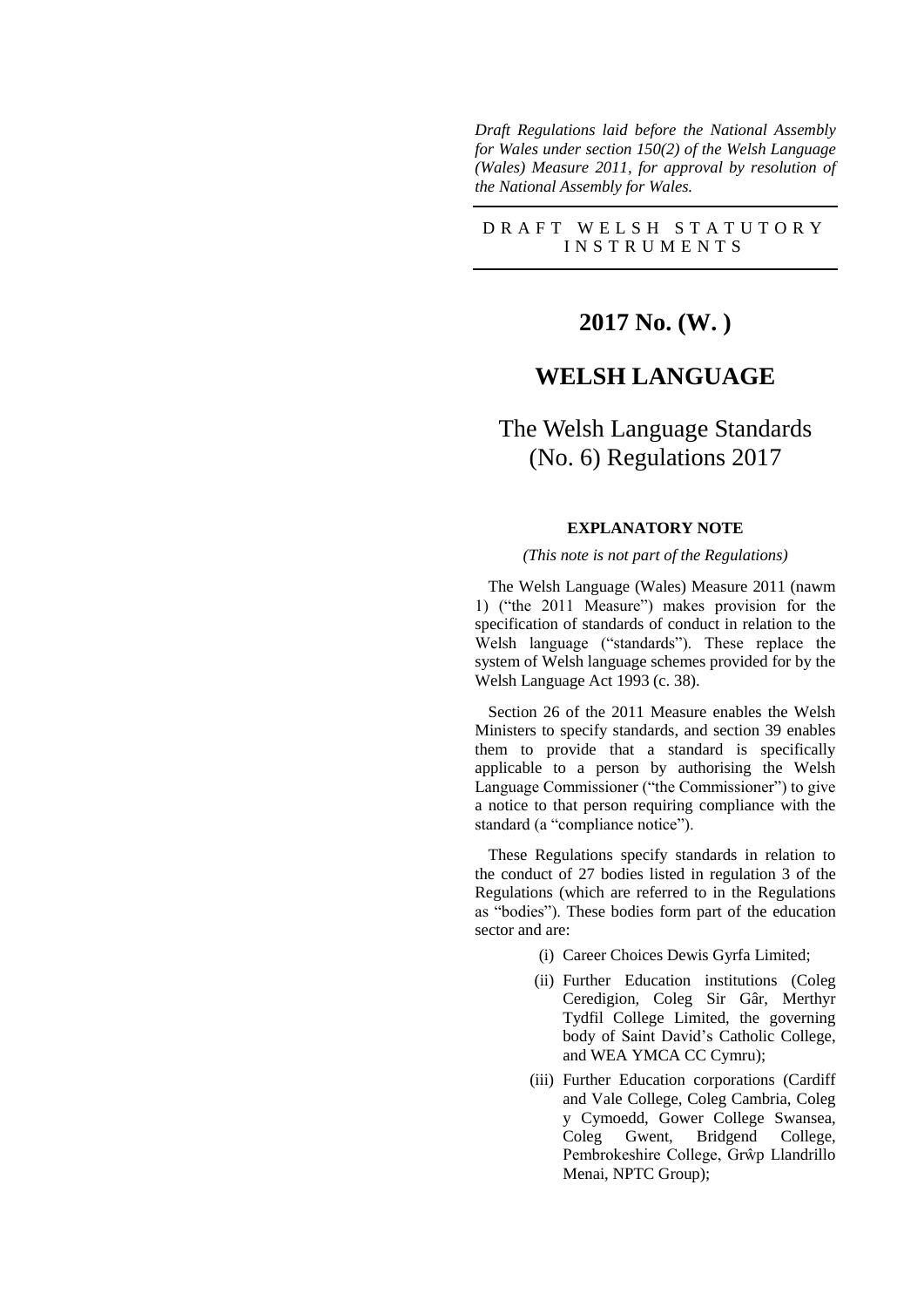- (iv) Higher Education institutions (Aberystwyth University, Bangor University, Cardiff University, the Open University, the Royal Welsh College of Music and Drama Limited, Swansea University, the University of Wales, and University of Wales: Trinity St David);
- (v) Higher Education Corporations (Cardiff Metropolitan University, Glyndŵr University, and the University of South Wales);
- (vi) The Higher Education Funding Council for Wales.

The Regulations also authorise (subject to certain exceptions set out in regulation 3) the Commissioner to give a compliance notice to those bodies, in relation to standards specified by the Regulations.

In accordance with section 44 of the 2011 Measure, the Commissioner may (by way of a compliance notice) require a body to comply with one or more standards that are specifically applicable to it. To reflect that, the standards specified by the Regulations are expressed in the second person narrative, meaning that they are in "you must" form (where "you" means the relevant body in each case).

Using the flexibility provided by section 44 of the 2011 Measure the Commissioner may (if it is reasonable and proportionate, and the Commissioner wishes to do so) require a body to comply with one standard in some circumstances and another standard in other circumstances. For example, if a standard is specifically applicable to a body the Commissioner may require the body to comply with the standard in some circumstances but not others, or require it to comply with the standard only in some areas. Similarly if two or more standards relate to a specific conduct (for example, standards 8 to 11 in relation to answering telephone calls), the Commissioner may (by way of a compliance notice) require a body to comply with one of those standards only, or with different standards at different times, in different circumstances, or in different areas; as is appropriate for the body. The Commissioner is not, therefore, obliged to require every body to comply with every standard.

In accordance with section 46 of the 2011 Measure, the compliance notice given to a body must state the imposition day, or imposition days; meaning the day or days upon which the body becomes required to comply with a standard (or comply with a standard in a specific way). Using the flexibility provided for by section 46, the Commissioner may set an early imposition day for a body to comply with a standard (provided this is at least 6 months after the date on which the body was given the related compliance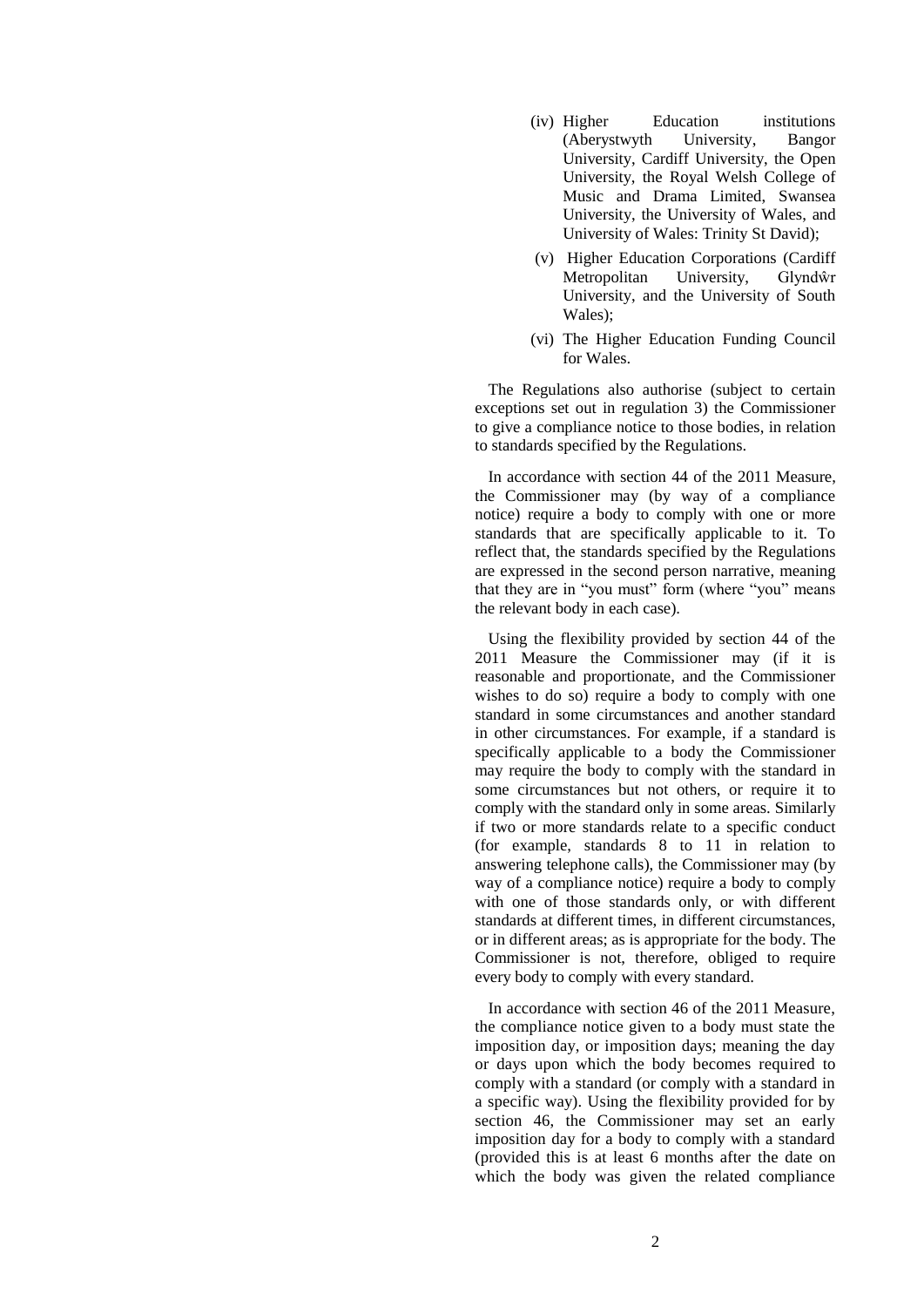notice), or set an imposition day further in the future (for example in relation to more challenging standards).

Where a standard specified in these Regulations requires written material to be displayed or provided in Welsh, or for a service to be provided in Welsh, this does not mean that the material must be displayed or provided in Welsh only, or that the service must only be provided in Welsh (unless that is specifically stated).

**Schedule 1** to the Regulations specifies **service delivery standards**. Section 28 of the 2011 Measure provides that a "service delivery standard" means a standard that relates to a service delivery activity, and is intended to promote or facilitate the use of the Welsh language, or to work towards ensuring that the Welsh language is treated no less favourably than the English language when that activity is carried out. A "service delivery activity" means a person delivering services to another person, or dealing with any other person in connection with delivering services to that other person, or to a third person.

The service delivery standards only apply to the extent that the activity undertaken or the service provided relates to the matters listed in paragraph 31 of Schedule 1. This does not include courses (including on-line courses) or course materials.

**Schedule 2** to the Regulations specifies **policy making standards**. Section 29 of the 2011 Measure provides that a "policy making standard" means a standard that relates to a policy decision, and is intended to secure, or to contribute to securing, that the person making the policy decision considers one or more of the following—

- (a) what effects, if any, (whether positive or adverse) the policy decision would have on opportunities for people to use the Welsh language, or on treating the Welsh language no less favourably than the English language;
- (b) how the decision could be made so that the decision has positive effects, or increased positive effects, on opportunities for people to use the Welsh language, or on treating the Welsh language no less favourably than the English language;
- (c) how the decision could be made so that the decision does not have adverse effects, or has decreased adverse effects, on opportunities for other persons to use the Welsh language, or on treating the Welsh language no less favourably than the English language.

**Schedule 3** to the Regulations specifies **operational standards**. Section 30 of the 2011 Measure provides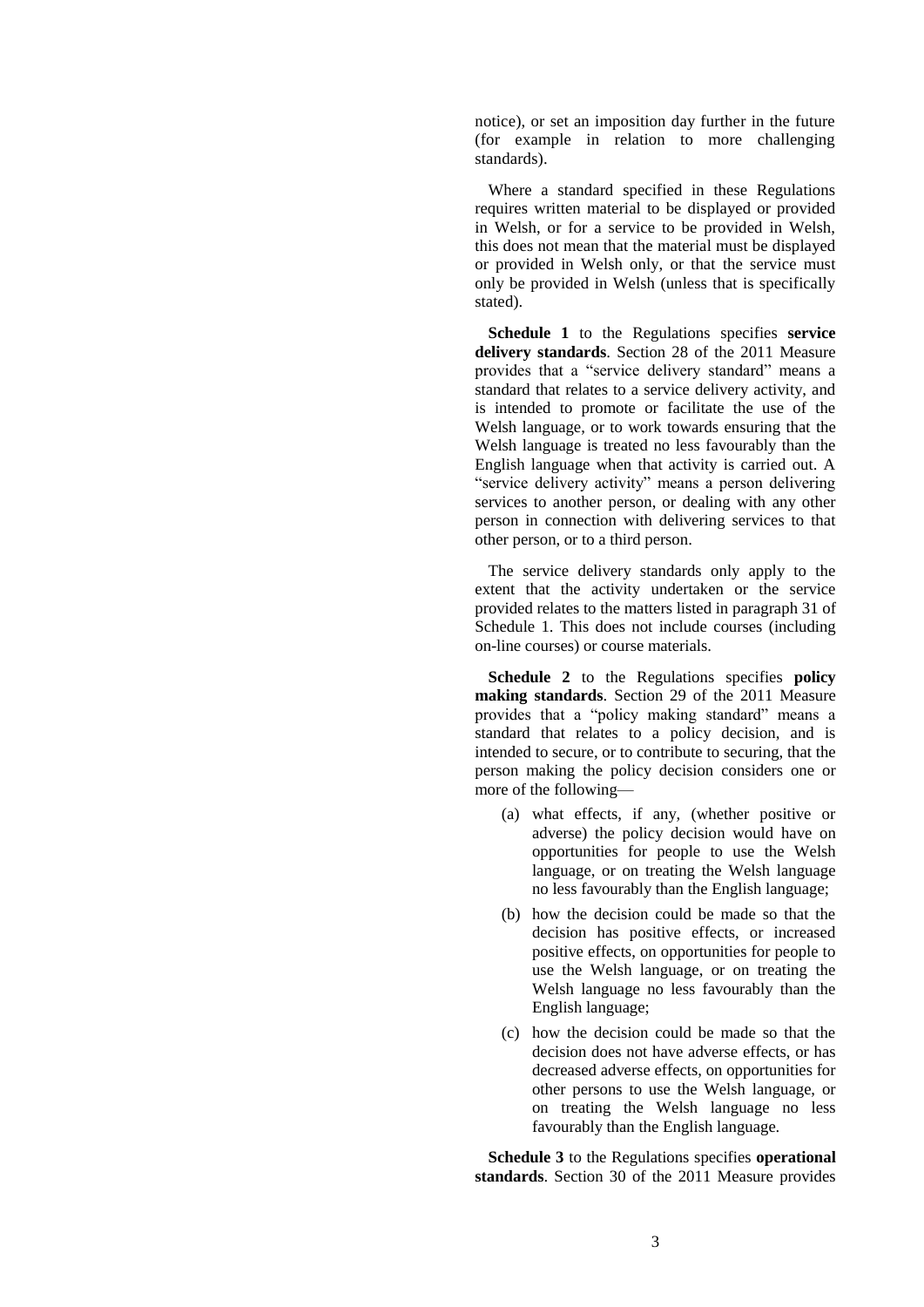that an "operational standard" means a standard that relates to the functions, or a business or other undertaking ("relevant activities") of a person ("A"), that is intended to promote or facilitate the use of the Welsh language—

- (a) by A in carrying out A's relevant activities,
- (b) by A and another person in dealings between them in connection with A's relevant activities, or
- (c) by a person other than A in carrying out activities for the purposes of, or in connection with, A's relevant activities.

**Schedule 4** to the Regulations specifies **record keeping standards**. Section 32 of the 2011 Measure provides that a "record keeping standard" is a standard relating to the keeping of records about other specified standards, records about complaints concerning compliance with other specified standards, or records about other complaints concerning the Welsh language.

**Schedule 5** to the Regulations specifies **standards that deal with supplementary matters**. These are specific forms of service delivery standards, policy making standards, operational standards and record keeping standards that deal with the matters referred to in section 27(4) of the 2011 Measure (which are supplementary to the matters dealt with in Schedules 1 to 4).

The Welsh Ministers' Code of Practice on the carrying out of Regulatory Impact Assessments was considered in relation to these Regulations. As a result, a regulatory impact assessment has been prepared as to the likely costs and benefits of complying with these Regulations. A copy can be obtained from the Welsh Language Unit, Welsh Government, Cathays Park, Cardiff, CF10 3NQ.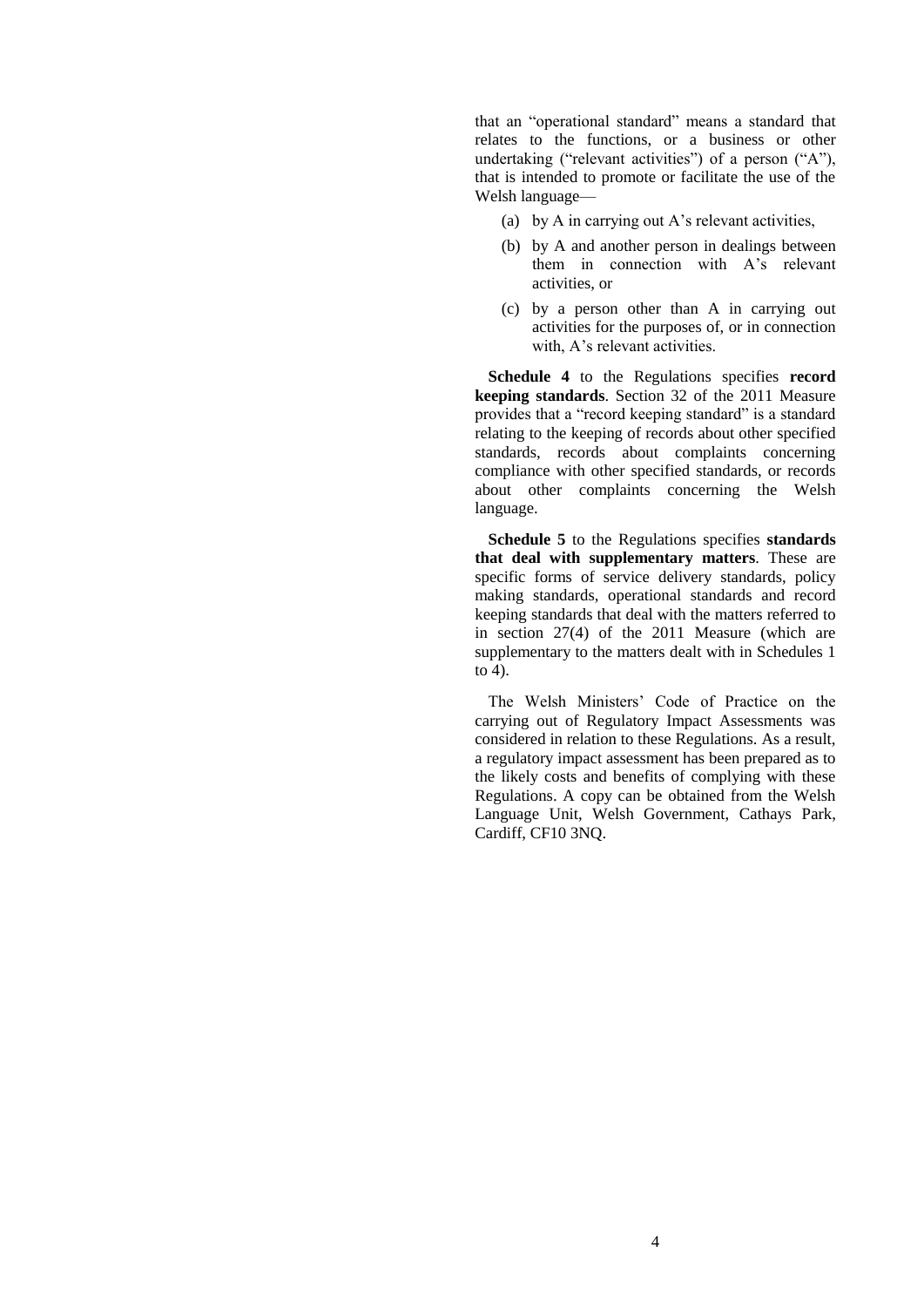*Draft Regulations laid before the National Assembly for Wales under section 150(2) of the Welsh Language (Wales) Measure 2011, for approval by resolution of the National Assembly for Wales.*

#### D R A F T W E L S H S T A T U T O R Y I N S T R U M E N T S

# **2017 No. (W. )**

## **WELSH LANGUAGE**

# The Welsh Language Standards (No. 6) Regulations 2017

*Made \*\*\**

*Coming into force 7 February 2017*

The Welsh Ministers, in exercise of the powers conferred upon them by sections 26, 27, 39 and 150(5) of the Welsh Language (Wales) Measure 2011(**1**), having received the approval of the National Assembly for Wales in accordance with section 150(2) of that Measure, make the following Regulations:

#### **Title, commencement, application and interpretation**

**1.**—(1) The title of these Regulations is the Welsh Language Standards (No. 6) Regulations 2017.

(2) These Regulations come into force on 7 February 2017.

(3) These Regulations apply in relation to Wales.

(4) In these Regulations—

a "body" ("*corff*") means a person referred to in regulation 3;

an "individual" ("*unigolyn*") means a member of the public or a student;

a "member of staff" ("*aelod o staff*") means an employee of a body or an individual working for a body (and "staff" ("*staff*") must be construed accordingly).

(5) In these Regulations—

-

<sup>(</sup>**1**) 2011 nawm 1.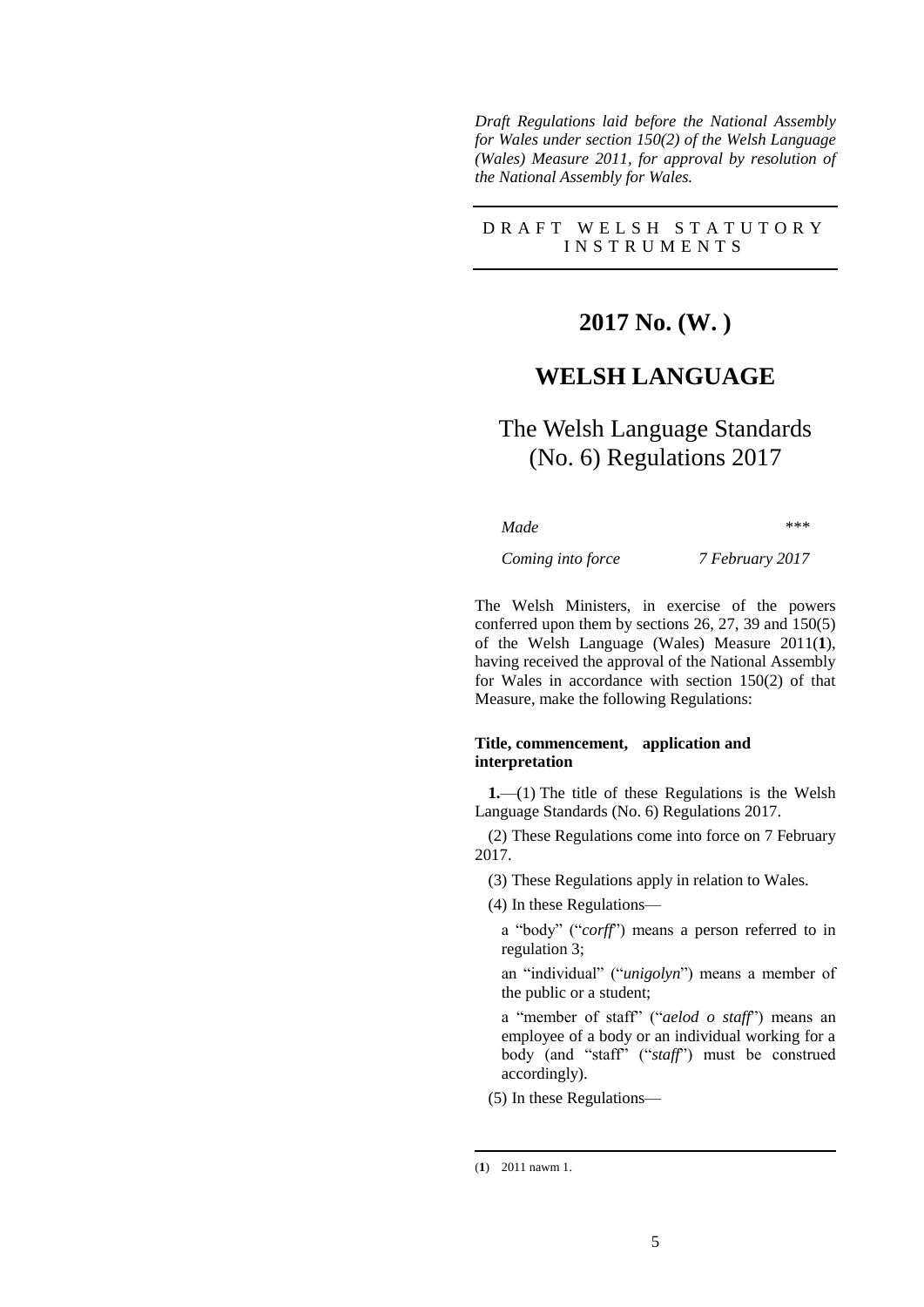- (a) references to any activity being carried out by a body, or to any service being provided by a body, are to be read as including a reference to that activity being carried out on the body's behalf or to that service being provided on the body's behalf by a third party under arrangements made between the third party and the body;
- (b) accordingly, unless a compliance notice provides to the contrary, a body will have failed to comply with a standard in respect of an activity or service it has arranged to be carried out or provided by a third party if that activity or service has not been carried out or provided in accordance with the standard.

(6) Nothing in these Regulations requires a body to comply with a standard in respect of an activity carried out by it or a service provided by it where it is carrying out that activity or providing that service on behalf of a third party under arrangements made between it and the third party.

#### **Standards specified**

- **2.**—(1) In Schedule 1—
	- (a) Part 1 specifies service delivery standards;
	- (b) Part 2 provides that—
		- (i) a compliance notice must require a body to comply with certain standards specified in Part 1 if it has required the body to comply with certain other standards, and
		- (ii) a compliance notice must not require a body to comply with certain standards specified in Part 1 in certain circumstances if it has required the body to comply with certain other standards;
	- (c) Part 3 defines a number of words and expressions.
- (2) In Schedule 2—
	- (a) Part 1 specifies policy making standards;
	- (b) Part 2 defines a number of words and expressions.
- (3) In Schedule 3—
	- (a) Part 1 specifies operational standards;
	- (b) Part 2 provides that a compliance notice must require a body to comply with certain standards specified in Part 1 if it has required the body to comply with certain other standards;
	- (c) Part 3 defines a number of words and expressions.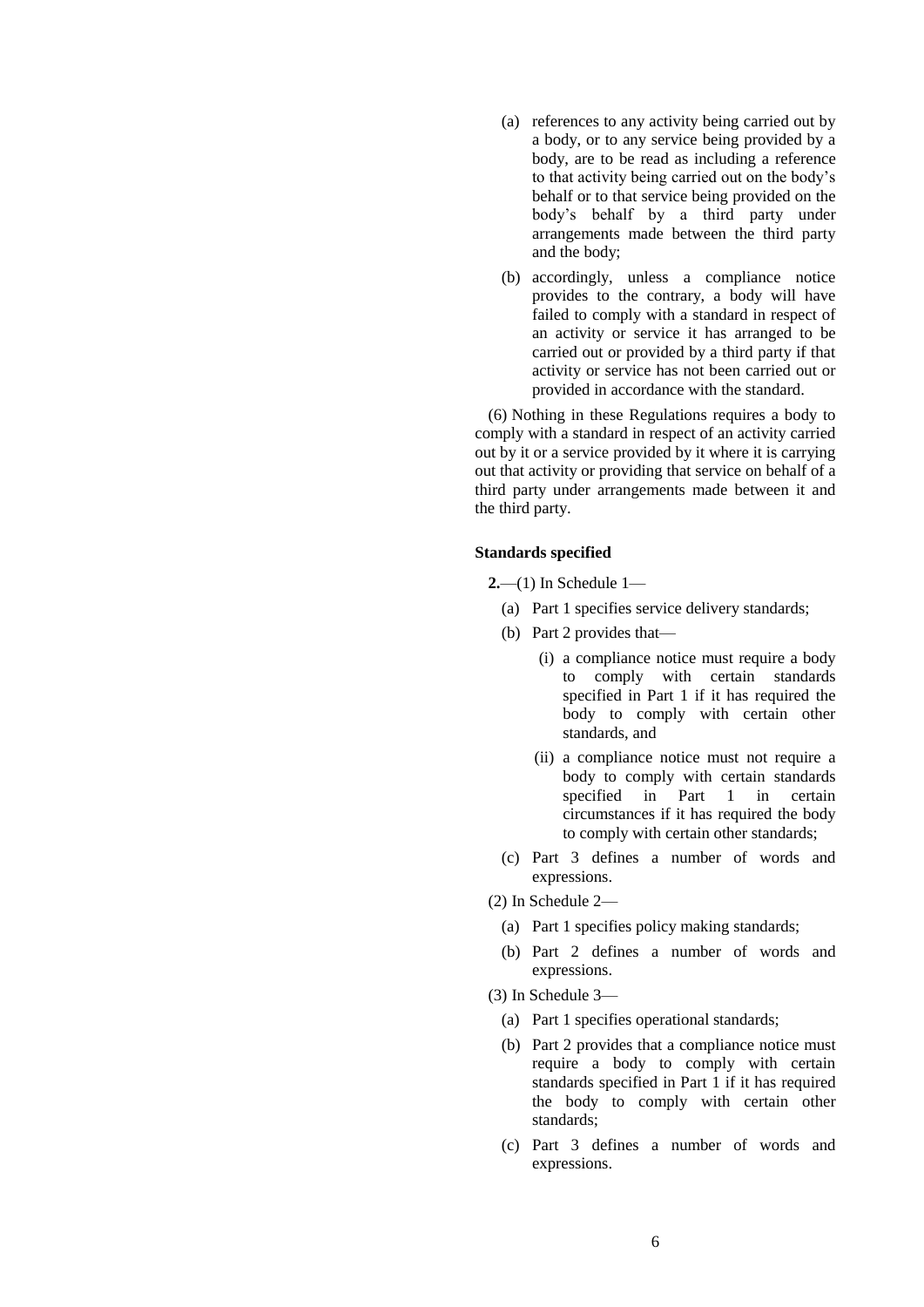(4) In Schedule 4—

- (a) Part 1 specifies record keeping standards;
- (b) Part 2 defines a number of words and expressions.

(5) Schedule 5 specifies standards that deal with matters which are supplementary to the matters dealt with in the standards specified in Schedules 1 to 4 and, in particular—

- (a) Part 1 specifies service delivery standards that deal with supplementary matters;
- (b) Part 2 specifies policy making standards that deal with supplementary matters;
- (c) Part 3 specifies operational standards that deal with supplementary matters;
- (ch)Part 4 specifies record keeping standards that deal with supplementary matters;
- (d) Part 5 makes provision about interpreting the supplementary standards;
- (dd) Part 6 makes supplementary provision.

#### **Standards that are specifically applicable**

**3.** The Welsh Ministers authorise the Welsh Language Commissioner to give a compliance notice to—

(1) Career Choices Dewis Gyrfa Limited requiring it to comply with the following standards specified under regulation 2 and the Schedules—

- (a) 94 to 162;
- (b) 169 to 182;

(2) Coleg Ceredigion, Coleg Sir Gâr, Further Education Corporations in Wales, Merthyr Tydfil College Limited, the governing body of Saint David's Catholic College and WEA YMCA CC Cymru requiring them to comply with the following standards specified under regulation 2 and the Schedules—

- (a) 1 to 136;
- (b) 138 to 182;

(3) Aberystwyth University, Bangor University, Cardiff University, Higher Education Corporations in Wales, the Open University, the Royal Welsh College of Music and Drama Limited, Swansea University, the University of Wales and the University of Wales: Trinity St David requiring them to comply with the standards specified under regulation 2 and the Schedules;

(4) The Higher Education Funding Council for Wales requiring it to comply with the following standards specified under regulation 2 and the Schedules—

(a) 1 to 24B;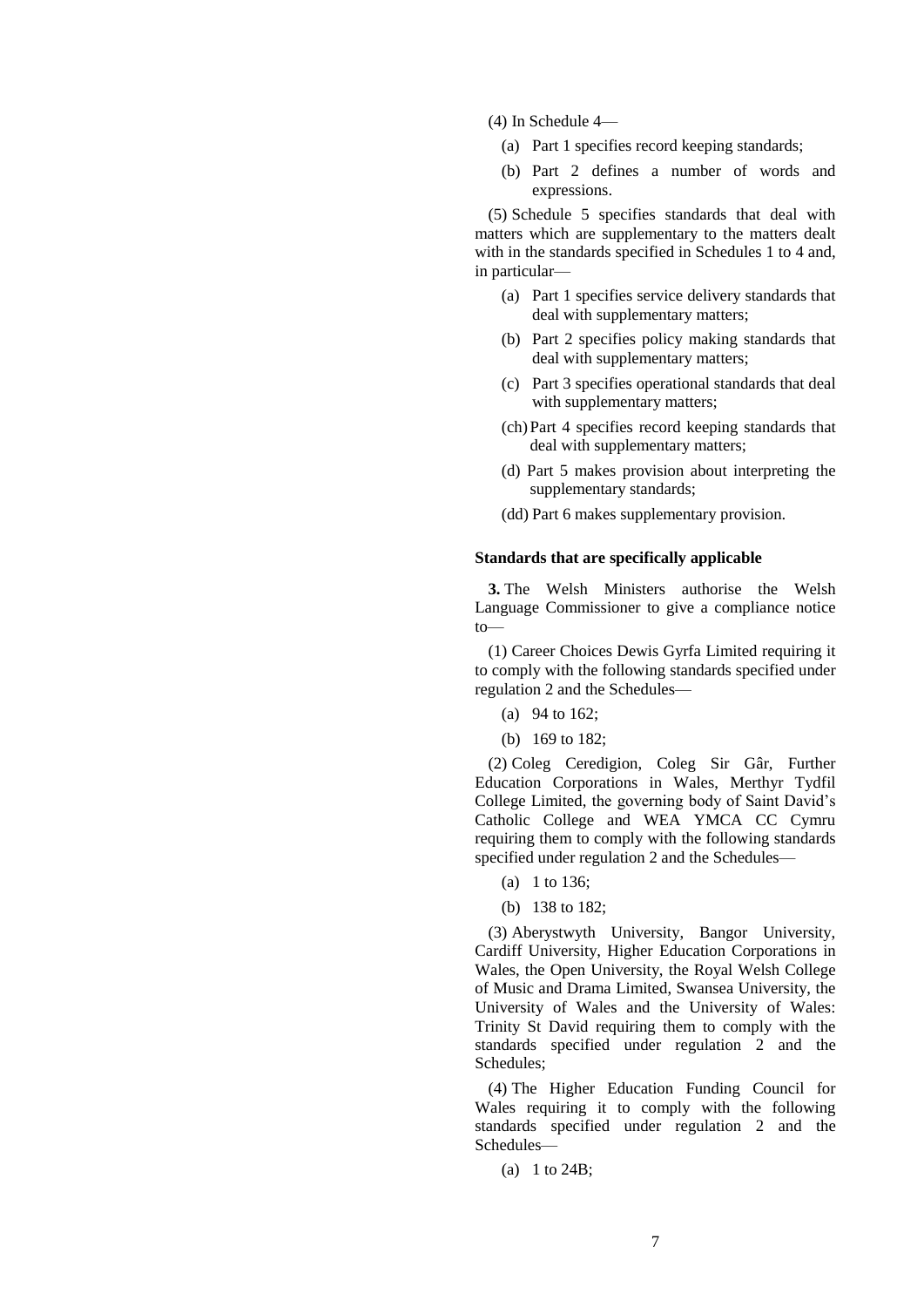(b) 27 to 27D; (c) 30 to 59; (ch) 61 to 91; (d) 94 to 103; (dd) 105 to 136; (e) 138 to 182.

*Name*

Minister for Lifelong Learning and Welsh Language, under authority of the Cabinet Secretary for Education, one of the Welsh Ministers Date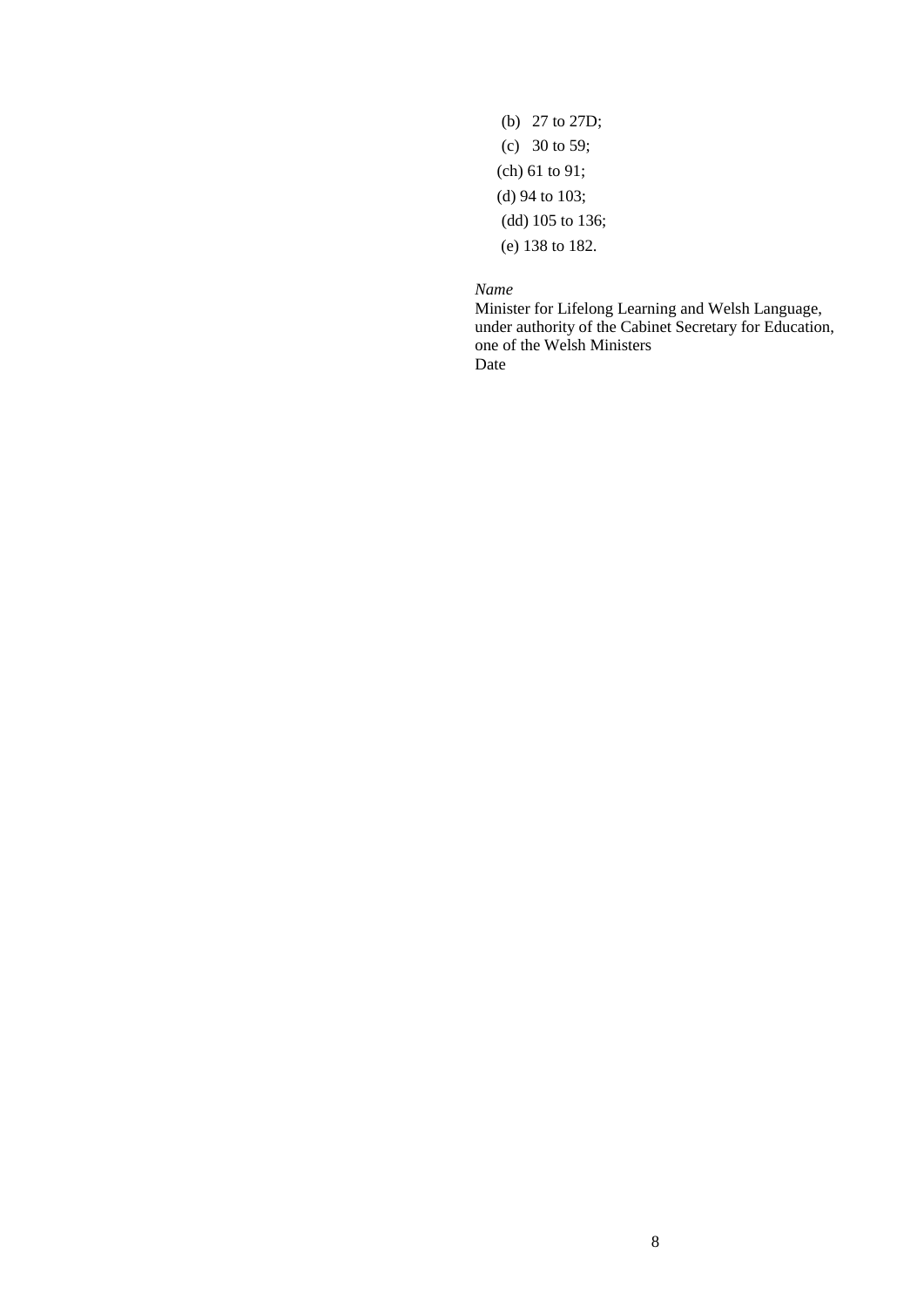## SCHEDULE 1 Regulation 2(1)

## Service Delivery Standards

## PART 1

### THE STANDARDS

**1 Standards relating to correspondence sent by a body**

> *(1) When a body replies to correspondence*

**Standard 1:** If you receive correspondence from a person in Welsh you must reply in Welsh (if an answer is required), unless the person has indicated that there is no need to reply in Welsh.

#### *(2) When a body initiates correspondence*

*(a) When a body corresponds with an individual*

**Standard 2:** When you correspond with an individual ("A") for the first time, you must ask A whether A wishes to receive correspondence from you in Welsh, and if A responds to say that A wishes to receive correspondence in Welsh you must—

(a) keep a record of A's wish,

- (b) correspond with A in Welsh when corresponding with A from then onwards, and
- (c) send any forms you send to A from then onwards in Welsh.

*(b) When a body corresponds with more than one member of the same household*

**Standard 3:** When you send correspondence addressed to two individuals who are members of the same household (for example, the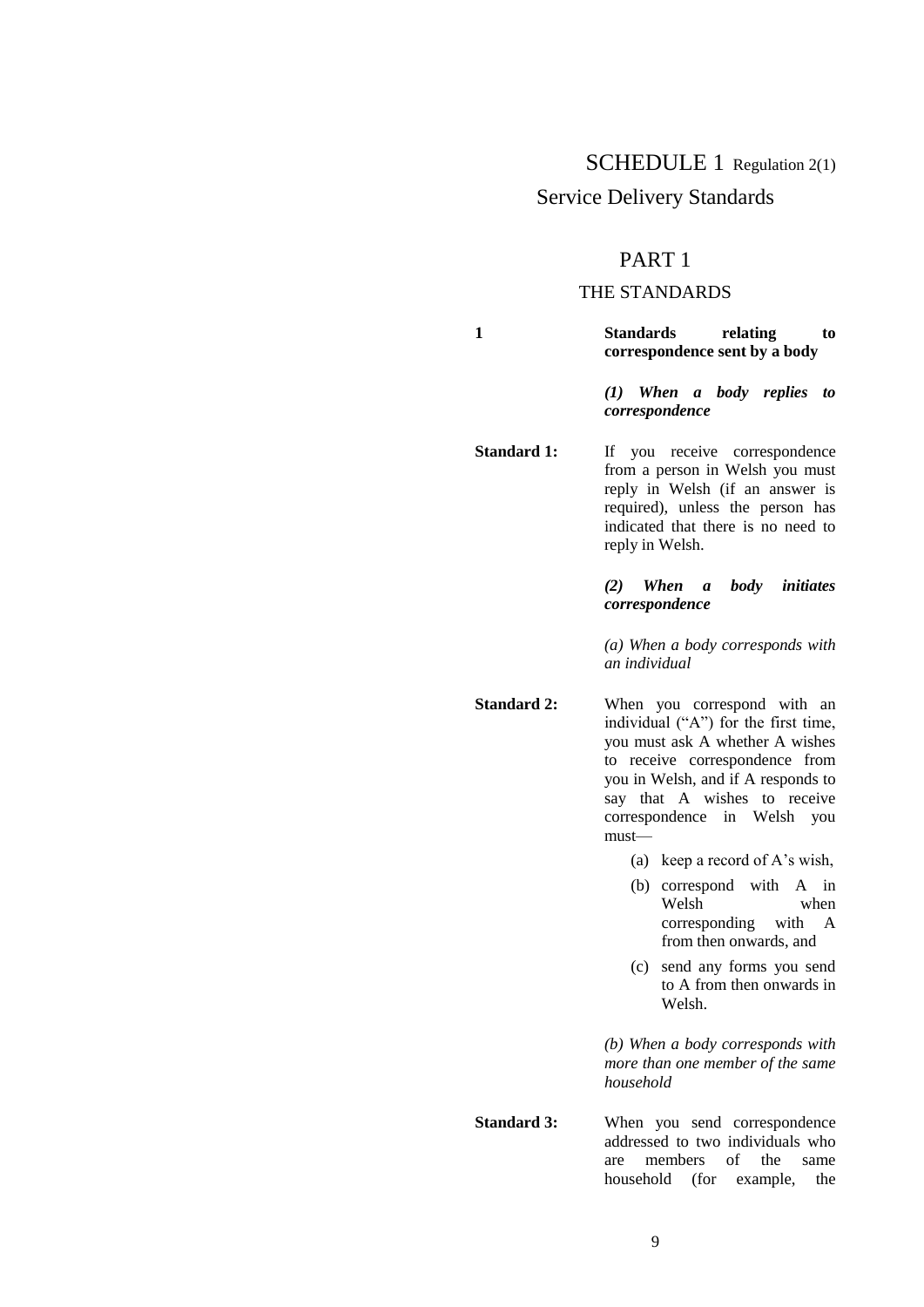parents of a child) for the first time, you must ask them whether<br>they wish to receive they wish to receive correspondence from you in Welsh; and if —

- (a) both individuals respond to say that they wish to receive correspondence in Welsh, you must keep a record of that wish and correspond in Welsh from then onwards when sending correspondence addressed to both of those individuals;
- (b) one (but not both) of the individuals responds to say that he or she wishes to receive correspondence in Welsh, you must keep a record of that wish and provide a Welsh language version of correspondence from then onwards when sending correspondence addressed to both of those individuals.

*(c) When a body corresponds with several persons (for example, when it sends a circular, or sends the same letter to a number of homes)*

**Standard 4:** When you send the same correspondence to several persons, you must send a Welsh language version of the correspondence at the same time as you send any English language version.

> *(3) General standards relating to correspondence*

- Standard 5: If you don't know whether a person wishes to receive correspondence from you in Welsh, when you correspond with that person you must provide a Welsh language version of the correspondence.
- **Standard 6:** If you produce a Welsh language version and a corresponding English language version of correspondence, you must not treat the Welsh language version less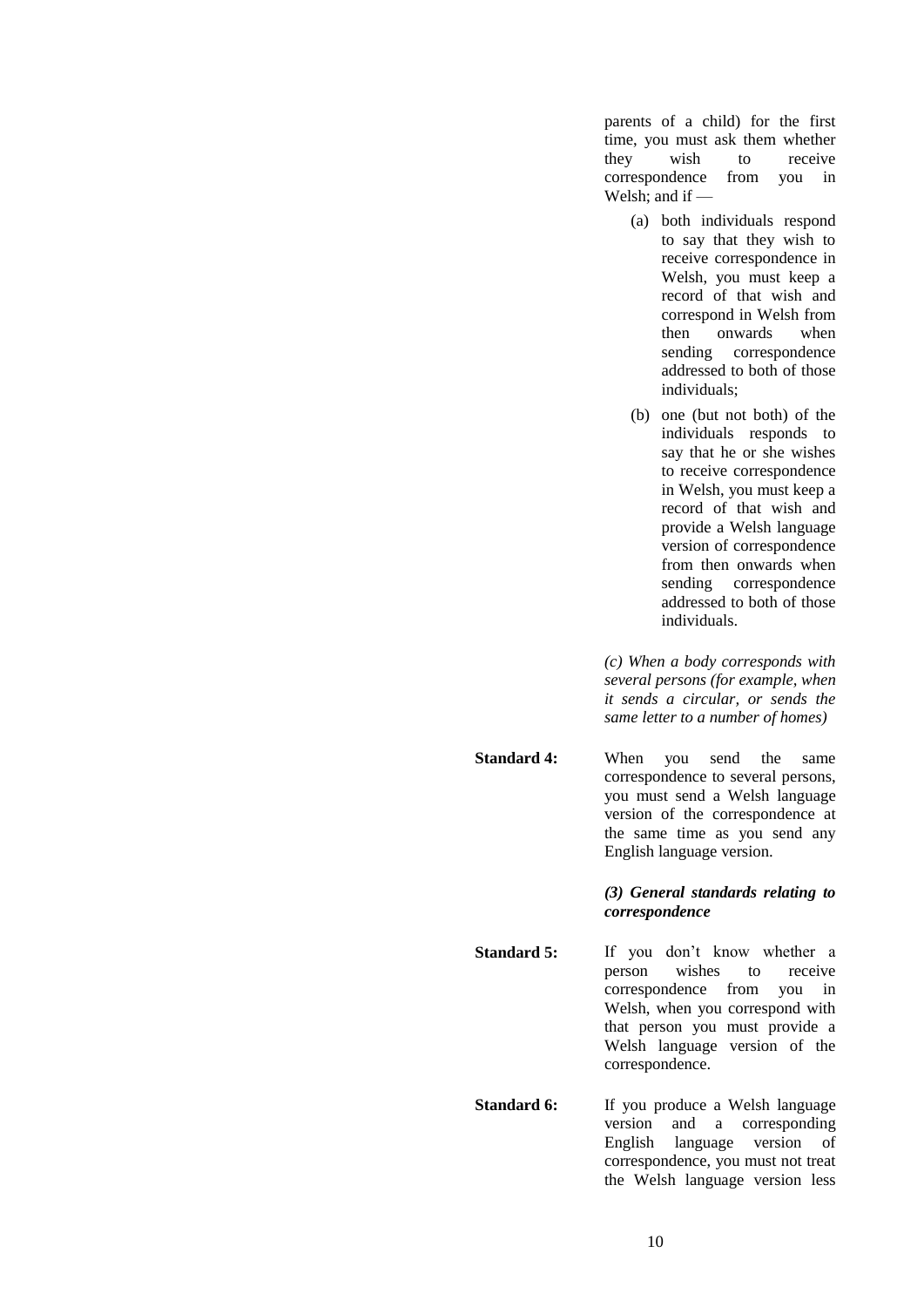favourably than the English language version (for example, if the English version is signed, or if contact details are provided on the English version, then the Welsh version must be treated in the same way).

**Standard 7:** You must state —

- (a) in correspondence, and
- (b) in publications and notices that invite persons to respond to you or to correspond with you,

that you welcome receiving correspondence in Welsh, that you will respond to correspondence in Welsh, and that corresponding in Welsh will not lead to delay.

**2 Standards relating to telephone calls made and received by a body**

> *(1) Telephone calls made to a body's main contact number and to any helplines or call centres*

**Standard 8:** When a person contacts you on your main telephone number (or numbers), or on any helpline numbers or call centre numbers, you must greet the person in Welsh.

**Standard 9:** When a person contacts you on your main telephone number (or numbers), or on any helpline numbers or call centre numbers, you must inform the person that a Welsh language service is available.

**Standard 10:** When a person contacts you on your main telephone number (or numbers), or on any helpline numbers or call centre numbers, you must deal with the call in Welsh in its entirety if that is the person's wish (where necessary by transferring the call to a member of staff who is able to deal with the call in Welsh).

**Standard 11:** When a person contacts you on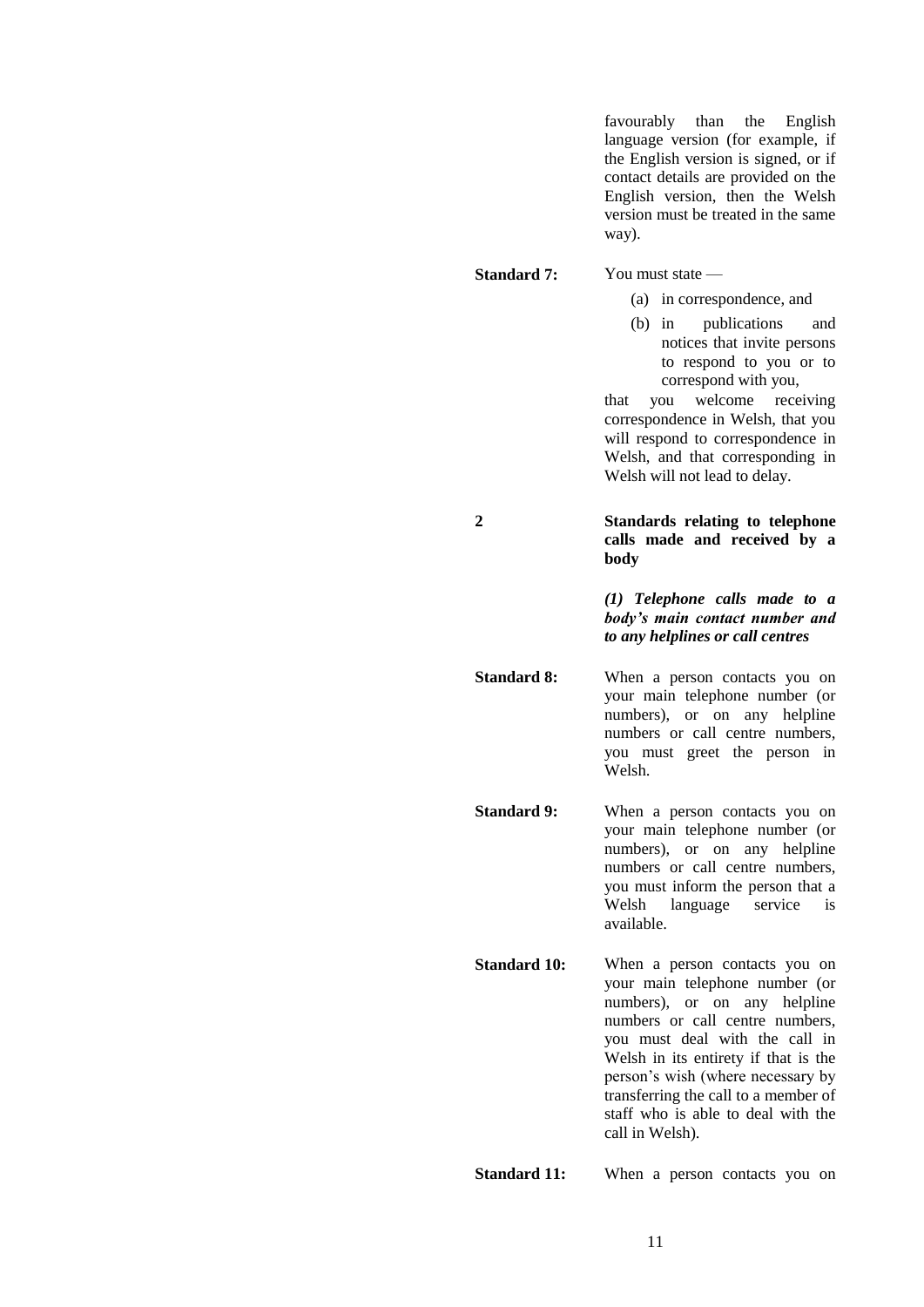your main telephone number (or numbers), or on any helpline numbers or call centre numbers, you must deal with the call in Welsh if that is the person's wish until such point as —

- (a) it is necessary to transfer the call to a member of staff who does not speak Welsh who can provide a service on a specific subject matter; and
- (b) no Welsh speaking member of staff is available to provide a service on that specific subject matter.
- **Standard 12:** When you advertise telephone numbers, helpline numbers or call centre services, you must not treat the Welsh language less favourably than the English language.
- **Standard 13:** If you offer a Welsh language service on your main telephone number (or numbers), on any helpline numbers or call centre numbers, the telephone number for the Welsh language service must be the same as for the corresponding English language service.
- **Standard 14:** When you publish your main telephone number, or any helpline numbers or call centre service numbers, you must state (in Welsh) that you welcome calls in Welsh.
- **Standard 15:** If you have performance indicators for dealing with telephone calls, you must ensure that those performance indicators do not treat telephone calls made in Welsh any less favourably than calls made in English.
- **Standard 16:** Your main telephone call answering service (or services) must inform persons calling, in Welsh, that they can leave a message in Welsh.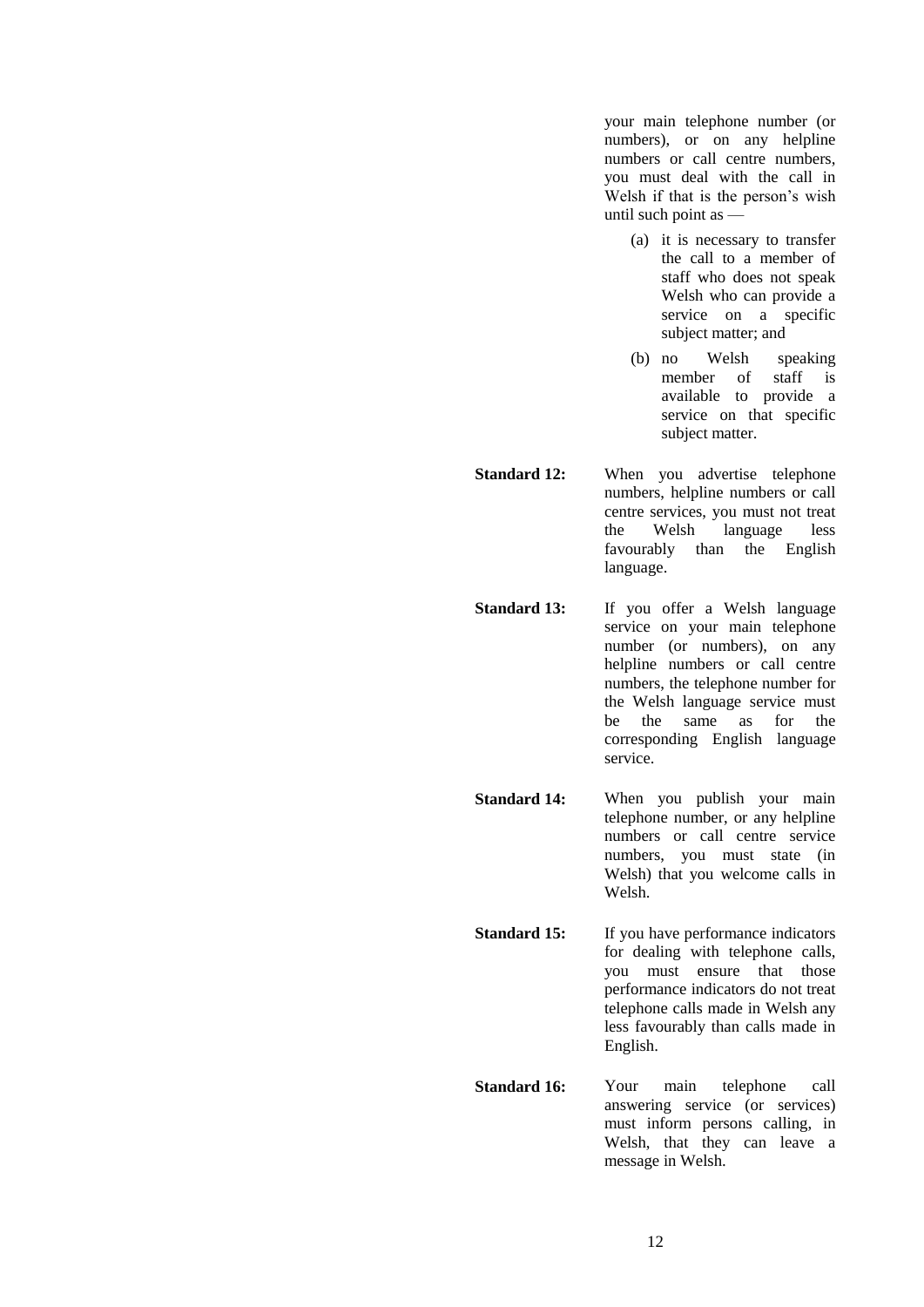**Standard 17:** When there is no Welsh language service available on your main telephone number (or numbers), or on any helpline numbers or call centre numbers, you must inform persons calling in Welsh (by way of an automated message or<br>otherwise), when a Welsh otherwise), when a language service will be available.

#### *(2) Telephone calls made to departments and to members of a body's staff*

- **Standard 18:** If a person contacts one of your departments on a direct line telephone number (including on staff members' direct line numbers), and that person wishes to receive a service in Welsh, you must deal with the call in Welsh in its entirety (if necessary by transferring the call to a member of staff who is able to deal with the call in Welsh).
- **Standard 19:** If a person contacts one of your departments on a direct line telephone number (including on staff members' direct line numbers), and that person wishes to receive a service in Welsh, you must deal with the call in Welsh until such point as —
	- (a) it is necessary to transfer the call to a member of staff who does not speak Welsh who can provide a service on a specific subject matter; and
	- (b) no Welsh speaking<br>member of staff is member of staff is available to provide a service on that specific subject matter.
- **Standard 20:** When a person contacts you on a direct line number (whether on a department's direct line number or on the direct line number of a member of staff), you must ensure that, when greeting the person, the Welsh language is not treated less favourably than the English language.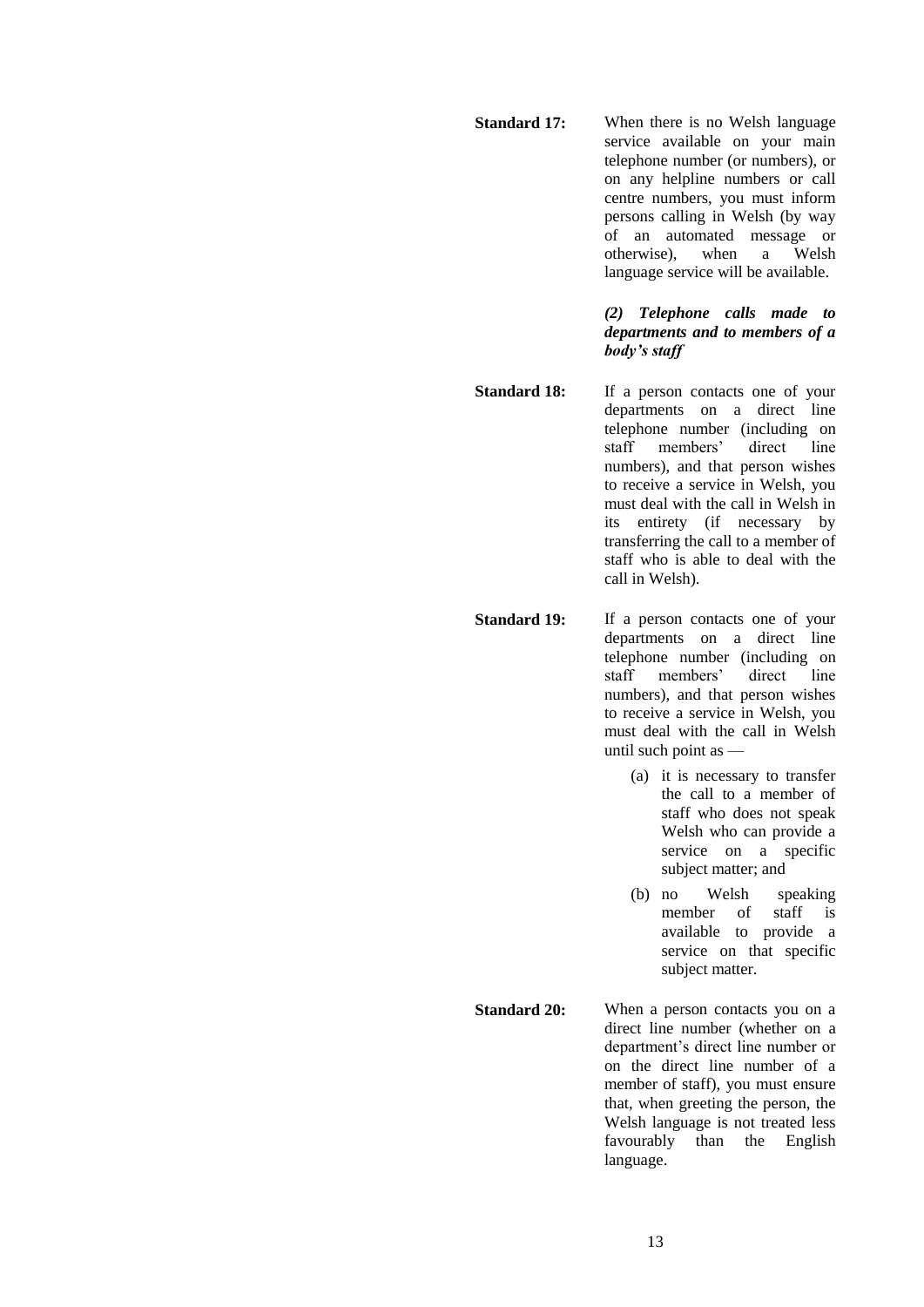#### *(3) Telephone calls made by a body*

**Standard 21:** When you telephone an individual  $(^{\circ}A^{\prime\prime})$  for the first time you must ask A whether A wishes to receive telephone calls from you in Welsh, and if A responds to say that A wishes to receive telephone calls in Welsh you must keep a record of that wish, and conduct telephone calls made to A from then onwards in Welsh.

#### *(4) A body dealing with telephone calls using an automated system*

**Standard 22:** Any automated telephone systems that you have must provide the complete automated service in Welsh.

**3 Standards relating to a body holding meetings that are not open to the general public or to students within a particular cohort**

#### *(1) Meetings between a body and one other invited person*

- **Standard 23:** If you invite one person only ("P") to a meeting, you must offer to conduct the meeting in Welsh; and if P informs you that P wishes for the meeting to be conducted in Welsh, you must conduct the meeting in Welsh (without the assistance of a simultaneous or consecutive translation service).
- **Standard 24:** If you invite one person only ("P") to a meeting you must ask P whether P wishes to use the Welsh language at the meeting, and inform P that you will, if necessary, provide a translation service from Welsh to English for that purpose.
- **Standard 24A:** If you have invited one person only ("P") to a meeting and P has informed you that P wishes to use the Welsh language at the meeting, you must arrange for a simultaneous translation service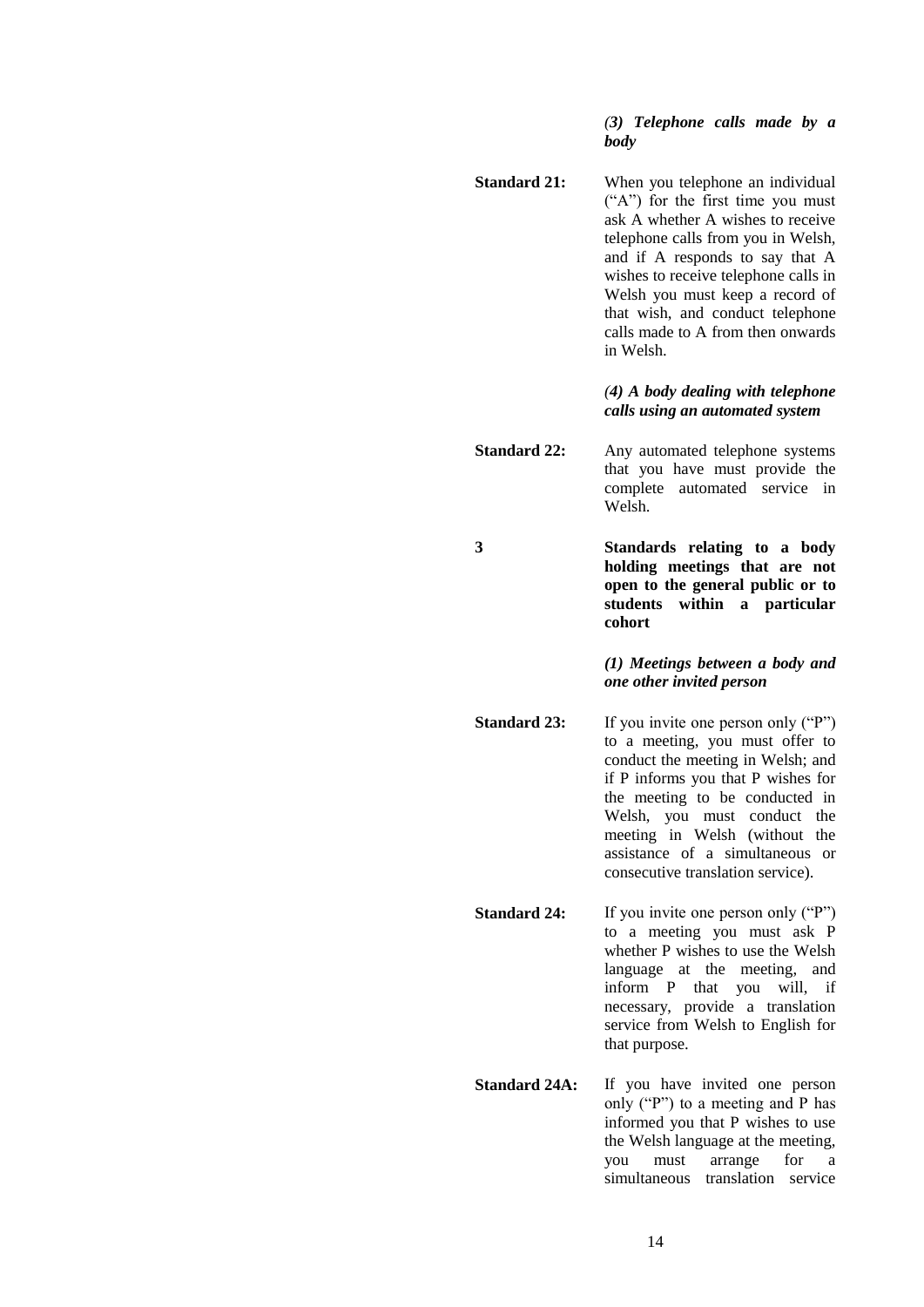from Welsh to English to be available at the meeting (unless you conduct the meeting in Welsh without the assistance of a translation service).

**Standard 24B:** If you have invited one person only ("P") to a meeting and P has informed you that P wishes to use the Welsh language at the meeting, you must arrange for a consecutive translation service from Welsh to English to be available at the meeting (unless you conduct the meeting in Welsh without the assistance of a translation service).

> *(2) Meetings with one person relating to complaints, disciplinary proceedings or student support*

**Standard 25:** If you invite an individual ("A") to a meeting, and

- (a) the meeting relates to a complaint about A or made by A;
- (b) the meeting relates to disciplinary proceedings regarding A; or
- (c) the purpose of the meeting is to provide student support to A,

you must—

- (i) ask A whether A wishes for the meeting to be conducted in Welsh, and
- (ii) if A informs you that A wishes for the meeting to be conducted in Welsh, conduct the meeting in Welsh (without the assistance of a simultaneous or consecutive translation service).

**Standard 26:** If you invite an individual ("A") to a meeting, and

> (a) the meeting relates to a complaint about A or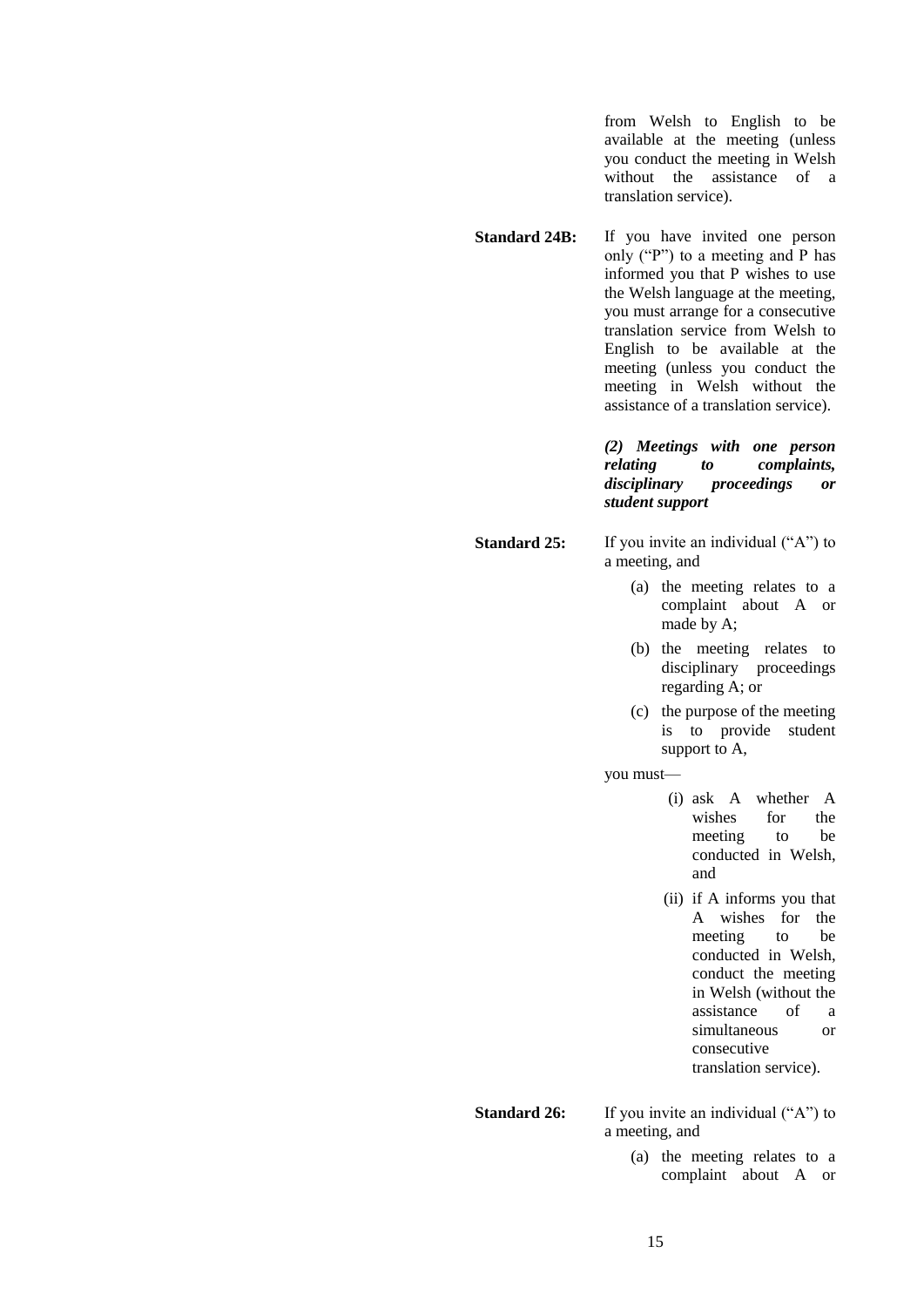made by A;

- (b) the meeting relates to disciplinary proceedings regarding A; or
- (c) the purpose of the meeting is to provide student support to A,

you must—

- (i) ask A whether A wishes to use the Welsh language at the meeting, and
- (ii) inform A that you will, if necessary, provide a translation service from Welsh to English and from English to Welsh for that purpose.

**Standard 26A:** You must arrange for a simultaneous translation service from Welsh to English and from English to Welsh to be available at a meeting—

 $(a)$  if—

- (i) the meeting relates to a complaint about the invited individual  $({}^{\alpha}A^{\gamma})$  or made by A;
- (ii) the meeting relates to disciplinary proceedings regarding A; or
- (iii) the purpose of the meeting is to provide student support to A; and
- (b) if A has informed you that A wishes to use the Welsh language at the meeting;

unless you conduct the meeting in Welsh without the assistance of a translation service.

**Standard 26B:** You must arrange for a consecutive translation service from Welsh to English and from English to Welsh to be available at a meeting—

 $(a)$  if—

(i) the meeting relates to a complaint about the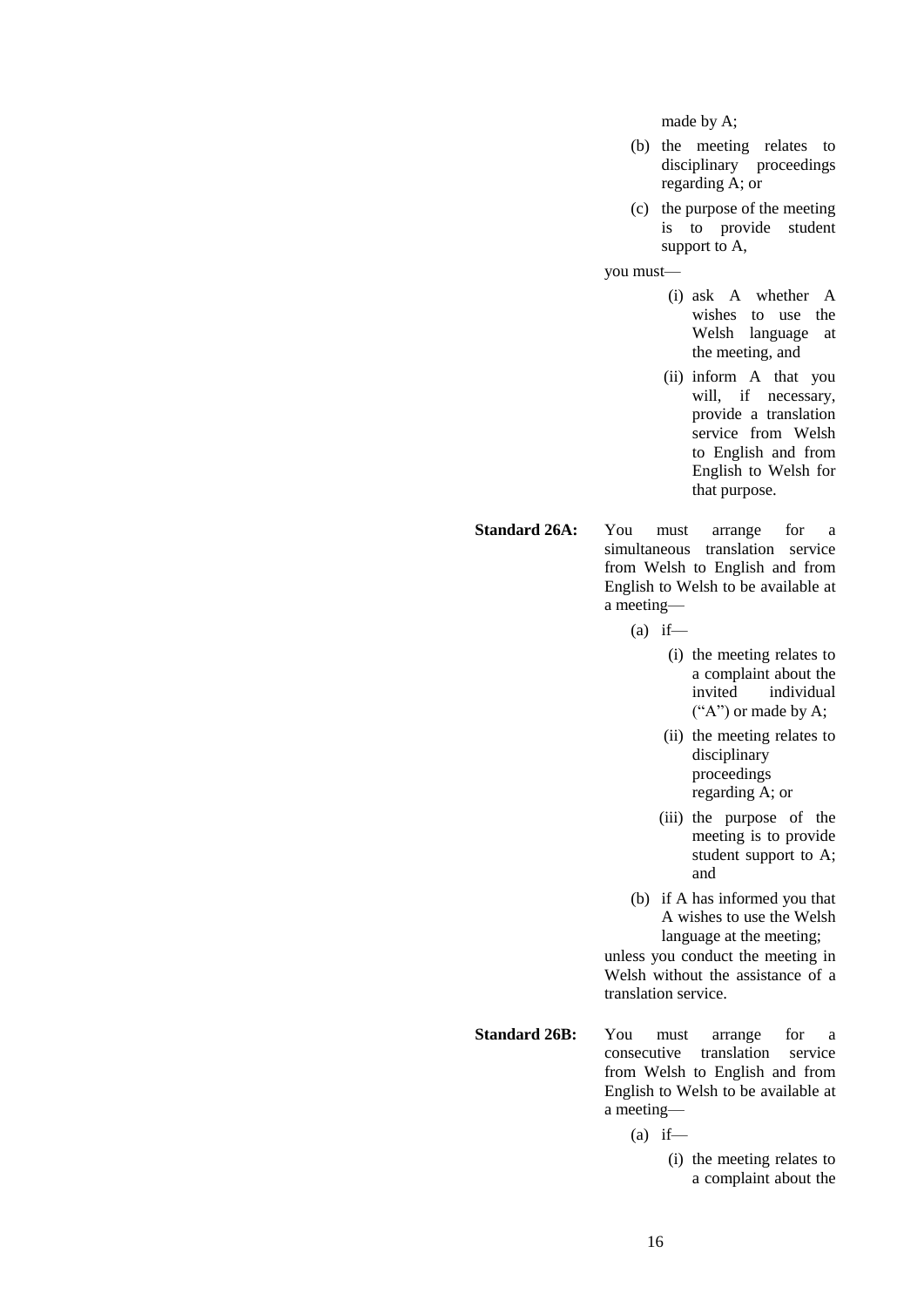invited individual  $($ "A") or made by A;

- (ii) the meeting relates to disciplinary proceedings regarding A; or
- (iii) the purpose of the meeting is to provide student support to A; and
- (b) if A has informed you that A wishes to use the Welsh language at the meeting;

unless you conduct the meeting in Welsh without the assistance of a translation service.

#### *(3) Meetings between a body and more than one invited person*

**Standard 27:** If you invite more than one person to a meeting, you must ask each person whether they wish to use the Welsh language at the meeting.

- **Standard 27A:** If you have invited more than one person to a meeting, and at least 10% (but less than 100%) of the persons invited have informed you that they wish to use the Welsh language at the meeting, you must arrange for a simultaneous translation service from Welsh to English to be available at the meeting.
- **Standard 27B:** If you have invited more than one person to a meeting, and at least 20% (but less than 100%) of the persons invited have informed you that they wish to use the Welsh language at the meeting, you must arrange for a simultaneous translation service from Welsh to English to be available at the meeting.
- **Standard 27C:** If you have invited more than one person to a meeting, and at least 30% (but less than 100%) of the persons invited have informed you that they wish to use the Welsh language at the meeting, you must arrange for a simultaneous translation service from Welsh to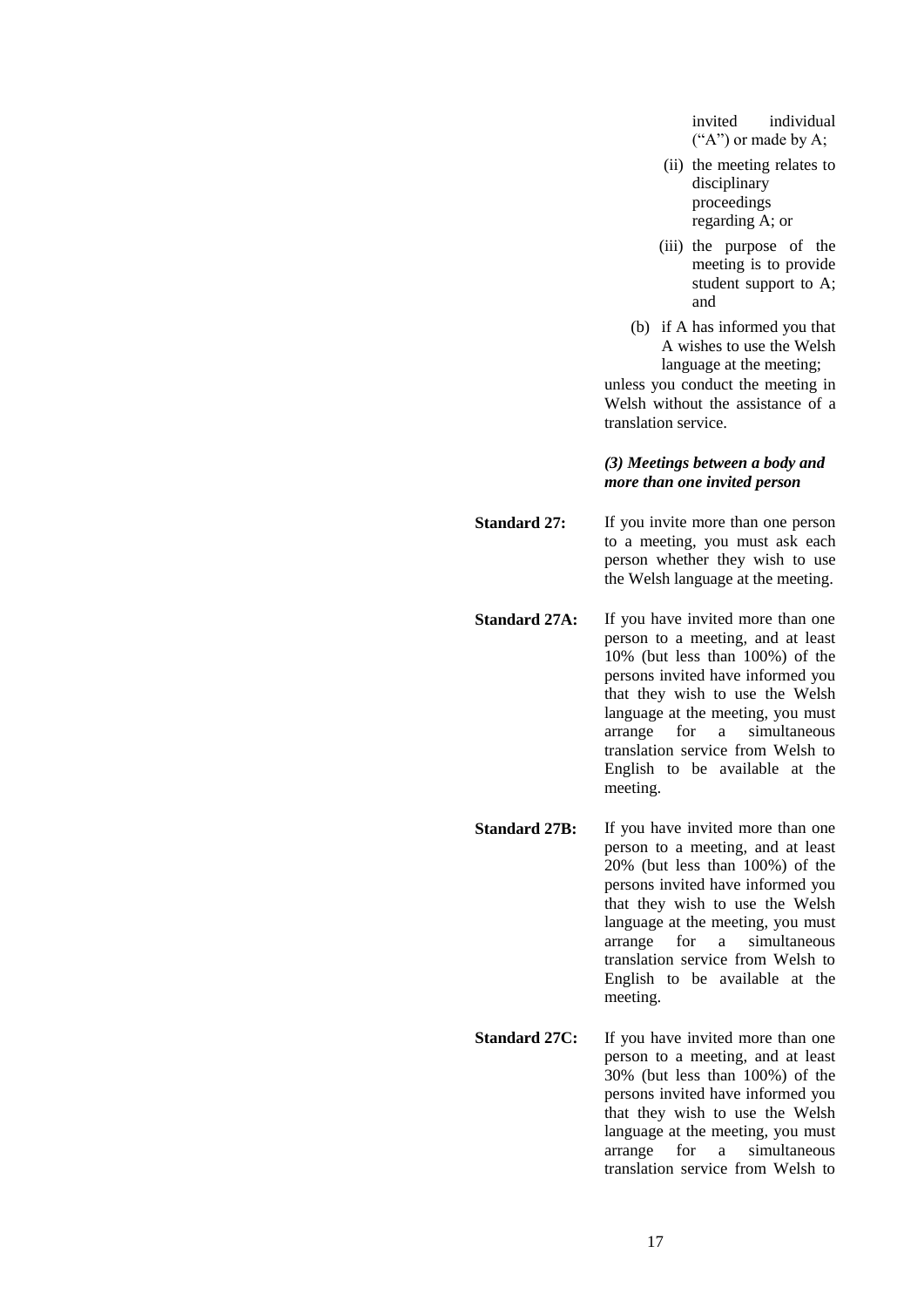English to be available at the meeting.

- **Standard 27CH:** If you have invited more than one person to a meeting, and all of the persons invited have informed you that they wish to use the Welsh language at the meeting, you must conduct the meeting in Welsh (without the assistance of a simultaneous or consecutive translation service).
- **Standard 27D:** If you have invited more than one person to a meeting, and all of the persons invited have informed you that they wish to use the Welsh language at the meeting, you must arrange for a simultaneous translation service from Welsh to English to be available at the meeting (unless you conduct the meeting in Welsh without the assistance of a translation service).

*(4) Meetings with more than one person relating to complaints, disciplinary proceedings or student support*

- **Standard 28:** If you invite more than one person to a meeting, and
	- (a) the meeting relates to a complaint made by or about one or more of the individuals invited;
	- (b) the meeting relates to disciplinary proceedings regarding one or more of the individuals invited; or
	- (c) the purpose of that meeting is to provide student support to one or more of the individuals invited;

you must—

- (i) ask that individual or each of those individuals whether he or she wishes for the meeting to be conducted in Welsh; and
- (ii) if that individual, or if each of those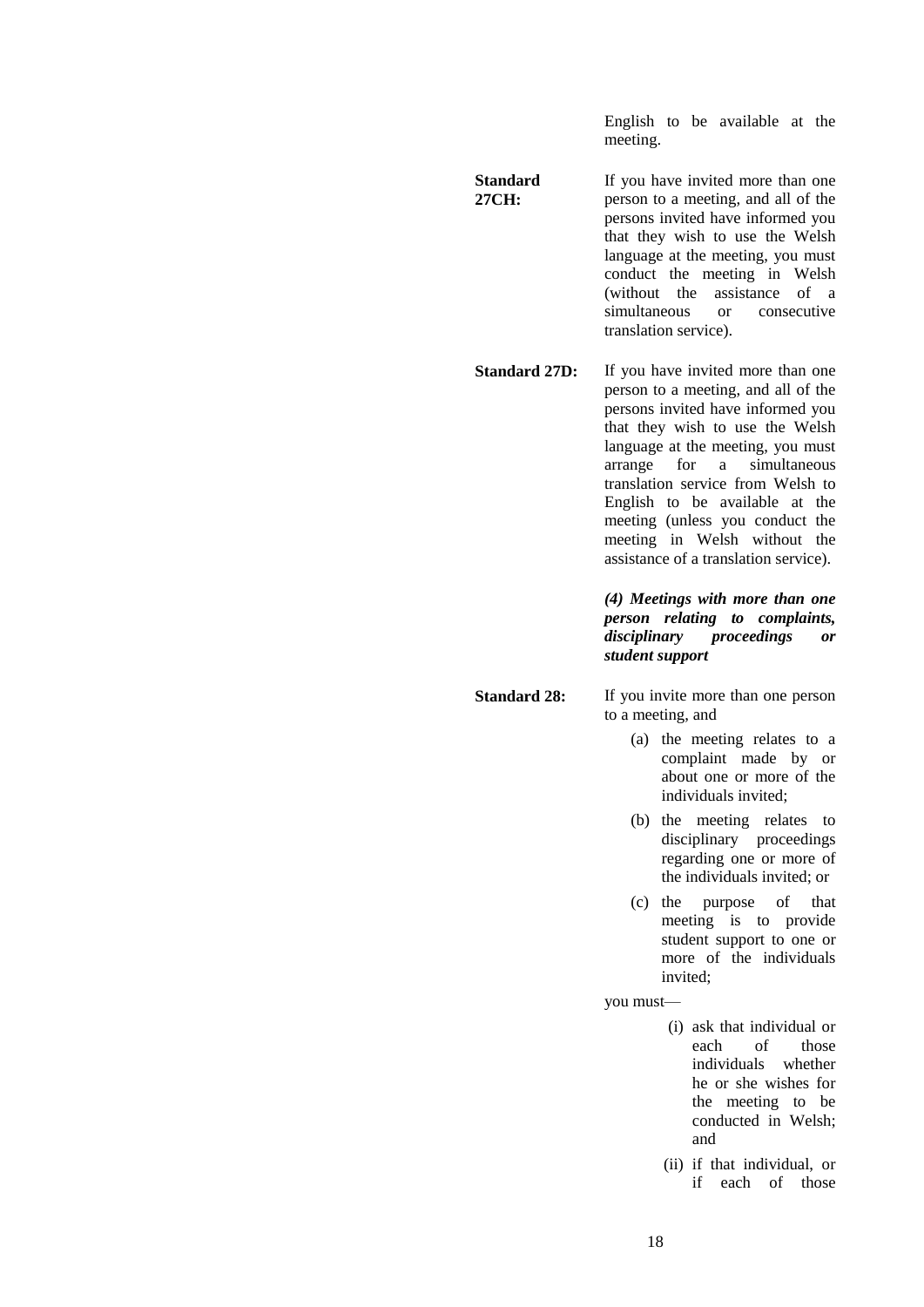individuals, informs you that he or she wishes for the meeting to be conducted in Welsh, conduct the meeting in Welsh (without the assistance of a simultaneous or consecutive translation service).

**Standard 29:** If you invite more than one person to a meeting, and

- (a) the meeting relates to a complaint made by or about one of the individuals invited;
- (b) the meeting relates to disciplinary proceedings regarding one or more of the individuals invited; or
- (c) the purpose of that meeting is to provide student support to one or more of the individuals invited;

you must—

- (i) ask that individual or<br>each of those those individuals whether he or she wishes to use the Welsh language at the meeting; and
- (ii) inform that individual (or those individuals) that, if necessary, you will provide a translation service from Welsh to English and from English to Welsh for that purpose.
- **Standard 29A:** You must provide a simultaneous translation service from Welsh to English and from English to Welsh at a meeting—
	- (a) if you have invited more than one person to the meeting;
	- (b) if—
		- (i) the meeting relates to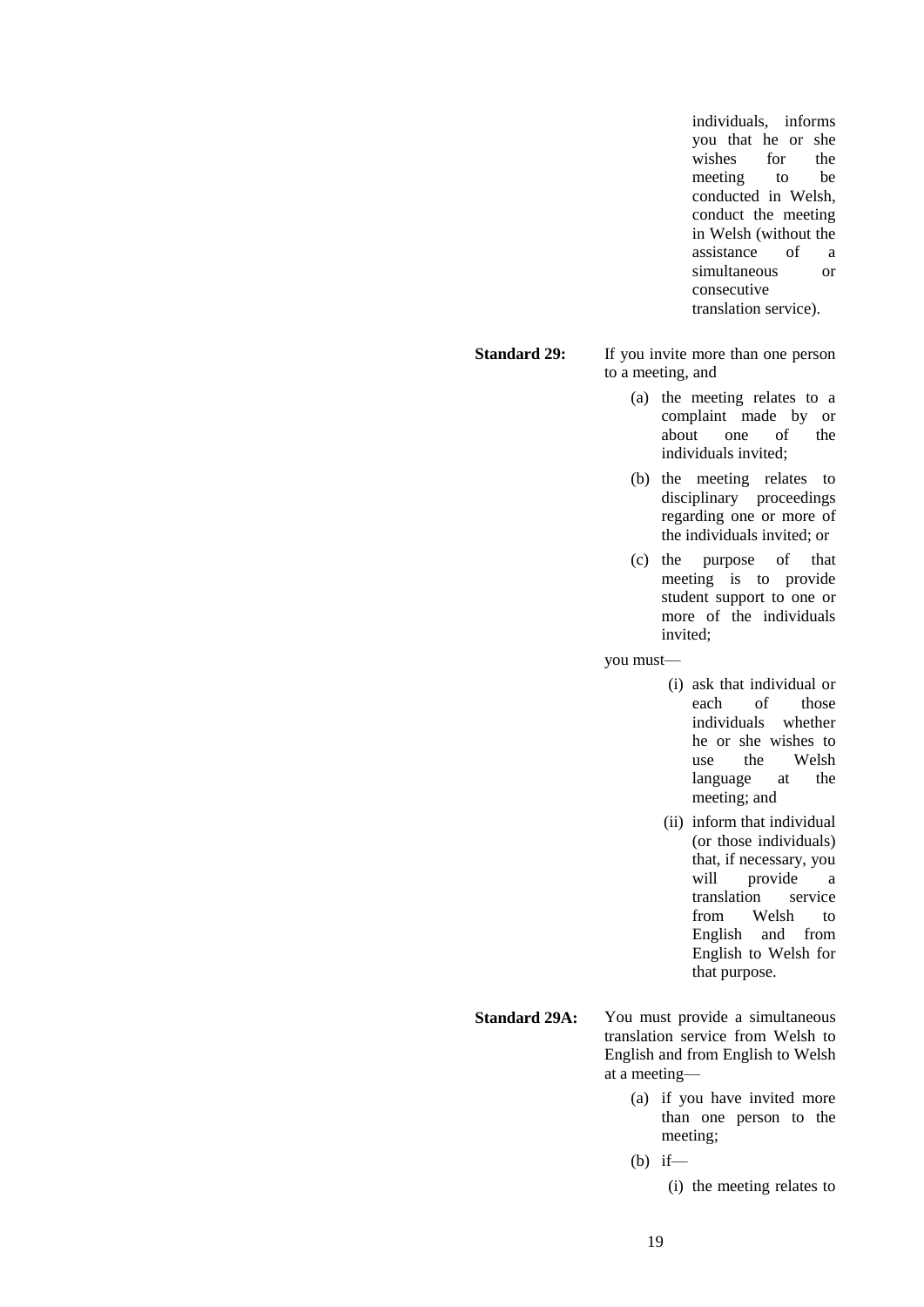a complaint made by or about one or more of the individuals invited;

- (ii) the meeting relates to disciplinary proceedings regarding one or more of the<br>individuals invited; individuals or
- (iii) the purpose of the meeting is to provide student support to one or more of the individuals invited; and
- (c) if at least one of those individuals has informed you that he or she wishes to use the Welsh language at the meeting;

unless you conduct the meeting in Welsh without the assistance of a translation service.

**Standard 29B:** You must provide a consecutive translation service from Welsh to English and from English to Welsh at a meeting—

- (a) if you have invited more than one person to the meeting;
- $(b)$  if—
	- (i) the meeting relates to a complaint made by or about one or more of the individuals invited;
	- (ii) the meeting relates to disciplinary proceedings regarding one or more of the individuals invited; or
	- (iii) the purpose of the meeting is to provide student support to one or more of the individuals invited; and
- (c) if at least one of those individuals has informed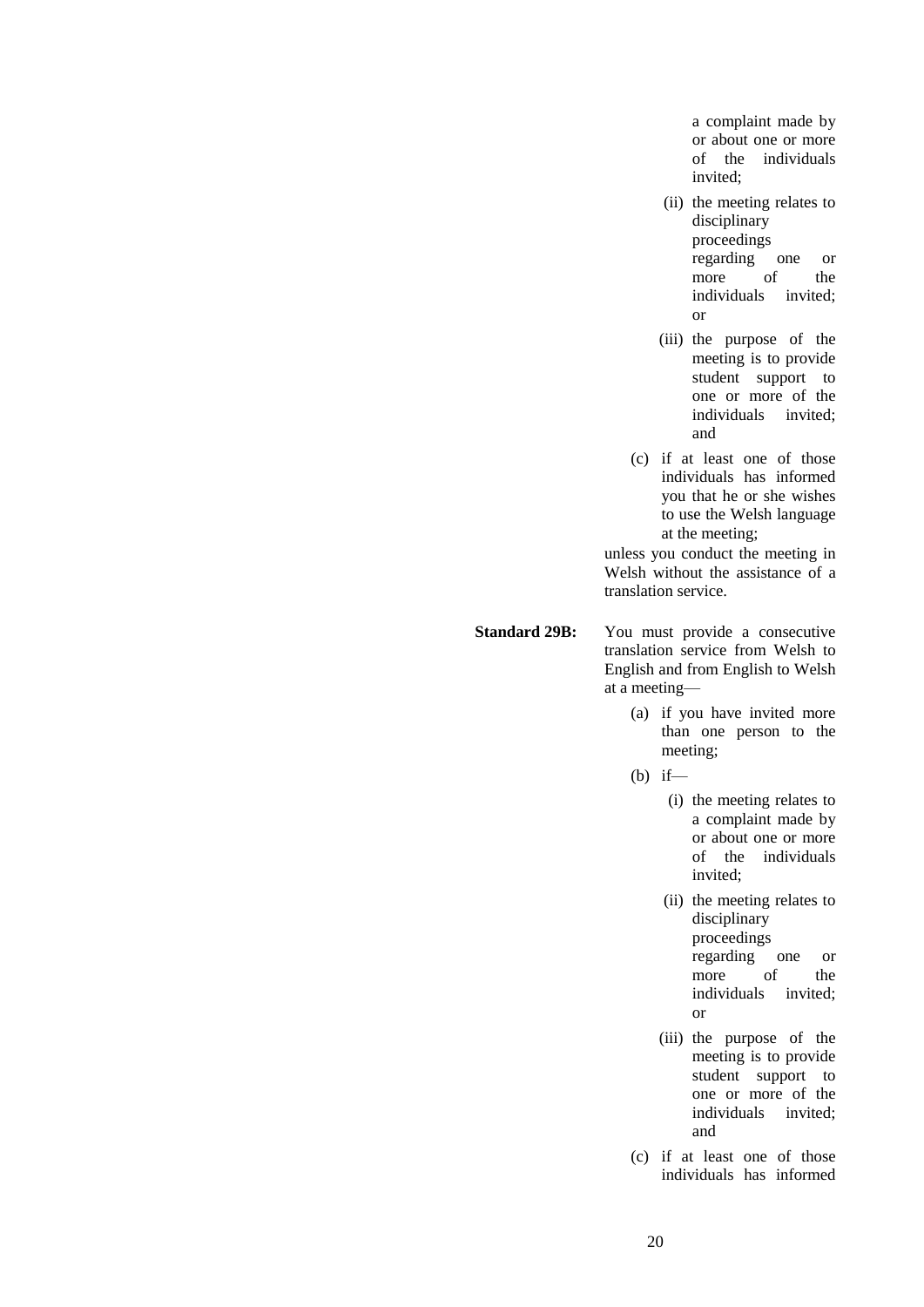you that he or she wishes to use the Welsh language at the meeting;

unless you conduct the meeting in Welsh without the assistance of a translation service.

**4 Standards relating to meetings arranged by a body that are open to the public or to students within a particular cohort**

**Standard 30:** If you arrange a meeting that is open to—

- (a) the public, or
- (b) students who are within a particular cohort,

you must state on any material advertising it, and on any invitation to it, that anyone attending is welcome to use the Welsh language at the meeting.

**Standard 31:** When you send invitations to a meeting that you arrange which is open to—

- (a) the public, or
- (b) students who are within a particular cohort,

you must send the invitations in Welsh.

**Standard 32:** If you invite persons to speak at a meeting that you arrange which is open to—

- (a) the public, or
- (b) students who are within a particular cohort,

you must —

- (i) ask each person invited to speak whether he or she wishes to use the Welsh language, and
- (ii) if that person (or at least one of those persons) has informed you that he or she wishes to use the Welsh language at the meeting, provide a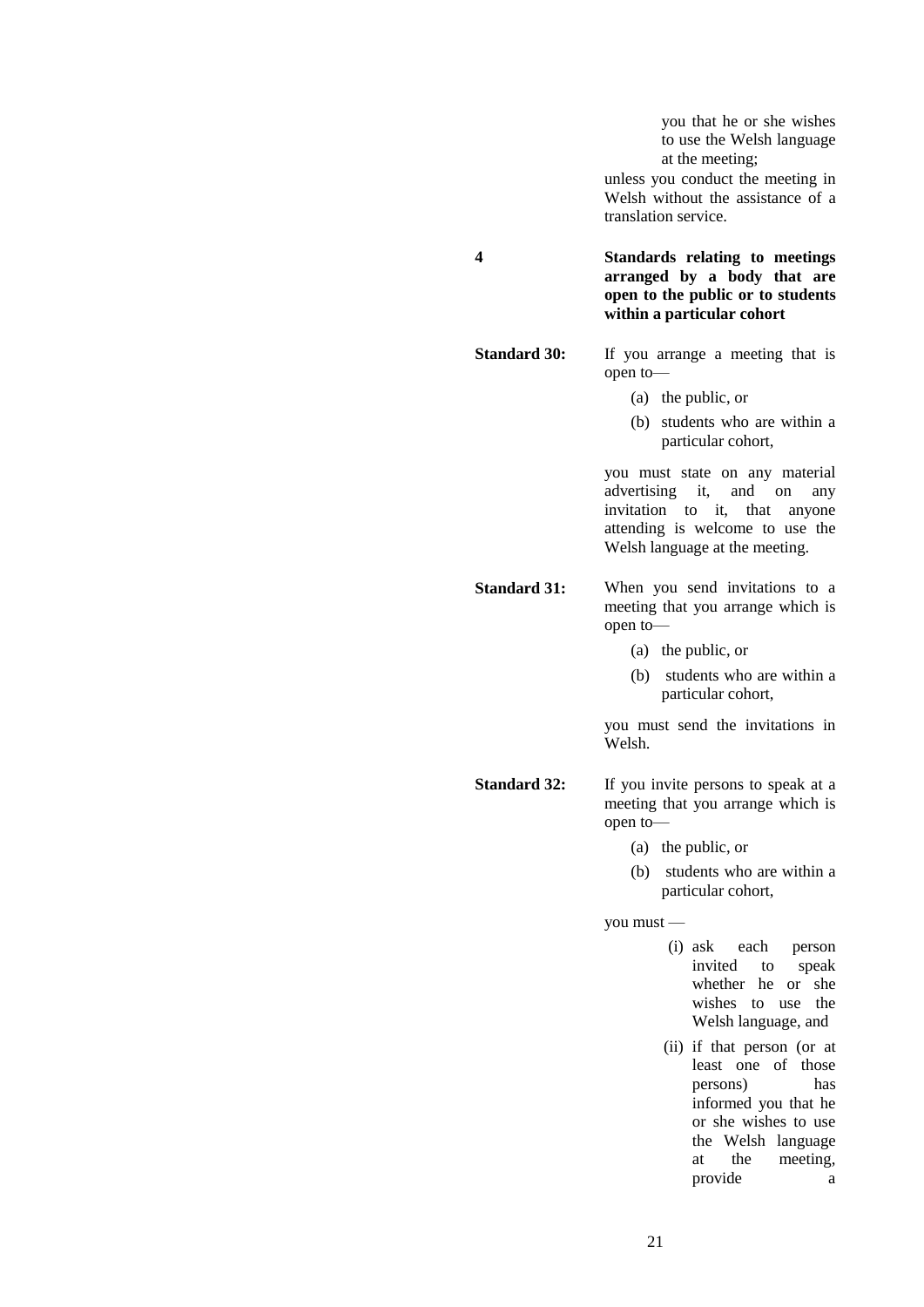simultaneous translation service from Welsh to English for that purpose (unless you conduct the meeting in Welsh without a translation service).

#### **Standard 33:** If you arrange a meeting that is open to—

- (a) the public, or
- (b) students who are within a particular cohort,

you must ensure that a simultaneous translation service from Welsh to English is available at the meeting, and you must orally inform those present in Welsh —

- (i) that they are welcome to use the Welsh language, and
- (ii) that a simultaneous translation service is available.

**Standard 34:** If you display any written material at a meeting that you arrange which is open to—

- (a) the public, or
- (b) students who are within a particular cohort,

you must ensure that the material is displayed in Welsh, and you must not treat any Welsh language text less favourably than the English language text.

**5 Standards relating to public events organised or funded by a body**

**Standard 35:** If you organise a public event, or fund at least 50% of a public event, you must ensure that, in promoting the event, the Welsh language is treated no less favourably than the English language (for example, in the way the event is advertised or publicised).

**Standard 36:** If you organise a public event, or fund at least 50% of a public event,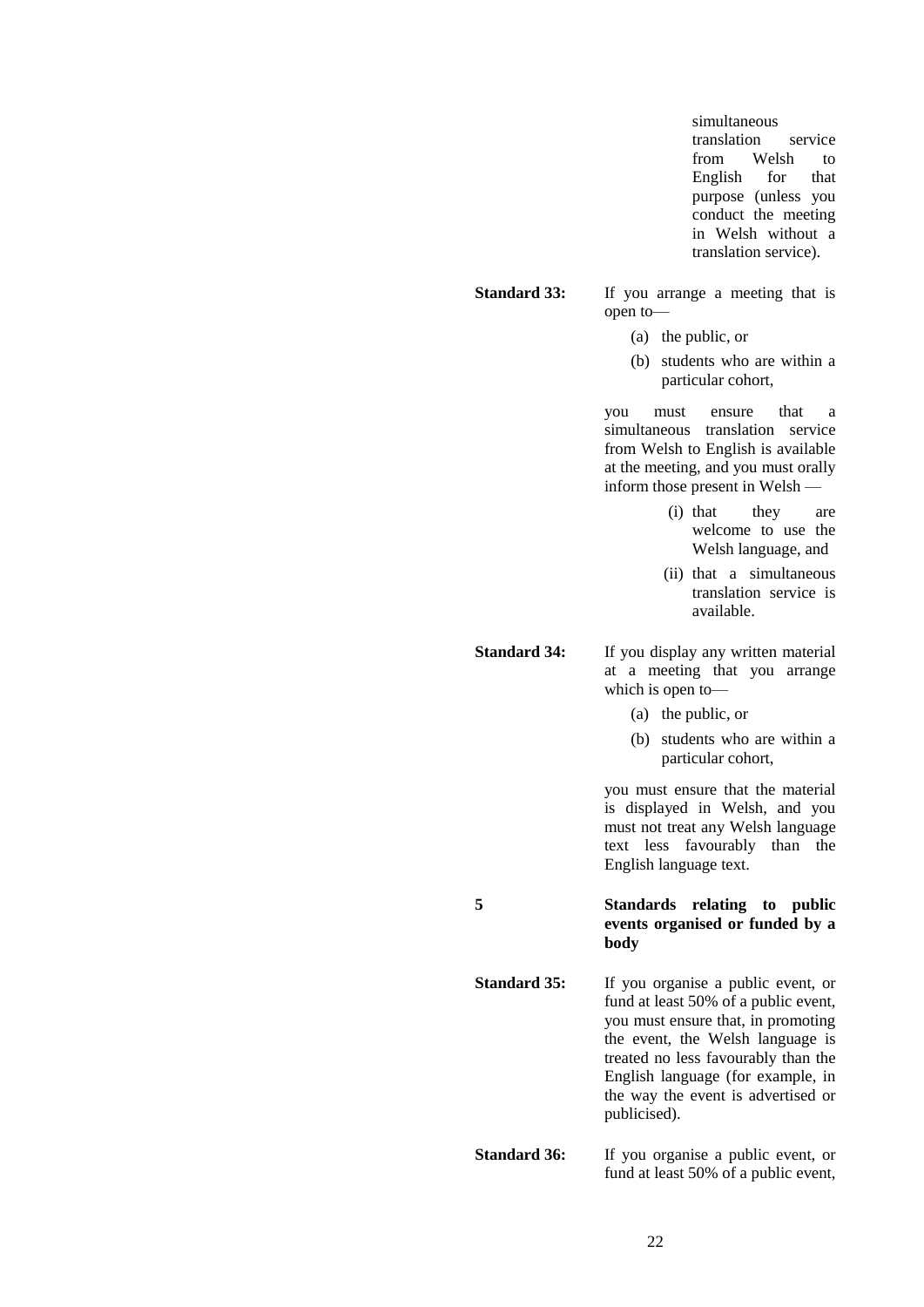you must ensure that the Welsh language is treated no less favourably than the English language at the event (for example, in relation to services offered to persons attending the event, in relation to signs displayed at the event and in relation to audio announcements made at the event).

#### **6 Standard relating to a body's publicity and advertising**

**Standard 37:** Any publicity or advertising material that you produce must be produced in Welsh, and if you produce the material in Welsh and in English, you must not treat the Welsh language version less favourably than you treat the English language version.

#### **7 Standards relating to a body displaying material in public**

**Standard 38:** Any material that you display in public must be displayed in Welsh, and you must not treat any Welsh language version of the material less favourably than the English language version.

**Standard 39:** Any material that you display at a public exhibition organised by you must be displayed in Welsh, and you must not treat any Welsh language version of the material less favourably than you treat an English language version.

#### **8 Standards relating to public lectures**

- **Standard 40:** If you arrange a public lecture you must ensure that a simultaneous translation service from Welsh to English is available for the purpose of any questions asked by the audience during or after the lecture where—
	- (a) the subject matter of the public lecture suggests that such a service should be provided, or
	- (b) the anticipated audience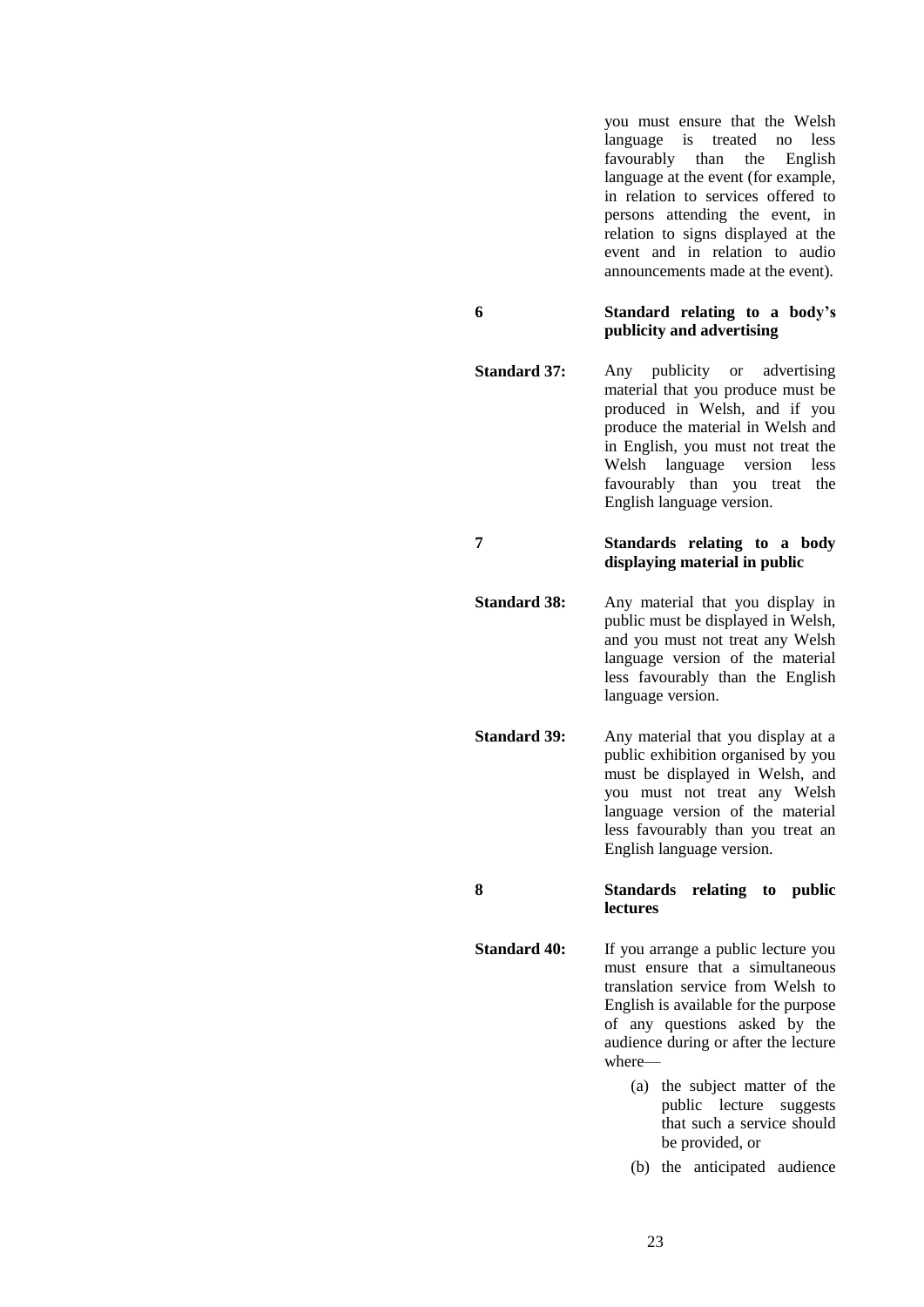and their expectation suggests that such a service should be provided.

**Standard 40A:** If you arrange a public lecture and you provide a simultaneous translation service you must orally inform those present in Welsh that they are welcome to use the Welsh language.

**9 Graduation and award ceremonies**

**Standard 41:** If you arrange a graduation or award ceremony you must ensure that the Welsh language is treated no less favourably than the English language in relation to material or signs displayed by you at the venue and in relation to any information provided regarding the order of events at the ceremony (whether in an electronic, written or oral form).

**Standard 42:** If you invite persons to speak at a graduation or award ceremony you must —

- (a) ask each person invited to speak whether he or she wishes to use the Welsh language, and
- (b) if a person (or at least one of those persons) has informed you that he or she wishes to use the Welsh language at the ceremony, either
	- (i) provide a simultaneous translation service from Welsh to English for that purpose, or
	- (ii) provide a written English translation at the ceremony.

### **10 Standards relating to a body producing and publishing documents**

**Standard 43:** Any documents that you produce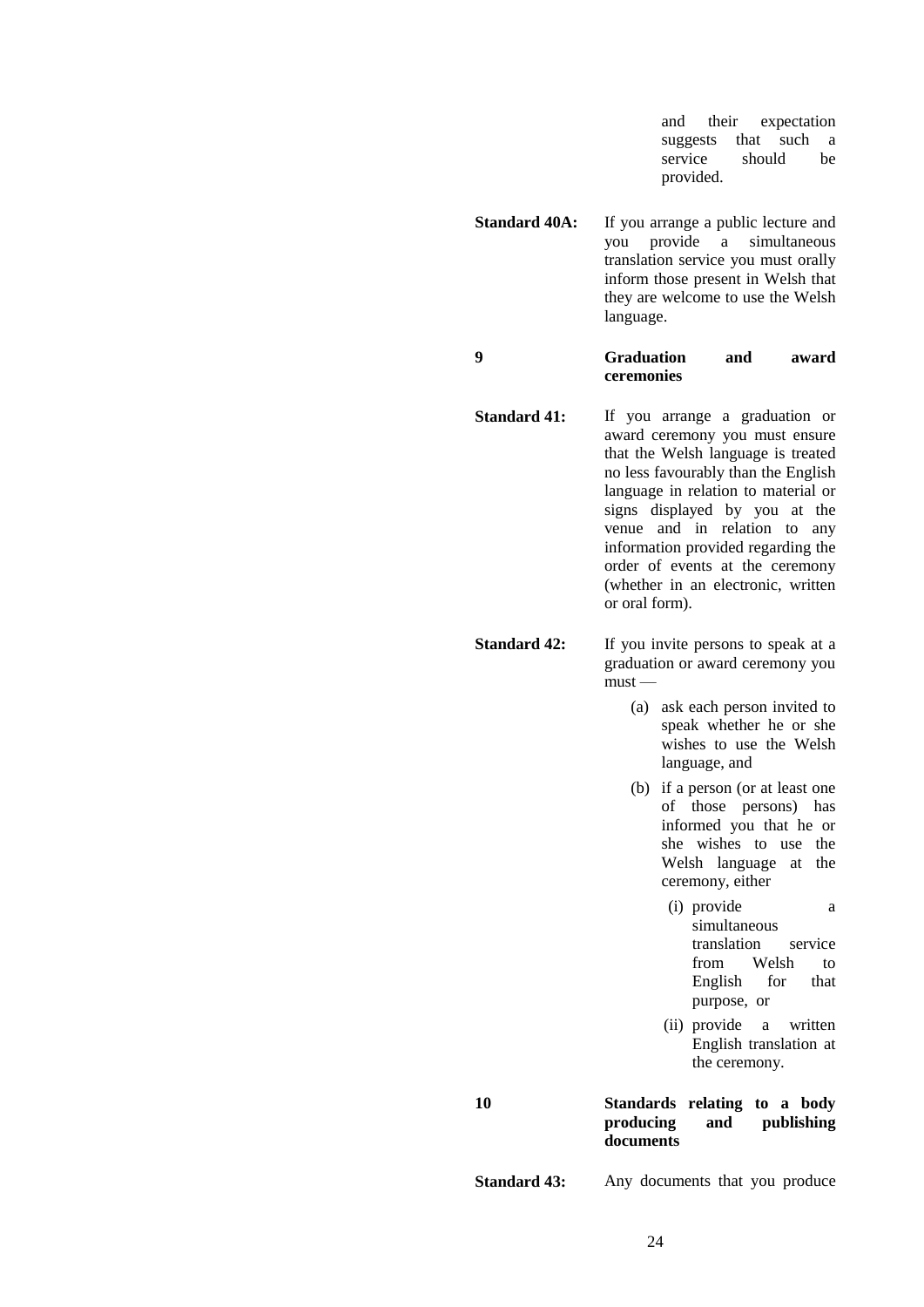for public use or for students' use must be produced in Welsh.

**Standard 44:** If you produce the following documents you must produce them in Welsh—

- (a) agendas, minutes and other papers that are available to the public or to students, which relate to Board or Council meetings;
- (b) agendas, minutes and other papers for meetings, conferences or seminars that are open to the public or to students.

**Standard 45:** Any licence, permit or certificate you produce must be produced in Welsh.

Standard 46: Any brochure, prospectus, leaflet, pamphlet or card that you produce in order to provide information to the public or to students must be produced in Welsh.

**Standard 47:** If you produce the following documents, and they are available to the public or to students, you must produce them in Welsh —

- (a) policies, strategies, annual reports and corporate plans;
- (b) guidelines and codes of practice;
- (c) consultation papers.

**Standard 48:** Any rules that you publish that apply to the public must be published in Welsh.

**Standard 49:** When you issue any statement to the press you must issue it in Welsh and, if there is a Welsh language version and an English language version of a statement, you must issue both versions at the same time.

**Standard 50:** If you produce a document which is available to the public or to students, and no other standard has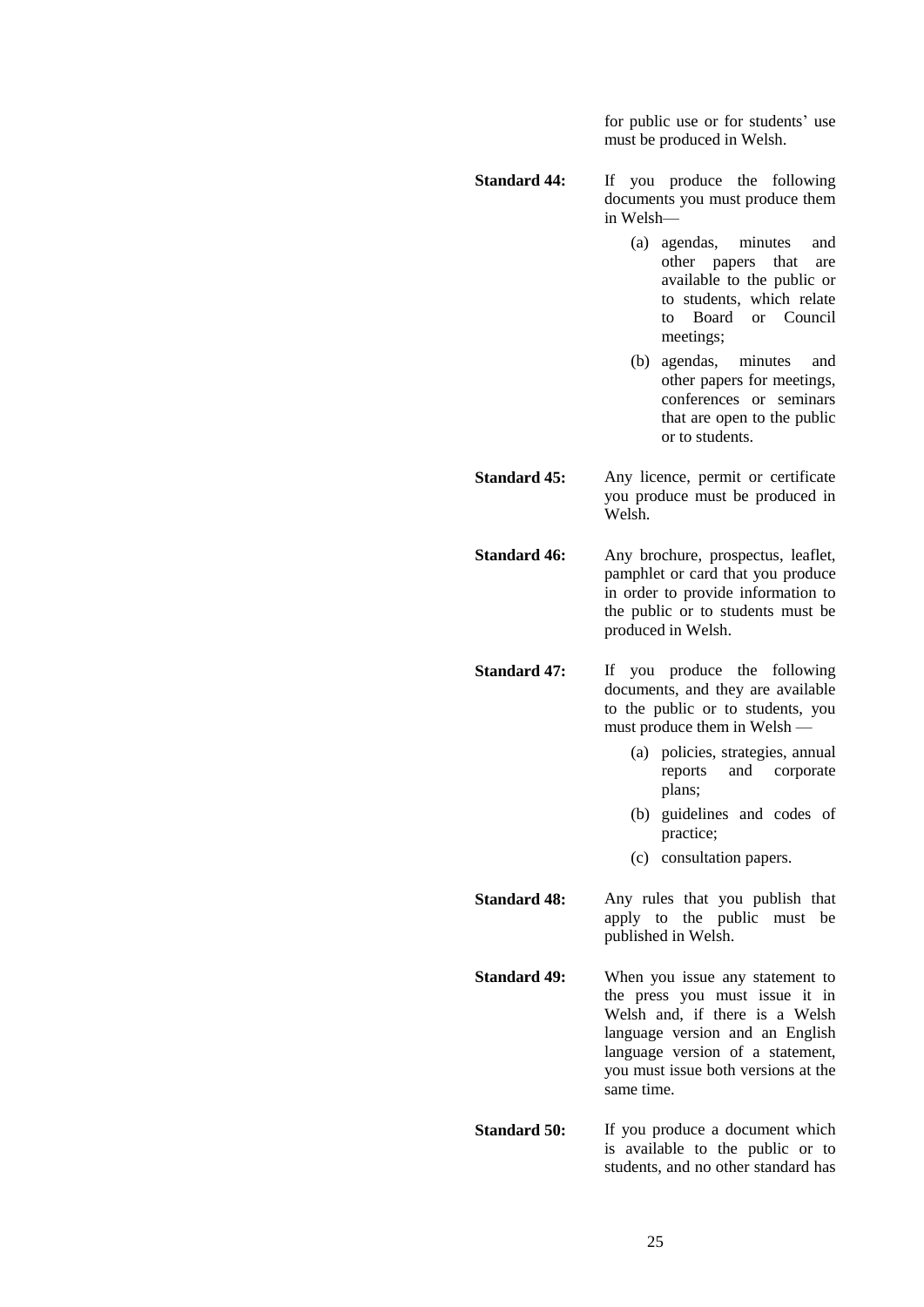required you to produce the document in Welsh, you must produce it in Welsh —

- (a) if the subject matter of the document suggests that it should be produced in Welsh, or
- (b) if the anticipated audience, and their expectations, suggests that the document should be produced in Welsh.
- **Standard 51:** If you produce a document in Welsh and in English (whether separate versions or not), you must not treat any Welsh language version less favourably than you treat the English language version.
- **Standard 52:** If you produce a Welsh language version and a separate English language version of a document, you must ensure that the English language version clearly states that the document is also available in Welsh.
- **11 Standards relating to a body producing and publishing forms**
- **Standard 53:** Any form that you make available to the public or students must be produced in Welsh.
- **Standard 53A:** If you produce a Welsh language version and a separate English language version of a form, you must ensure that the English language version clearly states that the form is also available in Welsh.
- **Standard 53B:** If you produce a form in Welsh and in English (whether separate versions or not), you must ensure that the Welsh language version is treated no less favourably than the English language version, and you must not differentiate between the Welsh and English versions in relation to any requirements that are relevant to the form (for example in relation to any deadline for submitting the form, or in relation to the time allowed to respond to the content of the form).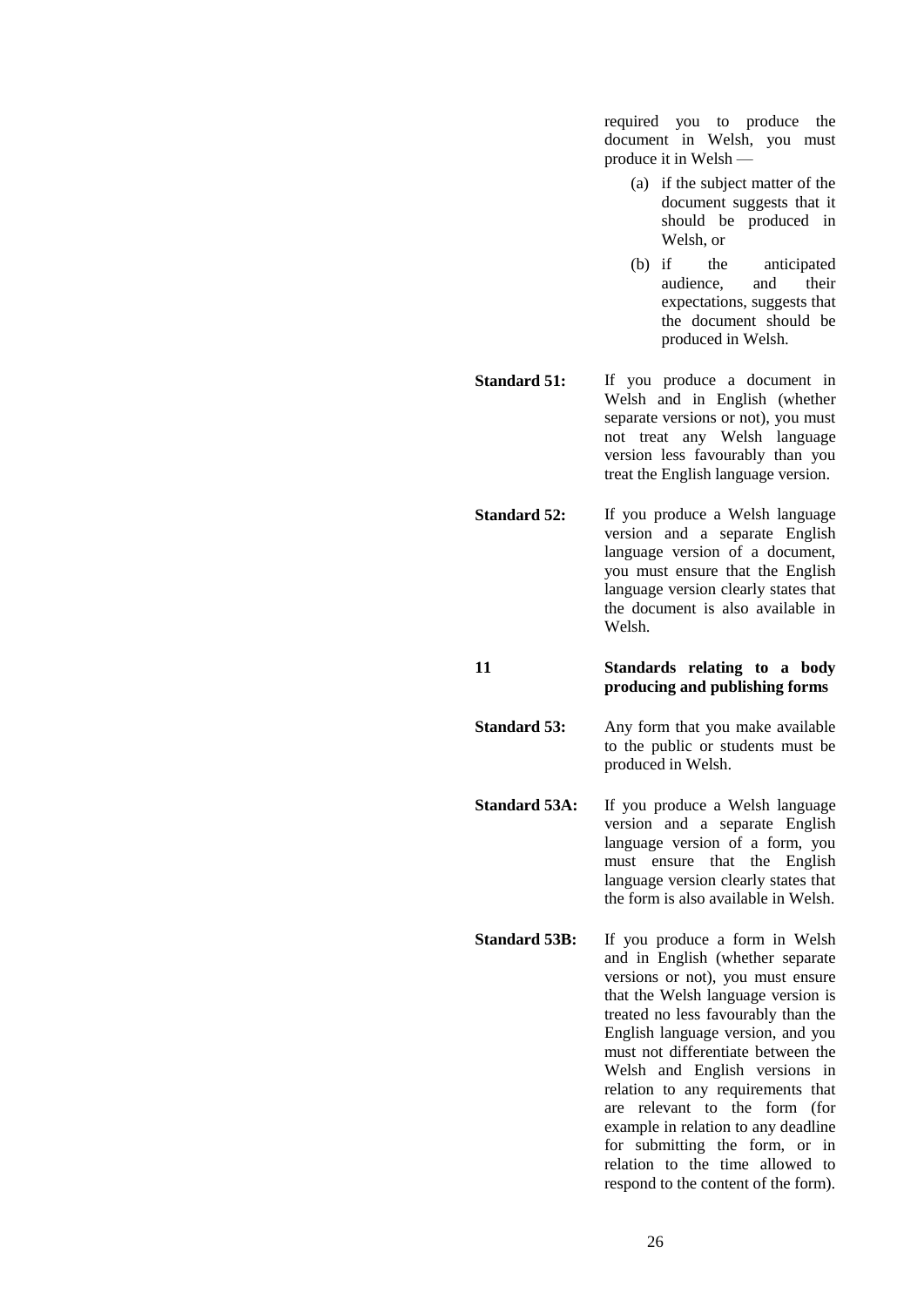| <b>Standard 54:</b> | If you pre-enter information on a<br>Welsh language version of a form<br>(for example, before sending it to a<br>member of the public in order for<br>him or her to check the content or<br>to fill in the remainder of the<br>form), you must ensure that the<br>information that you pre-enter is in<br>Welsh. |                                                                                                                                                              |  |
|---------------------|------------------------------------------------------------------------------------------------------------------------------------------------------------------------------------------------------------------------------------------------------------------------------------------------------------------|--------------------------------------------------------------------------------------------------------------------------------------------------------------|--|
| 12                  | Standards relating to a body's<br>websites and on-line services                                                                                                                                                                                                                                                  |                                                                                                                                                              |  |
|                     | (1) Websites published by a body                                                                                                                                                                                                                                                                                 |                                                                                                                                                              |  |
| <b>Standard 55:</b> |                                                                                                                                                                                                                                                                                                                  | You must ensure that $-$                                                                                                                                     |  |
|                     | (a)                                                                                                                                                                                                                                                                                                              | the text of each page of<br>your website is available<br>in Welsh,                                                                                           |  |
|                     | (b)                                                                                                                                                                                                                                                                                                              | every Welsh<br>language<br>page on your website is<br>fully functional, and                                                                                  |  |
|                     |                                                                                                                                                                                                                                                                                                                  | (c) the Welsh language is not<br>treated less<br>favourably<br>than the English language<br>on your website.                                                 |  |
| <b>Standard 56:</b> | You must ensure that —                                                                                                                                                                                                                                                                                           |                                                                                                                                                              |  |
|                     | (a)                                                                                                                                                                                                                                                                                                              | the text of the homepage<br>of your website<br>is<br>available in Welsh,                                                                                     |  |
|                     |                                                                                                                                                                                                                                                                                                                  | (b) any Welsh language text<br>on your homepage (or,<br>where relevant,<br>your<br>Welsh<br>language<br>homepage)<br>fully<br>is<br>functional, and          |  |
|                     | (c)                                                                                                                                                                                                                                                                                                              | the Welsh language<br><b>1S</b><br>treated no less favourably<br>than the English language<br>relation to<br>the<br>in<br>of<br>homepage<br>your<br>website. |  |
| <b>Standard 57:</b> |                                                                                                                                                                                                                                                                                                                  | You must ensure that when you<br>publish a new page on your<br>website or amend a page -                                                                     |  |
|                     |                                                                                                                                                                                                                                                                                                                  | (a) the text of that page is<br>available in Welsh,                                                                                                          |  |
|                     | (b)                                                                                                                                                                                                                                                                                                              | Welsh language<br>any<br>version of that page<br>is<br>fully functional, and                                                                                 |  |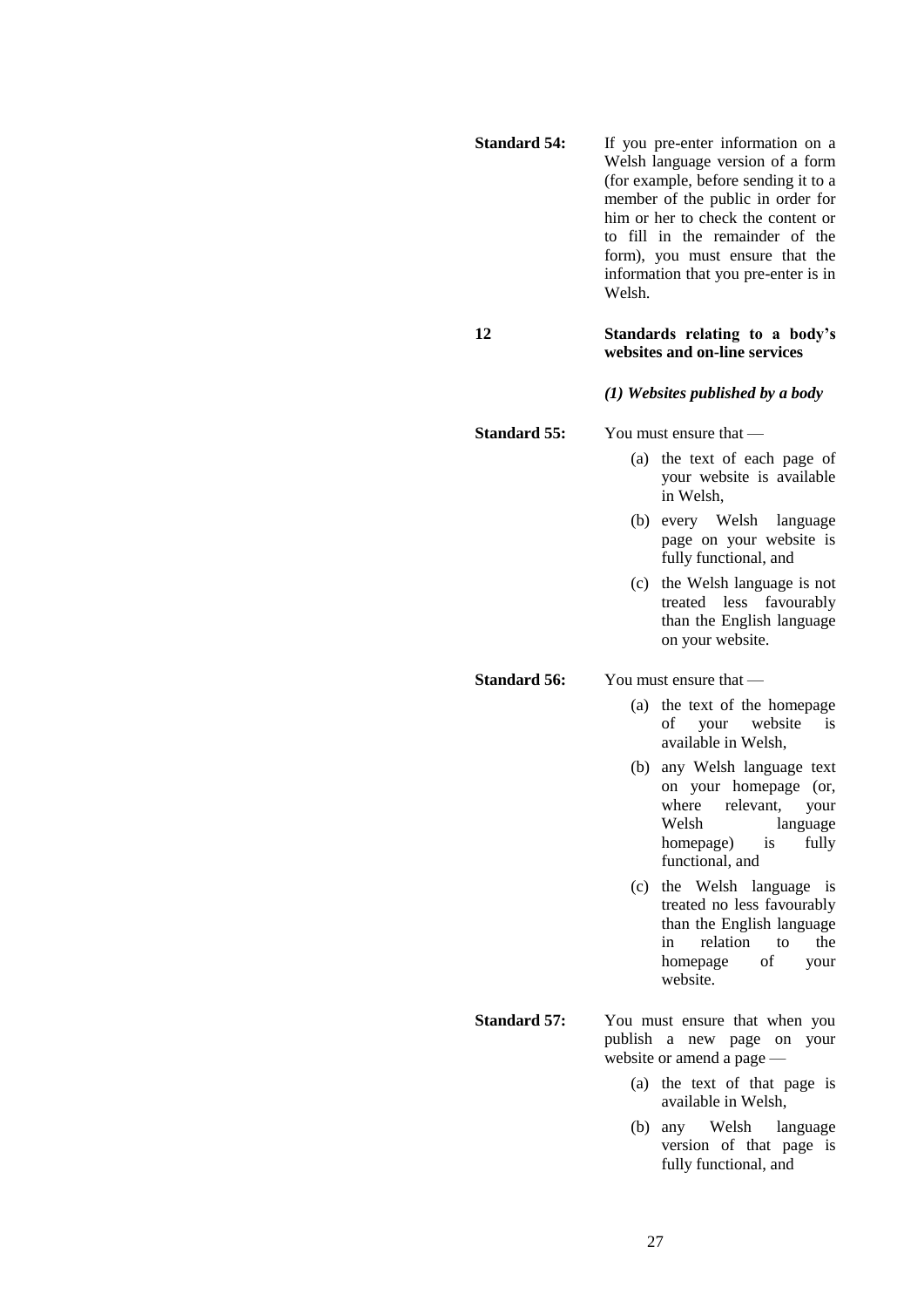- (c) the Welsh language is treated no less favourably than the English language in relation to that page.
- **Standard 58:** If you have a Welsh language web page that corresponds to an English language web page, you must state clearly on the English language web page that the page is also available in Welsh, and you must provide a direct link to the Welsh page on the corresponding English page.

**Standard 59:** You must provide the interface and menus on every page of your website in Welsh.

**Standard 60:** You must provide computer software for checking spelling and grammar in Welsh on your student intranet, your virtual learning sites and your learning portal sites.

*(2) Apps published by a body*

**Standard 61:** All apps that you publish must function fully in Welsh, and the Welsh language must be treated no less favourably than the English language in relation to that app.

#### **13 Standards relating to a body's use of social media**

- **Standard 62:** When you use social media you must not treat the Welsh language less favourably than the English language.
- **Standard 63:** If a person contacts you by social media in Welsh, you must reply in Welsh (if an answer is required).

**14 Standard relating to self service machines**

**Standard 64:** You must ensure that any self service machines that you have function fully in Welsh, and the Welsh language must be treated no less favourably than the English language in relation to that machine.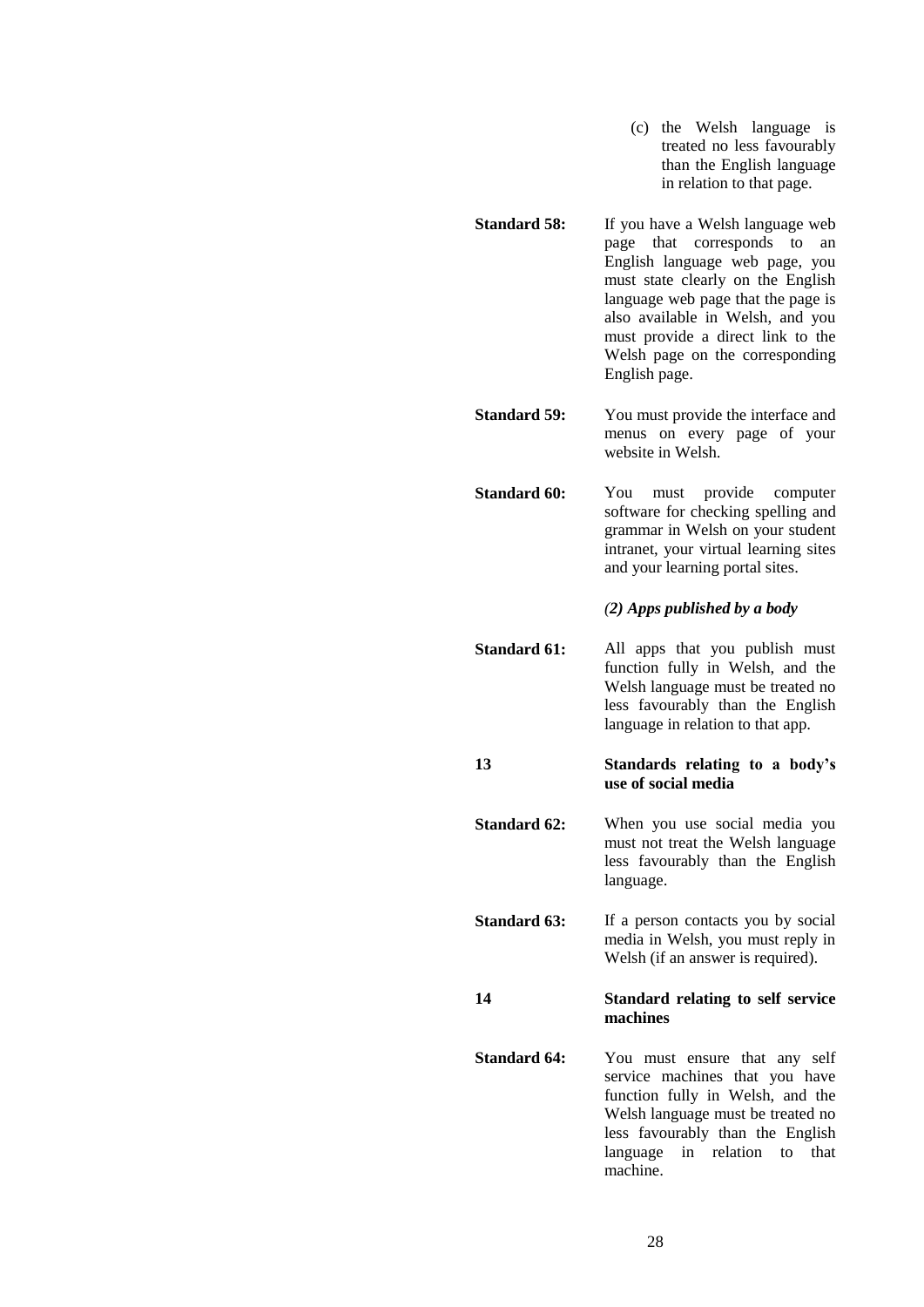#### **15 Standards relating to signs displayed by a body**

- **Standard 65:** When you erect a new sign or renew a sign (including temporary signs), any text displayed on the sign must be displayed in Welsh (whether on the same sign as you display corresponding English language text or on a separate sign); and if the same text is displayed in Welsh and in English, you must not treat the Welsh language text less favourably than the English language text.
- **Standard 66:** When you erect a new sign or renew a sign (including temporary signs) which conveys the same information in Welsh and in English, the Welsh-language text must be positioned so that it is likely to be read first.
- **Standard 67:** You must ensure that the Welsh language text on signs is accurate in terms of meaning and expression.

**16 Standards relating to a body receiving visitors at its buildings**

**Standard 68:** Any reception service you make available in English must also be available in Welsh, and any person who requires a Welsh language reception service must not be treated less favourably than a person who requires an English language reception service.

- **Standard 69:** If you arrange a visit or appointment in advance for a person ("P") which will mean that P will come to your reception, you must ask P whether P wishes to receive a Welsh language reception service (unless you already know whether P wishes to receive that service in Welsh).
- **Standard 69A:** You must provide a face to face Welsh language reception service for a person ("P") at your reception if you have arranged a visit or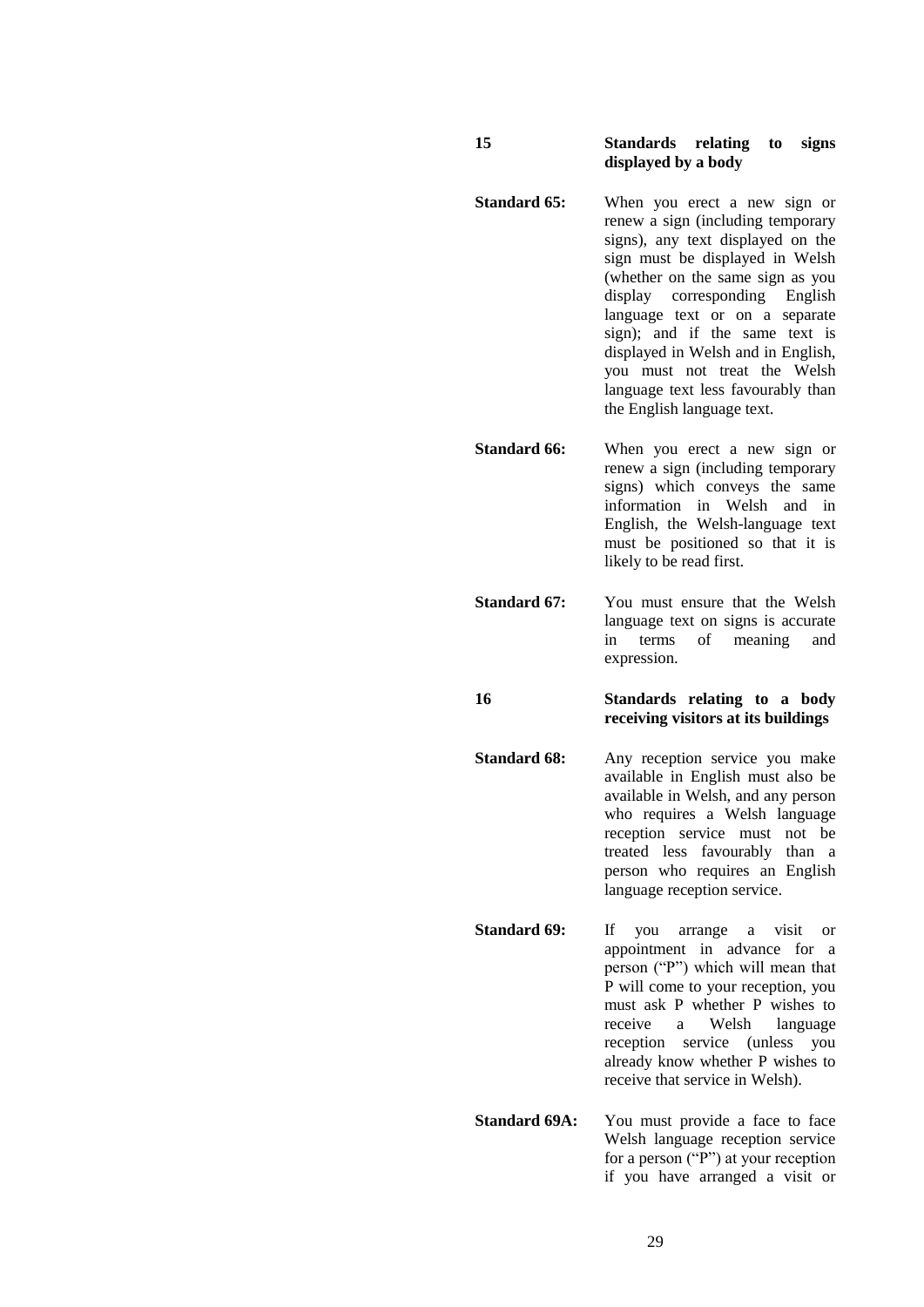appointment for P in advance and—

- (a) P has informed you in advance that P wishes to receive the service in Welsh, or
- (b) you are already aware that P wishes to receive the service in Welsh.

**Standard 70:** If you have no face to face Welsh language reception service available, you must ensure that a Welsh language reception service is available over a phone in your reception.

**Standard 71:** You must display a sign in your reception which states (in Welsh) that persons are welcome to use the Welsh language at the reception.

**Standard 72:** You must ensure that staff at the reception who are able to provide a Welsh language reception service wear a badge to convey that.

**17 Standards relating to notices made by a body**

**Standard 73:** Any notice that you publish or display must be published or displayed in Welsh, and you must not treat any Welsh language version of a notice less favourably than an English language version.

**Standard 74:** When you publish or display a notice that contains Welsh language text as well as English language text, the Welsh language text must be positioned so that it is likely to be read first.

**18 Standards relating to a body awarding grants or providing financial assistance**

**Standard 75:** Any documents that you publish which relate to applications for a grant or financial assistance must be published in Welsh, and you must not treat a Welsh language version of such documents less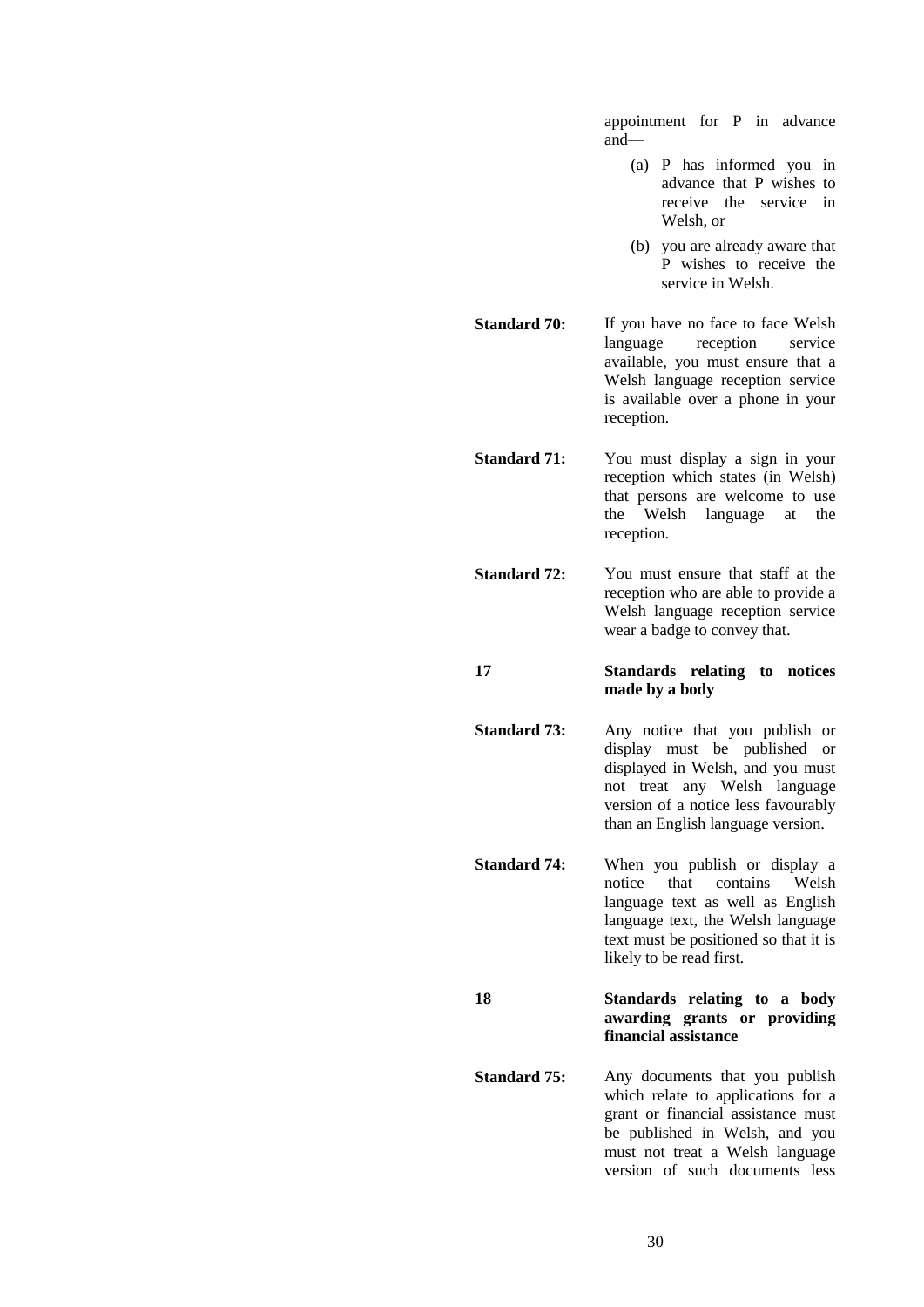favourably than an English language version.

- **Standard 76:** When you invite applications for a grant or financial assistance, you must state in the invitation that applications may be submitted in Welsh and that any application submitted in Welsh will be treated no less favourably than an application submitted in English.
- **Standard 76A:** You must not treat applications for a grant or financial assistance submitted in Welsh less favourably than applications submitted in English (including, amongst other matters, in relation to the closing date for receiving applications and in relation to the timescale for informing applicants of decisions).
- **Standard 77:** If you receive an application for a grant or financial assistance in Welsh and it is necessary to interview an applicant as part of your assessment of the application, you must offer to conduct that interview in Welsh and, if the applicant so wishes, you must conduct the interview in Welsh (without the assistance of a simultaneous or consecutive translation service).
- **Standard 78:** If you receive an application for a grant or financial assistance in Welsh and it is necessary to interview the applicant as part of your assessment of the application you must —
	- (a) offer to provide a translation service from Welsh to English to enable the applicant to use the Welsh language at the interview, and
	- (b) if the applicant wishes to use the Welsh language at the interview, provide a simultaneous translation service for that purpose (unless you conduct the interview in Welsh without a translation service).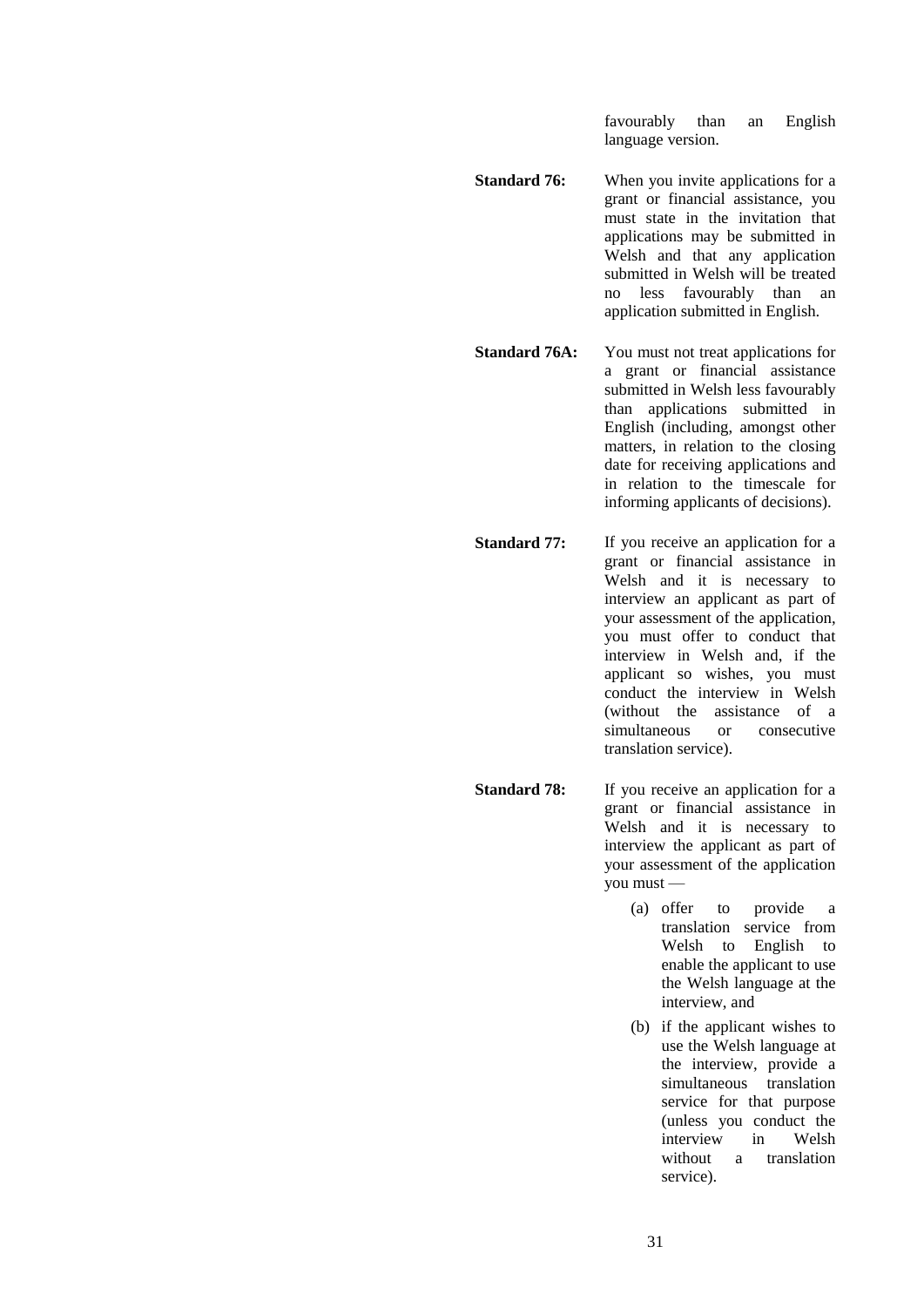**Standard 79:** When you inform an applicant of your decision in relation to an application for a grant or financial assistance, you must do so in Welsh if the application was submitted in Welsh.

**19 Standards relating to a body awarding contracts**

**Standard 80:** Any invitations to tender for a contract that you publish must be published in Welsh, and you must not treat a Welsh language version of any invitation less favourably than an English language version.

**Standard 81:** When you publish invitations to tender for a contract, you must state in the invitation that tenders may be submitted in Welsh, and that a tender submitted in Welsh will be treated no less favourably than a tender submitted in English.

**Standard 81A:** You must not treat a tender for a contract submitted in Welsh less favourably than a tender submitted in English (including, amongst other matters, in relation to the closing date for receiving tenders, and in relation to the timescale for informing tenderers of decisions).

**Standard 82:** If you receive a tender in Welsh and it is necessary to interview a tenderer as part of your assessment of the tender, you must offer to conduct that interview in Welsh and, if the tenderer so wishes, you must conduct the interview in Welsh (without the assistance of a simultaneous or consecutive translation service).

**Standard 83:** If you receive a tender in Welsh and it is necessary to interview the tenderer as part of your assessment of the tender you must—

> (a) offer to provide a translation service from Welsh to English to enable the tenderer to use the Welsh language at the interview, and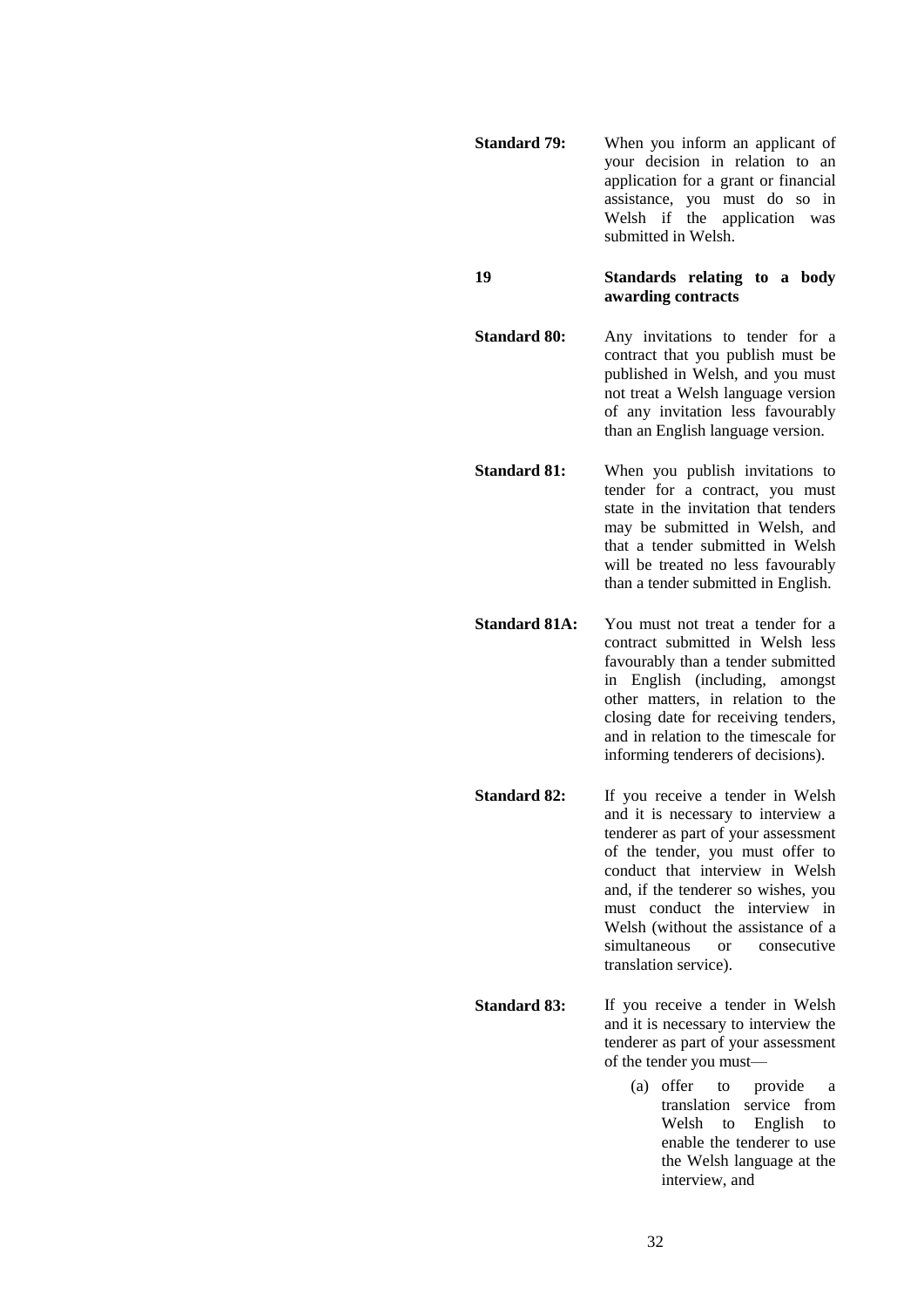(b) if the tenderer wishes to use the Welsh language at the interview, provide a simultaneous translation service for that purpose (unless you conduct the interview in Welsh without a translation service). **Standard 84:** When you inform a tenderer of your decision in relation to a tender, you must do so in Welsh if the tender was submitted in Welsh. **20 Standards for raising awareness about Welsh language services provided by a body Standard 85:** You must promote any Welsh language service that you provide, and advertise that service in Welsh. **Standard 86:** If you provide a service in Welsh that corresponds to a service you provide in English, any publicity or document that you produce, or website that you publish, which refers to the English service must also state that a corresponding service is available in Welsh. **21 Standard relating to a body's corporate identity Standard 87:** When you form, revise or present your corporate identity, you must not treat the Welsh language less favourably than the English language. **22 Standards relating to learning opportunities offered by a body Standard 88:** If you offer a learning opportunity that is open to the public, you must offer it in Welsh. **Standard 89:** If you develop a learning opportunity that is to be offered to the public, you must assess the need for that opportunity to be offered in Welsh; and you must ensure that the assessment is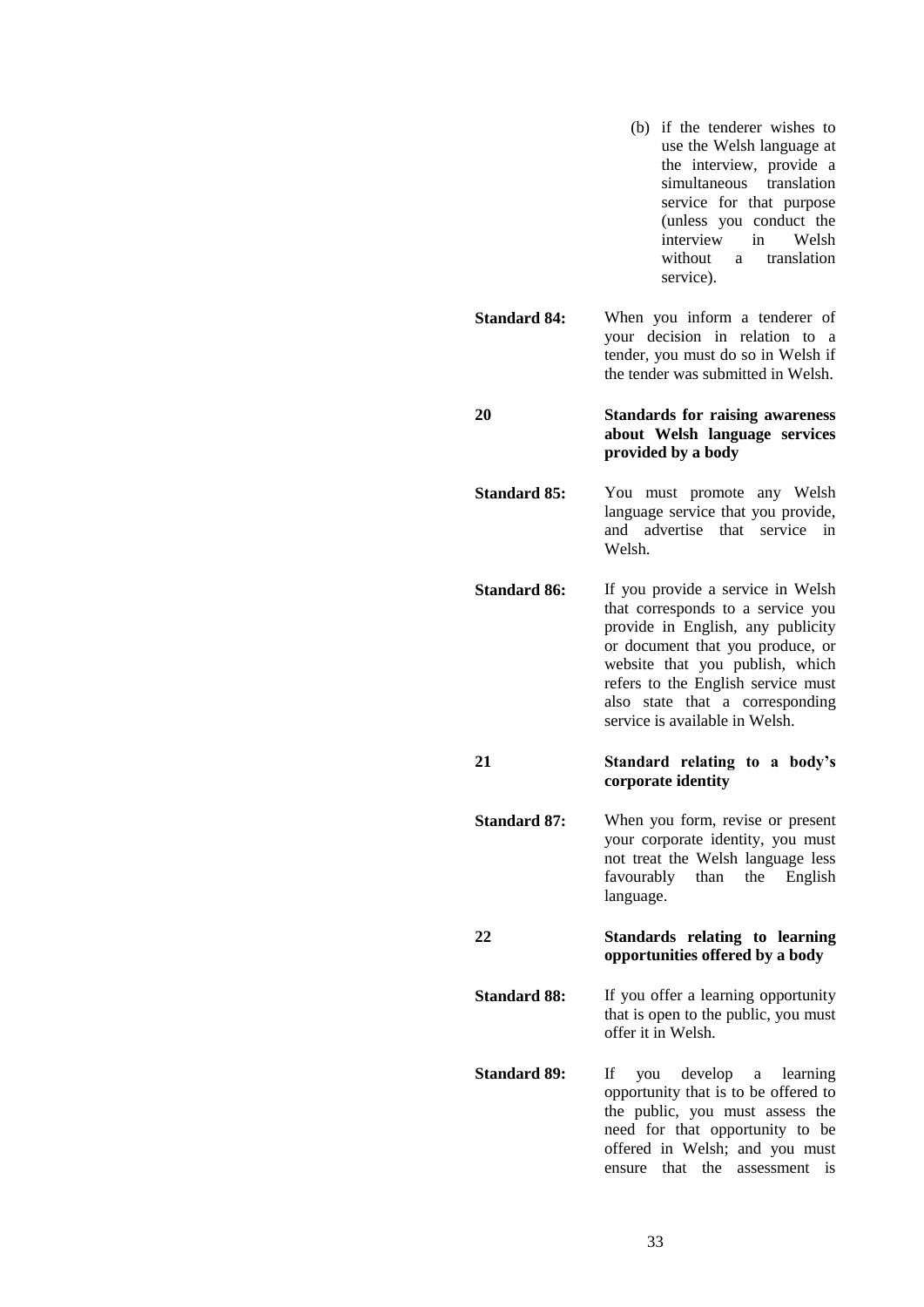published on your website.

#### **23 Standards relating to submitting written work in Welsh**

- **Standard 90:** You must inform your students that any written work submitted to you as part of an assessment or examination may be submitted in Welsh, and that work submitted to you in Welsh will be treated no less favourably than written work submitted to you in English as part of that assessment or examination.
- **Standard 90A:** You must not treat any written work submitted to you in Welsh as part of an assessment or examination less favourably than written work submitted to you in English as part of that assessment or examination.

**24 Standard relating to public address systems used by a body**

**Standard 91:** When you announce a message over a public address system, you must make that announcement in Welsh and, if the announcement is made in Welsh and in English, the announcement must be made in Welsh first.

#### **25 Standards relating to student accommodation**

- **Standard 92:** When students or prospective students apply to you for residential accommodation you must allow those students to express a preference for accommodation (or part of an accommodation) that will be reserved for Welsh speakers.
- **Standard 92A:** You must promote to your students and prospective students the ability for them to express a preference for accommodation (or part of an accommodation) that will be reserved for Welsh speakers.

#### **26 Standard relating to allocating a personal tutor**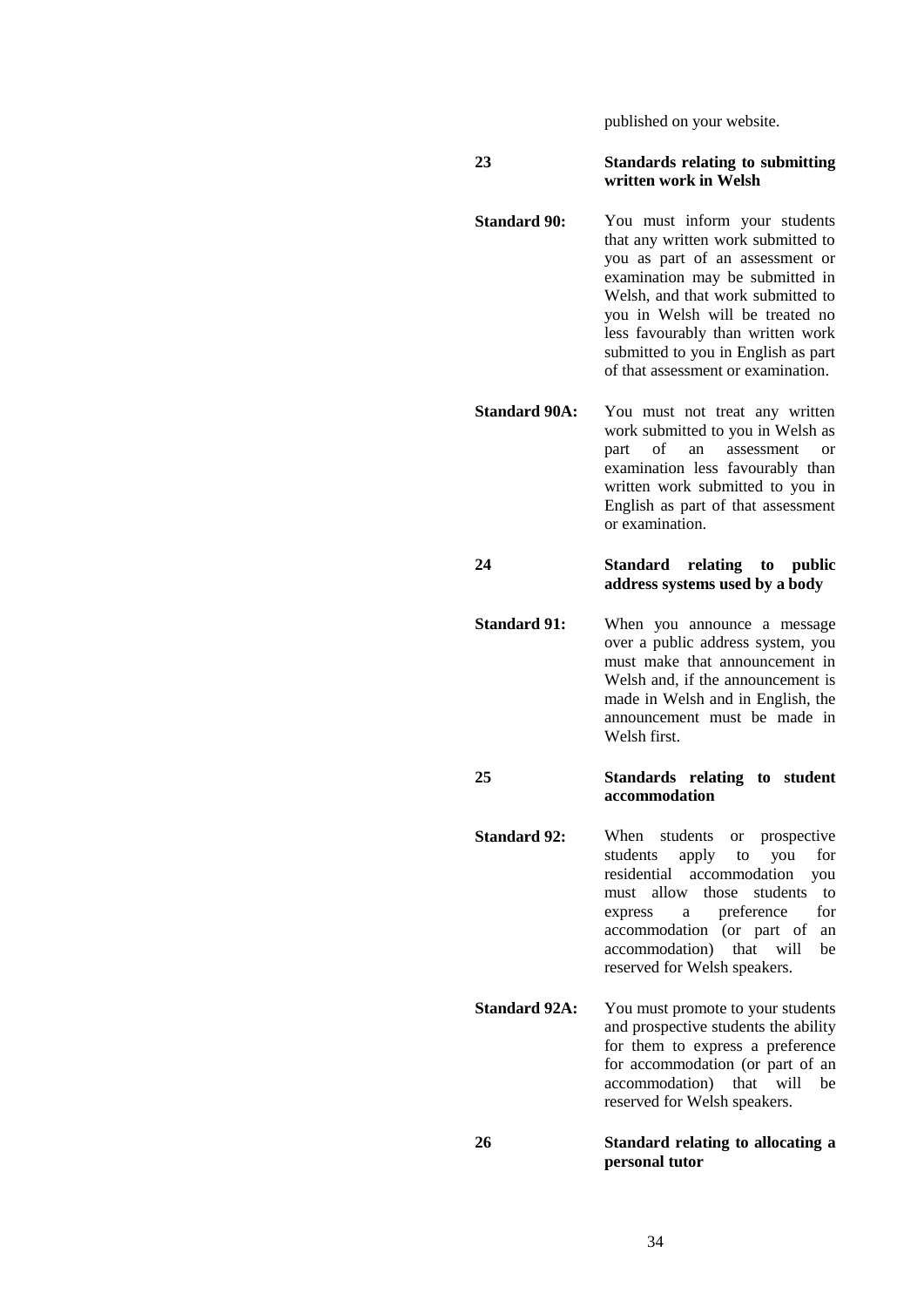**Standard 93:** If you allocate a personal tutor to a student ("A") you must—

- (a) ask A whether A wishes to have a Welsh speaking personal tutor, and
- (b) if A informs you that A wishes to have a Welsh speaking personal tutor, allocate a Welsh speaking personal tutor to A.

# PART 2

## STANDARDS THAT RELATE TO OTHER STANDARDS – SPECIAL CONDITIONS

**27** When a compliance notice requires a body to comply with one of the standards listed on a specific row in column 1 of Table 1, that compliance notice must also require that body to comply (in whatever way the Welsh Language<br>Commissioner considers Commissioner appropriate) with the standard or standards listed in column 2 of that row (or with one or more of those standards where that is stated).

**TABLE 1**

|     | Column 1                                                      | Column <sub>2</sub>      |
|-----|---------------------------------------------------------------|--------------------------|
| Row | Main standard                                                 | Reliant<br>standard      |
|     | <b>Replying to</b><br>correspondence                          |                          |
| (1) | Standard 1                                                    | Standard 7               |
|     | <b>Corresponding with</b><br>members of the same<br>household |                          |
| (2) | Standard 3                                                    | Standard 6               |
|     | <b>Corresponding with</b><br>several persons                  |                          |
| (3) | Standard 4                                                    | Standard 6<br>Standard 7 |
|     | <b>General standards</b><br>relating to<br>correspondence     |                          |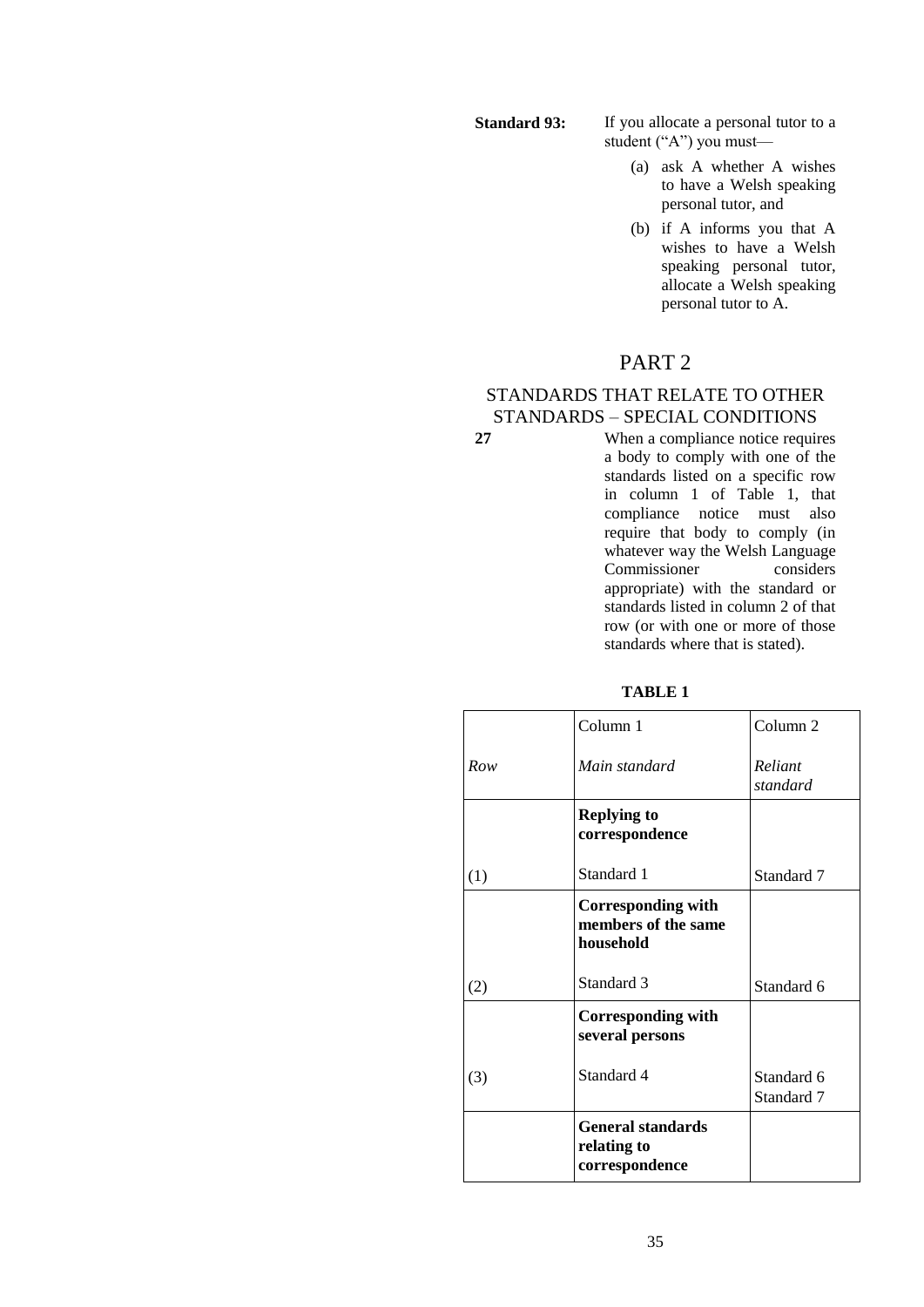| (4)  | Standard 5                                                       | Standard 6<br>Standard 7                                         |
|------|------------------------------------------------------------------|------------------------------------------------------------------|
|      | <b>Raising awareness</b><br>about corresponding in<br>Welsh      |                                                                  |
| (5)  | Standard 7                                                       | Standard 1                                                       |
|      | <b>Receiving telephone</b><br>calls                              |                                                                  |
| (6)  | Standard 9                                                       | One or more of<br>the following:<br>Standard 10<br>Standard 11   |
|      | <b>Receiving telephone</b><br>calls                              |                                                                  |
| (7)  | Standard 10 or 11                                                | Standard 9<br>Standard 14                                        |
|      | <b>Raising awareness</b><br>about telephone<br>services in Welsh |                                                                  |
| (8)  | Standard 14                                                      | One or more of<br>the following:<br>Standard 10<br>Standard 11   |
|      |                                                                  | and also<br>Standard 16,<br>and<br>Standard 17                   |
|      | <b>Meetings with one</b><br>person                               |                                                                  |
| (9)  | Standard 24                                                      | One or more of<br>the following:<br>Standard 24A<br>Standard 24B |
|      | <b>Meetings with one</b><br>person                               |                                                                  |
| (10) | Standard 24A or 24B                                              | Standard 24                                                      |
|      | <b>Meetings with one</b><br>person                               |                                                                  |
| (11) | Standard 26                                                      | One or more of<br>the following:                                 |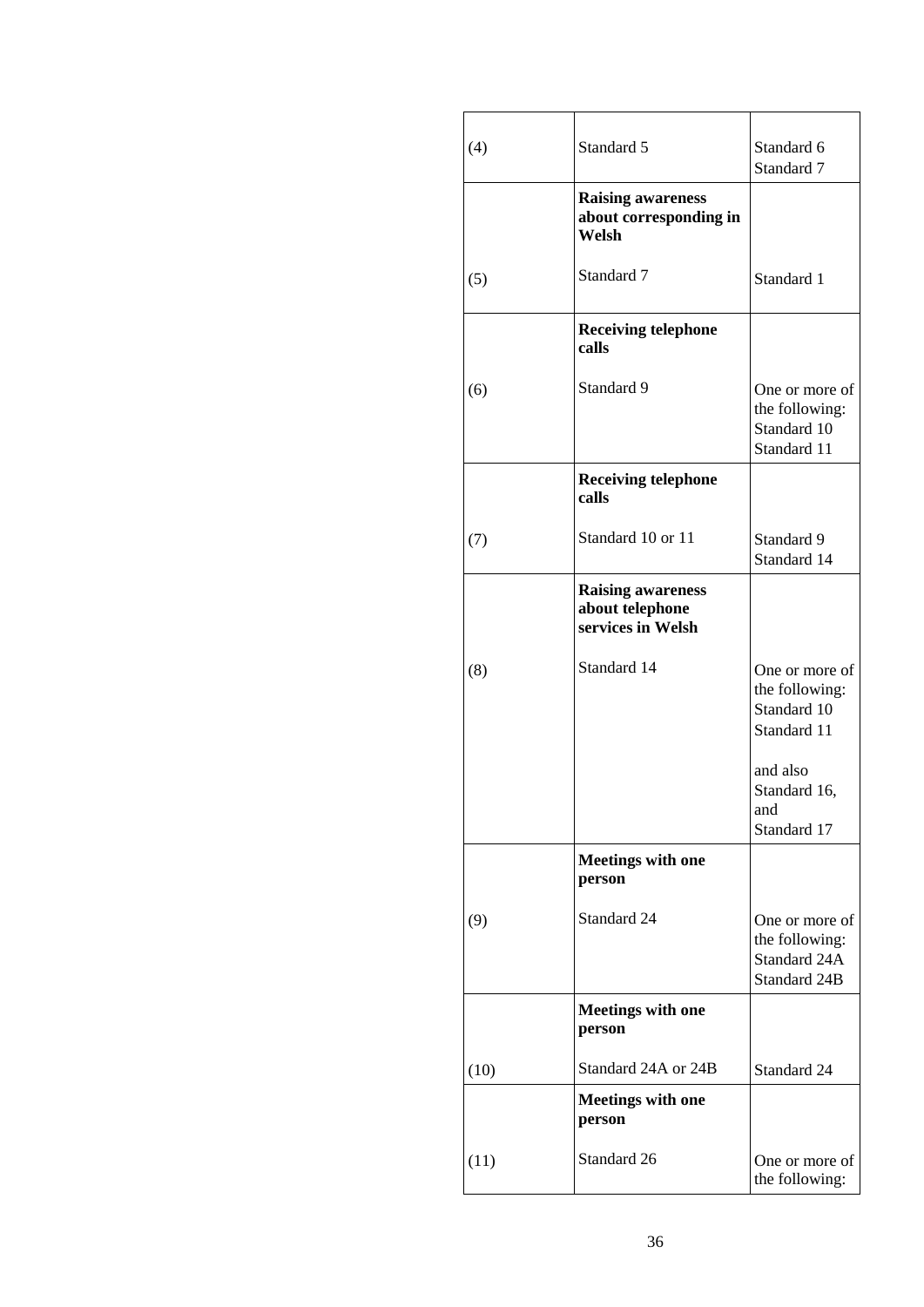|      |                                              | Standard 26A<br>Standard 26B                                                     |
|------|----------------------------------------------|----------------------------------------------------------------------------------|
|      | <b>Meetings with one</b><br>person           |                                                                                  |
| (12) | Standard 26A or 26B                          | Standard 26                                                                      |
|      | <b>Meetings with more</b><br>than one person |                                                                                  |
| (13) | Standard 27                                  | One or more of<br>the following:<br>Standard 27A<br>Standard 27B<br>Standard 27C |
|      |                                              | and also one of<br>more of the<br>following;                                     |
|      |                                              | Standard 27CH<br>Standard 27D                                                    |
|      | <b>Meetings with more</b><br>than one person |                                                                                  |
| (14) | Standard 27A, 27B, 27C,<br>27CH or 27D       | Standard 27                                                                      |
|      | <b>Meetings with more</b><br>than one person |                                                                                  |
| (15) | Standard 29                                  | One or more of<br>the following:<br>Standard 29A<br><b>Standard 29B</b>          |
|      | <b>Meetings with more</b><br>than one person |                                                                                  |
| (16) | Standard 29A or 29B                          | Standard 29                                                                      |
|      | <b>Public meetings</b>                       |                                                                                  |
| (17) | Standard 30                                  | Standard 33                                                                      |
|      | <b>Public meetings</b>                       |                                                                                  |
| (18) | Standard 33                                  | Standard 30                                                                      |
|      | <b>Public lectures</b>                       |                                                                                  |
| (19) | Standard 40                                  | Standard 40A                                                                     |
|      | <b>Public lectures</b>                       |                                                                                  |
| (20) | Standard 40A                                 | Standard 40                                                                      |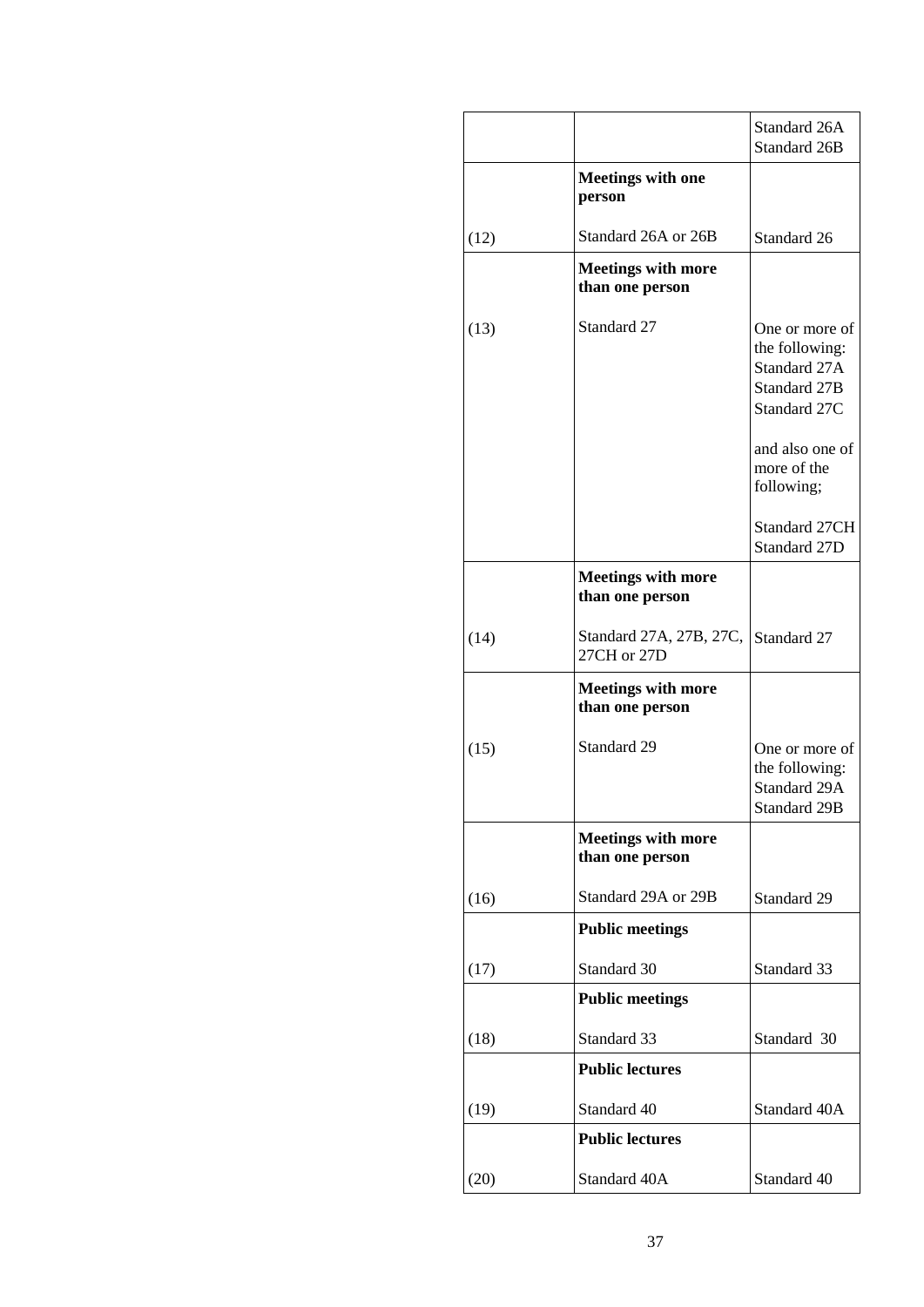|      | <b>Documents</b>                                                         |                                                                |
|------|--------------------------------------------------------------------------|----------------------------------------------------------------|
| (21) | Standard 43, 44, 45, 46,<br>47, 48 or 50                                 | Standard 51<br>Standard 52                                     |
|      | Forms                                                                    |                                                                |
| (22) | Standard 53                                                              | Standard 53A<br>Standard 53B                                   |
|      | <b>Websites</b>                                                          |                                                                |
| (23) | Standard 55, 56 or 57                                                    | Standard 58                                                    |
|      | <b>Signs</b>                                                             |                                                                |
| (24) | Standard 65 or 66                                                        | Standard 67                                                    |
|      | <b>Reception</b>                                                         |                                                                |
| (25) | Standard 68                                                              | Standard 71<br>Standard 72                                     |
|      | <b>Reception</b>                                                         |                                                                |
| (26) | Standard 69                                                              | Standard 69A                                                   |
|      | <b>Reception</b>                                                         |                                                                |
| (27) | Standard 70                                                              | Standard 71                                                    |
|      | <b>Raising awareness of</b><br>Welsh-language<br>services in a reception |                                                                |
| (28) | Standard 71                                                              | One or more of<br>the following:<br>Standard 68<br>Standard 70 |
|      | <b>Grants and financial</b><br>assistance                                |                                                                |
| (29) | Standard 76                                                              | Standard 76A<br>Standard 79                                    |
|      | <b>Grants and financial</b><br>assistance                                |                                                                |
| (30) | Standard 77 or 78                                                        | Standard 76<br>Standard 76A                                    |
|      | <b>Contracts</b>                                                         |                                                                |
| (31) | Standard 81                                                              | Standard 81A<br>Standard 84                                    |
|      | <b>Contracts</b>                                                         |                                                                |
|      |                                                                          |                                                                |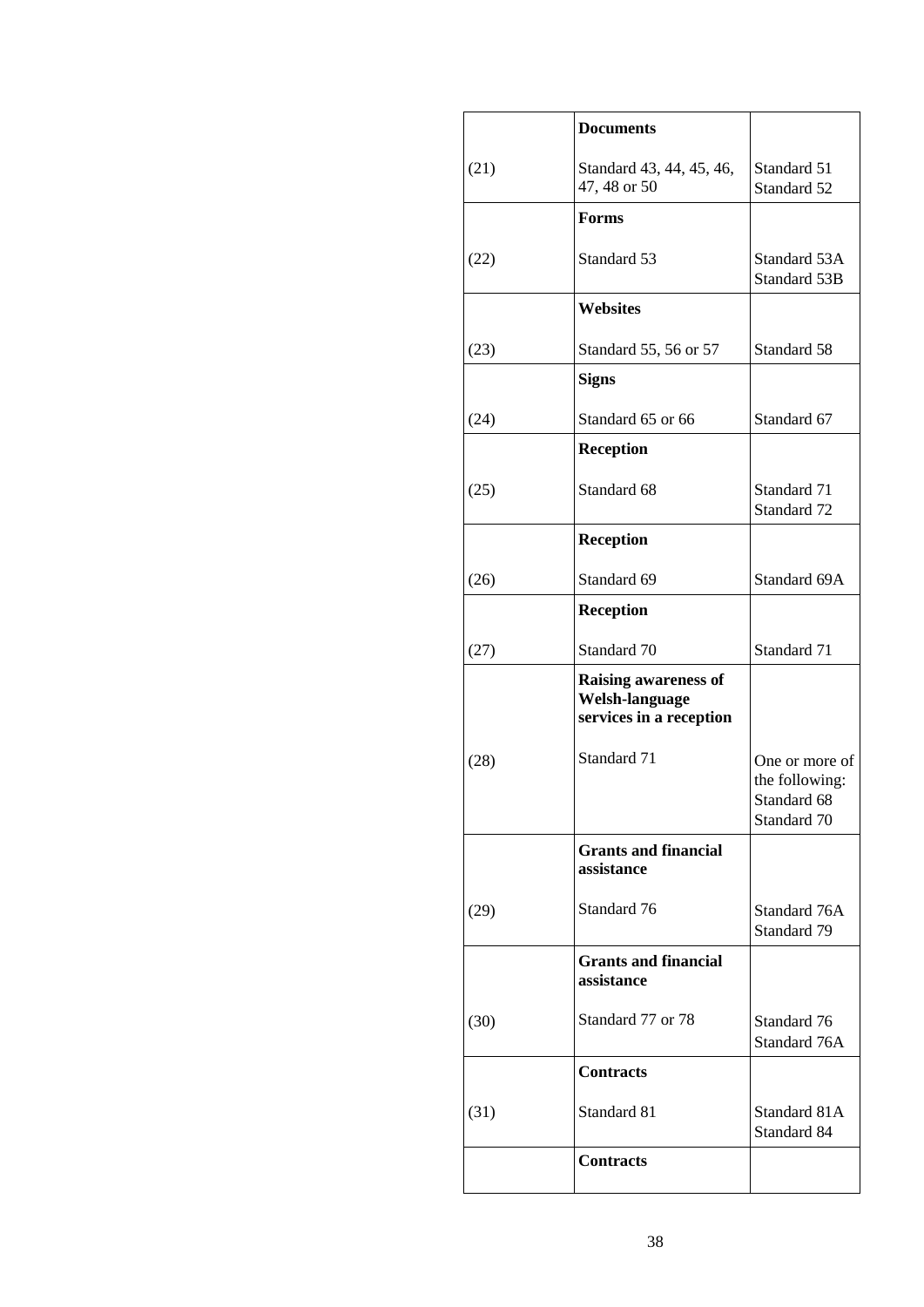| (32) | Standard 82 or 83               | Standard 81<br>Standard 81A |
|------|---------------------------------|-----------------------------|
|      | Written work in Welsh           |                             |
| (33) | Standard 90                     | Standard 90A                |
|      | Written work in Welsh           |                             |
| (34) | Standard 90A                    | Standard 90                 |
|      | <b>Student</b><br>accommodation |                             |
| (35) | Standard 92                     | Standard 92A                |
|      | <b>Student</b><br>accommodation |                             |
| 36)  | Standard 92A                    | Standard 92                 |

**28** (1) Paragraph 28(2) applies if a compliance notice requires a body to comply with one or more of the standards listed on a specific row in column 1 of Table 2 and with one or more of the standards listed on the same row in column 2.

> (2) If the compliance notice requires the body to comply with a standard listed in column 2 in respect of a meeting (or in respect of a meeting of a particular kind) the compliance notice must not require the body to comply with a standard listed on the same row in column 1 in respect of that meeting (or in respect of a meeting of that kind).

**TABLE 2**

| Row | Column 1                           | Column 2                                                                                                                 |
|-----|------------------------------------|--------------------------------------------------------------------------------------------------------------------------|
|     | <b>Meetings with one</b><br>person | <b>Meetings with</b><br>one person<br>relating to<br>complaints,<br>disciplinary<br>proceedings<br>or student<br>support |
| (1) | Standard 23, 24, 24A or<br>24B     | Standard 25,<br>26, 26A or 26B                                                                                           |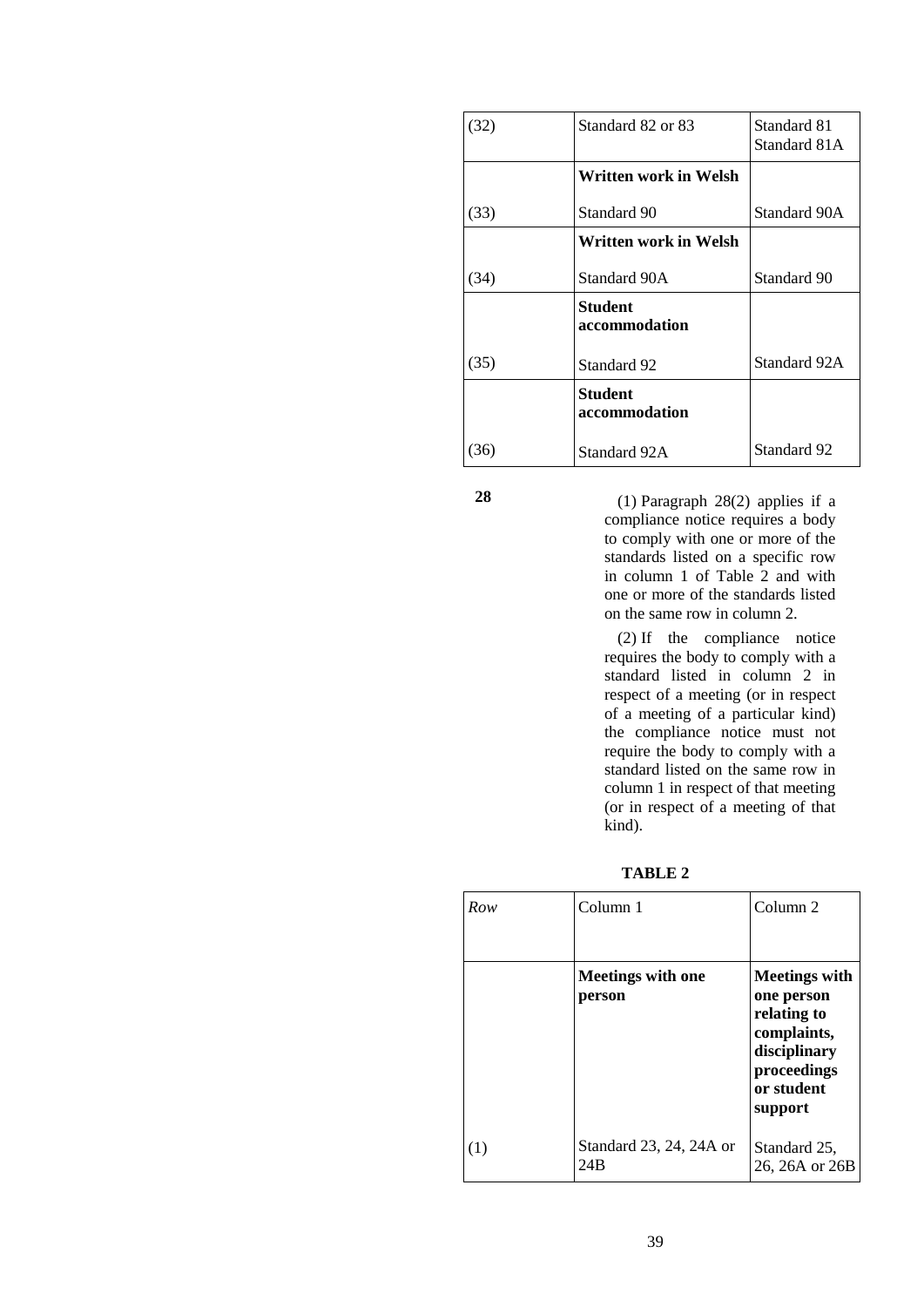|     | <b>Meetings with more</b><br>than one person | <b>Meetings with</b><br>more than one<br>person<br>relating to<br>complaints,<br>disciplinary<br>proceedings<br>or student<br>support |
|-----|----------------------------------------------|---------------------------------------------------------------------------------------------------------------------------------------|
| (2) | Standard 27, 27A, 27B,<br>27C, 27CH or 27D   | Standard 28,<br>29, 29A or 29B                                                                                                        |

### PART 3

## INTERPRETING THE STANDARDS

**29** The standards specified in Part 1 of this Schedule must be interpreted as follows.

**30** The standards only apply to the extent that a body —

- (a) delivers services to a person, or
- (b) deals with any other person in connection with delivering services—
	- (i) to that other person, or
	- (ii) to a third person.

**31** The standards only apply to the extent that the activity undertaken or the service provided relates to —

- (a) the admission and selection of students;
- (b) information provided to students and prospective students about the body;
- (c) the welfare of students;
- (ch) complaints;
- (d) disciplinary proceedings in respect of a student;

(dd) careers service;

- (e) student intranet, virtual learning sites and learning portal sites;
- (f) graduation and award ceremonies;
- (ff) the assessment or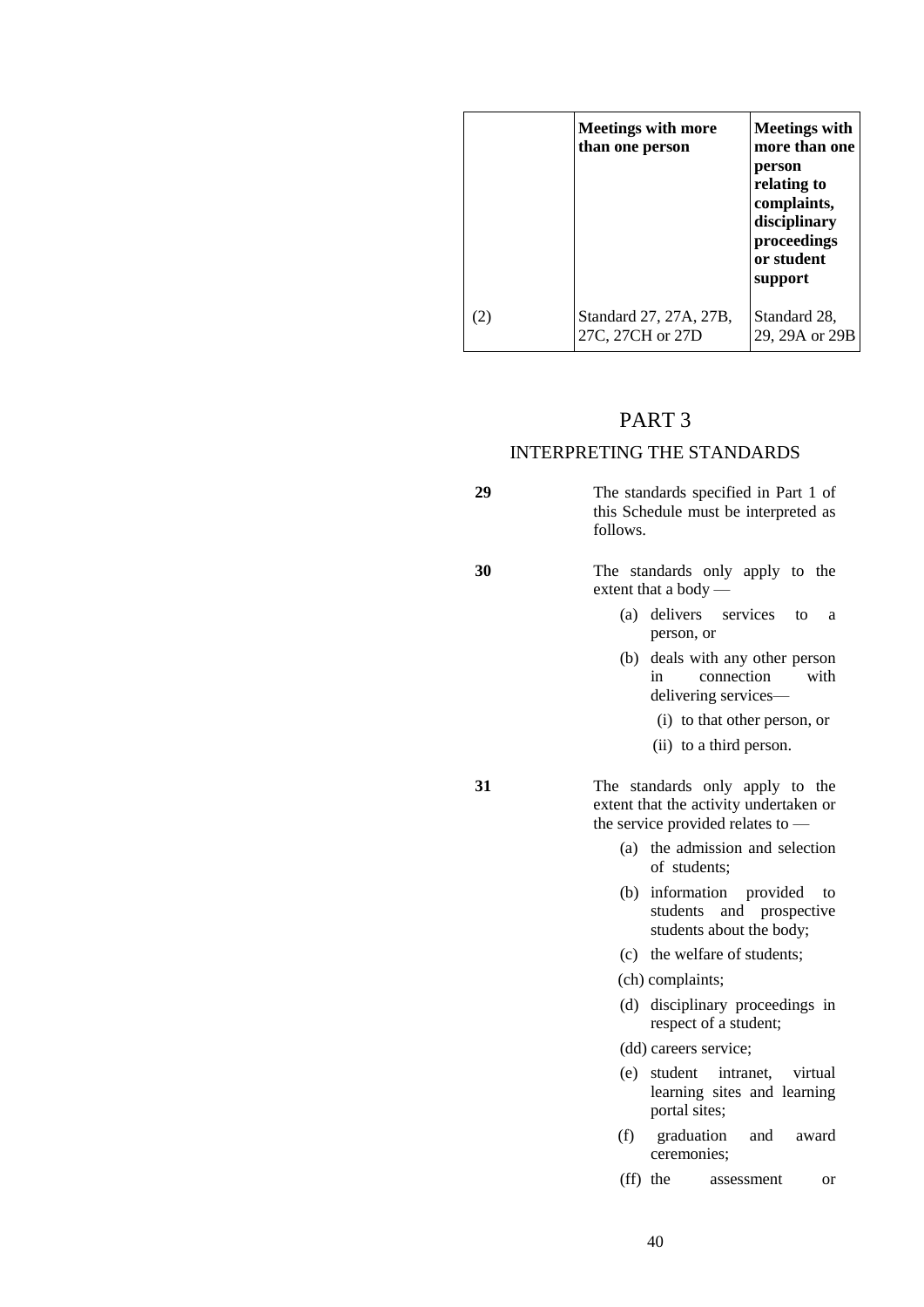examination of a student;

(g) the awarding of grants and the provision of financial assistance;

(ng) public lectures;

- (h) learning opportunities(**1**);
- (i) allocation of a personal tutor(**2**);
- (j) student accommodation, libraries and arts centres;
- (l) calls to a main telephone number (or numbers), helpline numbers, call<br>centre numbers and numbers and automated telephone systems;
- (ll) signs on the body's buildings.

**32** A body is not required to produce, to display or to send material in Welsh to the extent that another enactment has specified the wording of a document, a sign or a form which would run contrary to that requirement.

**33** For the purposes of the standards —

- (a) a requirement to produce, to send, to publish, to display, to make available or to issue any written material in Welsh does not mean that the material should be produced, sent, published, displayed, made available or issued in Welsh only, nor does it mean that the material should be produced in Welsh first (unless that is specifically stated in the standard);
- (b) a requirement to provide a service in Welsh does not mean that that service should only be provided in Welsh (unless that is specifically stated in the standard).

<u>.</u>

<sup>(</sup>**1**) *See* paragraph 63.

<sup>(</sup>**2**) *See* paragraph 66.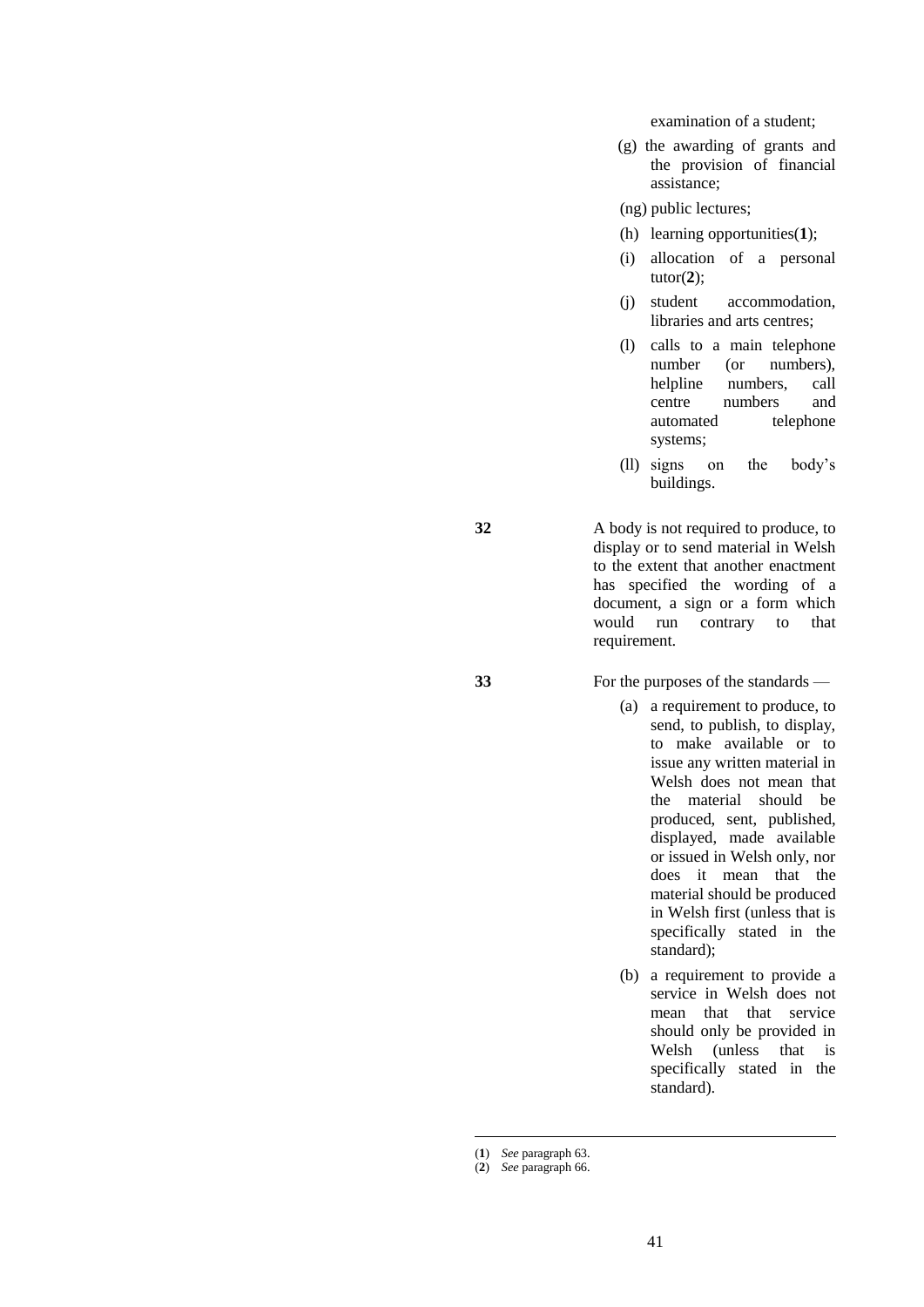**34** (1) A body is not required to translate into Welsh any text that it has not produced ("text A").

> (2) A body will not be treating the Welsh language less favourably if it does not translate text A into Welsh but see sub-paragraph (3).

> (3) A body must use the Welsh version of text A if another person has produced text A in Welsh in accordance with —

- (a) its Welsh Language Scheme;
- (b) a duty to comply with standards;
- (c) Standing Orders of the Assembly;
- (ch) section  $35(1)$  of the  $2006$ Act; or
- (d) the Assembly Commission's Official Languages Scheme.
- (4) In this paragraph—
	- (a) "Welsh Language Scheme" means a Welsh language scheme produced in accordance with Part 2 of the Welsh Language Act 1993(**1**);
	- (b) "a duty to comply with standards" means a duty to comply with a standard under section 25 of the Welsh Language (Wales) Measure 2011;
	- (c) "the 2006 Act" means the Government of Wales Act 2006(**2**);
	- (ch) "Standing Orders of the Assembly" means standing orders made under section 31 of the 2006 Act;
	- (d) "the Assembly Commission's Official Languages Scheme" means the Scheme adopted and published under paragraph 8 of Schedule 2 to the 2006 Act.

<u>.</u>

<sup>(</sup>**1**) 1993 c.38.

<sup>(</sup>**2**) 2006 c.32.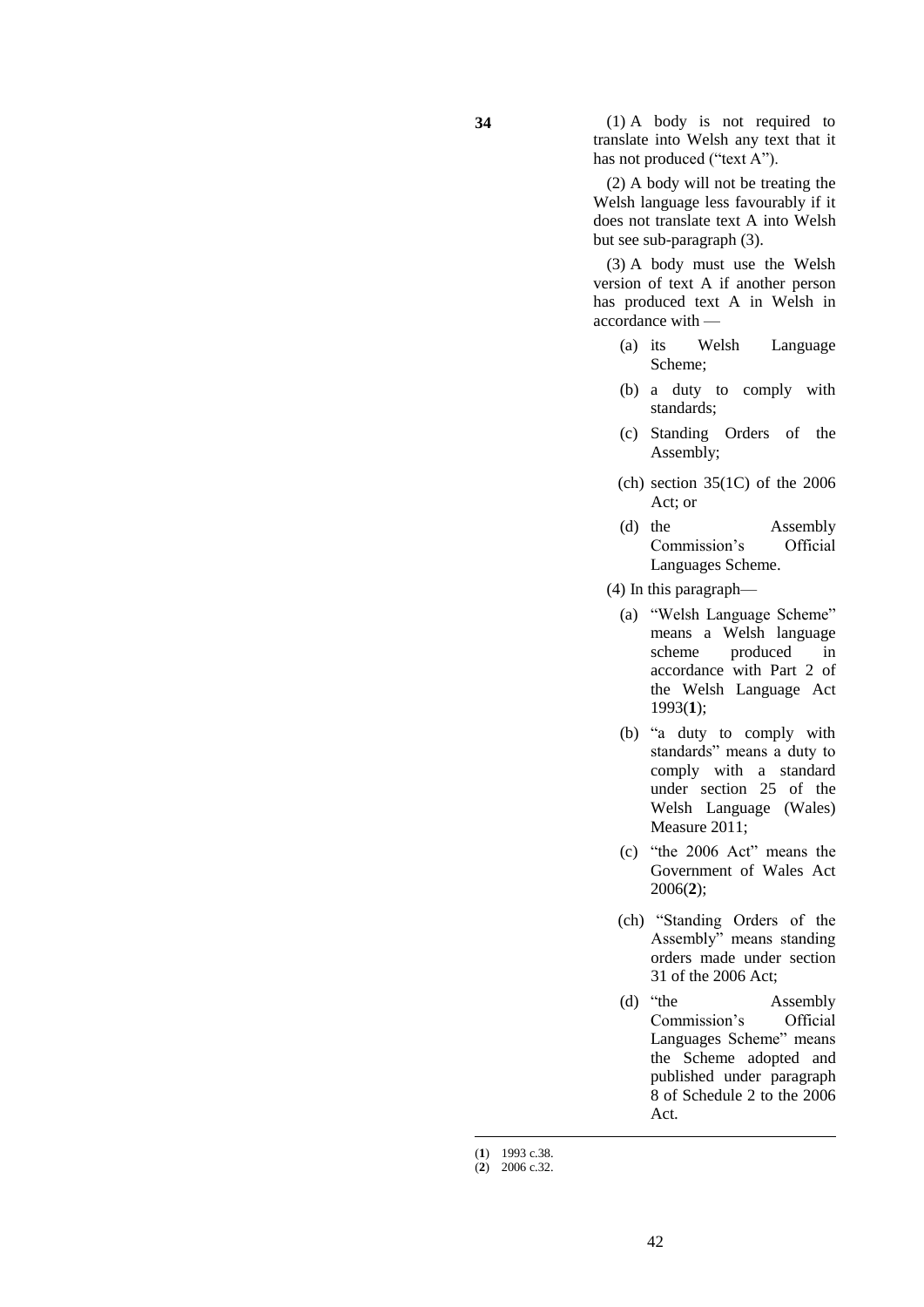**35** A body is not required to comply with these standards in relation to material published in journals or books.

**36** For the purposes of standards 2, 3 and 21, a body corresponds with an individual or makes a telephone call to an individual for the first time when it corresponds or makes a telephone call for the first time after the date on which a compliance notice has required the body to comply with the standard.

**37** For the purposes of standards 18 to 20 (telephone calls) "department" means a department that deals wholly or mainly with the matters listed in paragraph 31(a) to (l).

**38** In standard 22 an "automated" telephone system means a system that answers telephone calls and guides persons through a set procedure with a recorded message which, for example, asks a person to press different keys in order to choose different options.

**39** For the purposes of standards 25 to 26B and 28 to 29B (meetings relating to student support) providing 'student support' means providing counselling or support in relation to mental health issues.

**40** Standards 23 to 29B (meetings) do not apply to medical examinations.

**41** For the purposes of standards 30 to 34 (public meetings) "cohort" means a group of students sharing one or more statistical or demographic features (for example, students born in a particular year, all students or all third year students studying geography).

**42** Standard 36 (public events) does not apply to—

- (a) performances of music;
- (b) artistic or dramatic productions;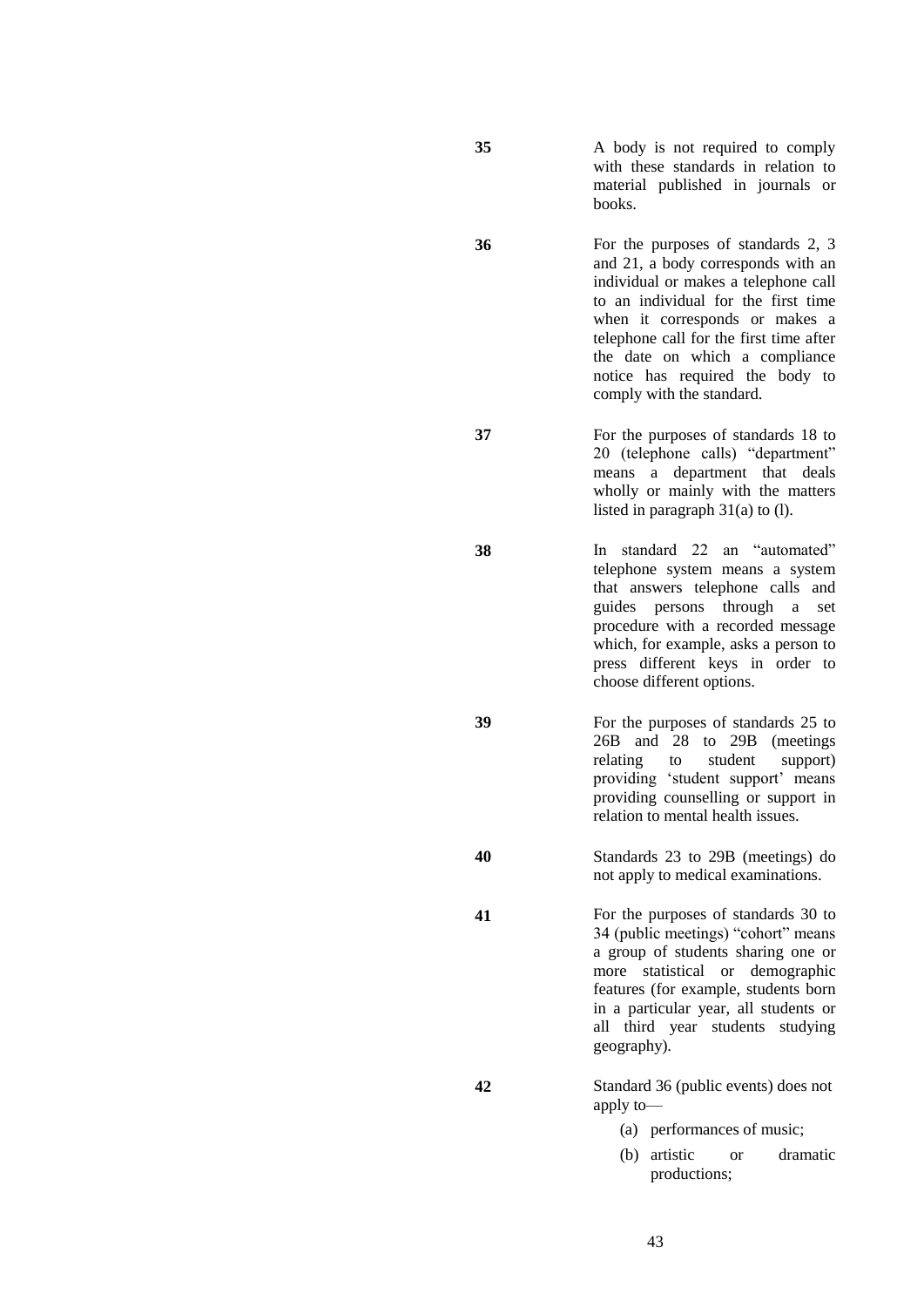- (c) seminars or oral presentations relating to the performance or production;
- (ch) any recording of the performance, production, production, seminar or oral presentation.
- **43** Standards 36 and 91 do not apply when the message that you announce over a public address system is made during an emergency or an emergency drill.
- **44** Standards 30 to 34 (public meetings) and 35 and 36 (public events) do not apply to public lectures or graduation ceremonies (see standards 40 to 42).
- **45** Standards 38 and 39 (displaying material) do not apply to graduation ceremonies (see standards 41 to 42).
- **46** Where a standard refers to material that is to be produced in Welsh (with the exception of standards 41 (graduation ceremonies), 55 to 61 (websites and apps), 62 and 63 (social media), 80 (invitations to tender) and 90 (submitting written work in Welsh)), references to treating the Welsh language no less favourably than the English language, or to treating a Welsh language version no less favourably than an English language version, include, amongst other matters (and in addition to specific matters referred to in any individual standard), treating the Welsh language no less favourably as regards —
	- (a) the visual presentation of material (for example in relation to the colour or font of any text);
	- (b) the size of the material;
	- (c) the position and prominence of the material in any public place;
	- (ch) when and how the material is published, provided or exhibited;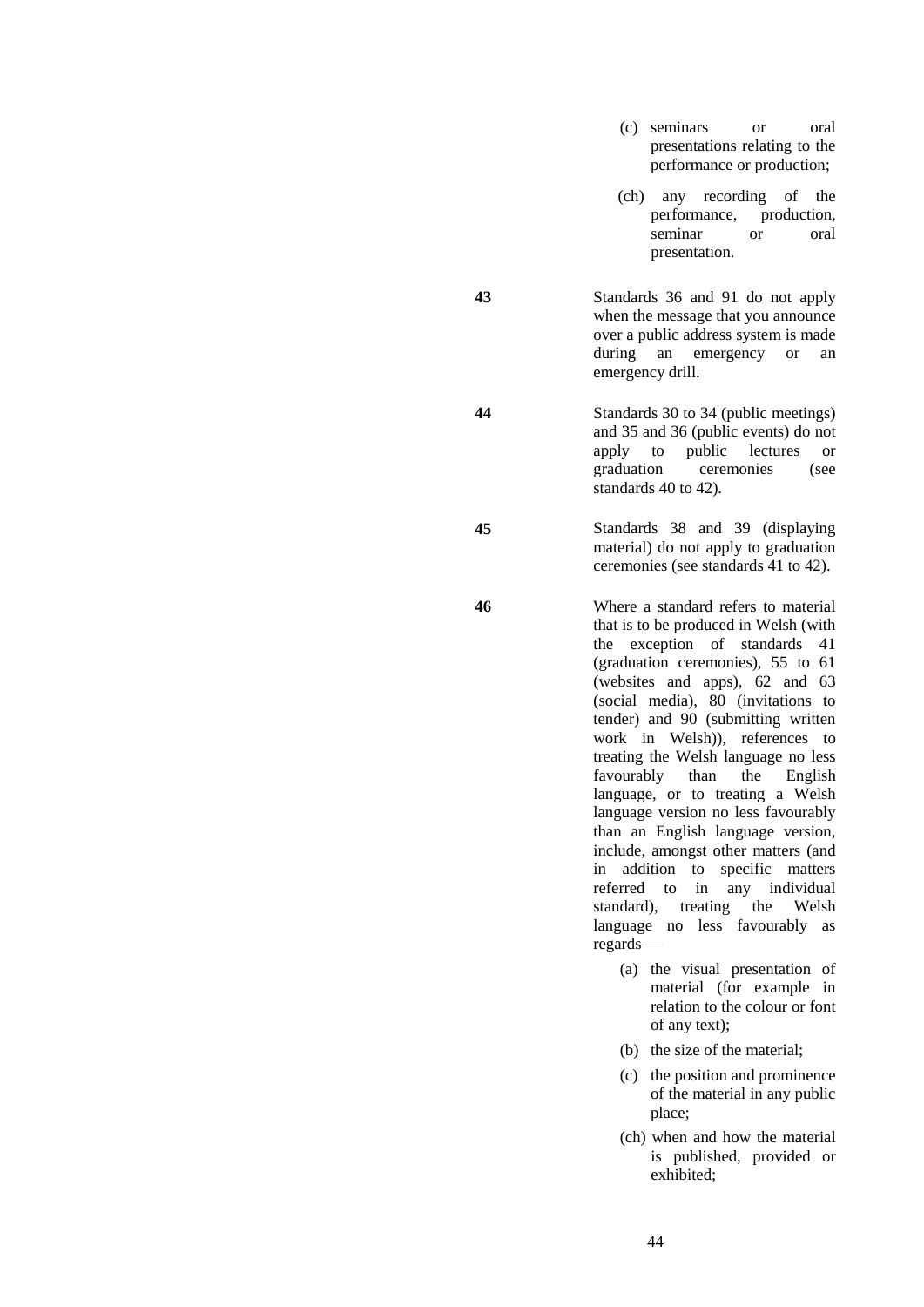(d) the publication format of material.

**47** For the purposes of standard 41 (graduation and award ceremonies), references to treating the Welsh language no less favourably than the English language include, amongst other matters (and in addition to specific matters referred to in any individual standard), treating the Welsh language no less favourably as regards —

- (a) the visual presentation of material (for example in relation to the colour or font of any text);
- (b) the size of the material;
- (c) the position and prominence of the material in any public place;
- (ch) when and how the material is published, provided or exhibited;
- (d) the publication format of material

but a body will not be treating the Welsh language less favourably than the English language by providing the information in written or electronic format in Welsh when the information is provided orally in English.

**48** For the purposes of standards 43, 44, 47, 50 and 53 references to documents or other materials being available to the public or to students or to being produced for public use or for students use do not include documents or materials that are only available to the public or to students by virtue of the Freedom of Information Act 2000(**1**).

**49** (1) Standards 53, 53A and 53B do not apply to the forms listed in subparagraph (3).

> (2) For the purposes of standard 2, a body is not required to send a Welsh language version of the forms listed in sub-paragraph (3).

<sup>-</sup>(**1**) 2000 c.36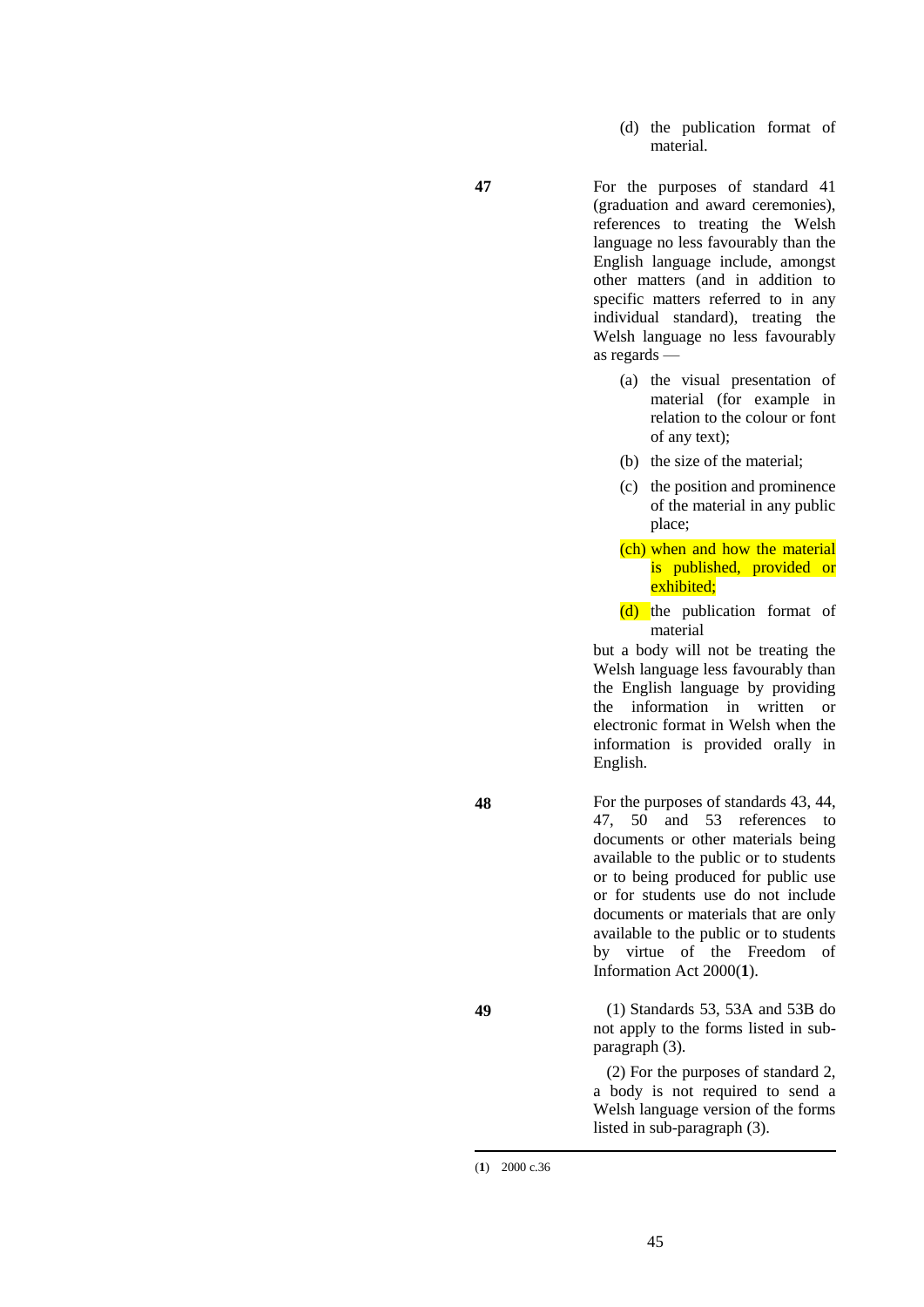(3) The forms are —

- (a) forms used by a body to recruit employees (see standards 146A, 147 and 148 in relation to recruitment);
- (b) forms used when applying for grant or financial assistance from a body (see standards 75 to 79 in relation to applications for grants and financial assistance);
- (c) forms used when submitting a tender to enter into a contract with a body (see standards 80 to 84 in relation to tendering for a contract).
- **50** Standards 43, 48, 50, 51 and 52 do not apply to an enactment made by a body or to a draft enactment prepared by a body.
- **51** Standards 43, 46, 47 and 50 do not apply to any advertising material contained in a document, brochure, leaflet, pamphlet or card.
- **52** Standards 55 to 59 (websites) do not apply to —
	- (a) documents to which a link is provided on a website, advertising material on a website, or to video and audio clips on a website (see standards 43 to 52 for specific provision in relation to documents, and standard 37 in relation to advertising material produced by a body);
	- (b) information presented by persons (other than the body) on an interactive page published on a body's website (for example on a section for comments or on a discussion forum).
- **53** For the purposes of standards 55 to 59 (websites) "website" includes student intranet, virtual learning sites and learning portal sites.

46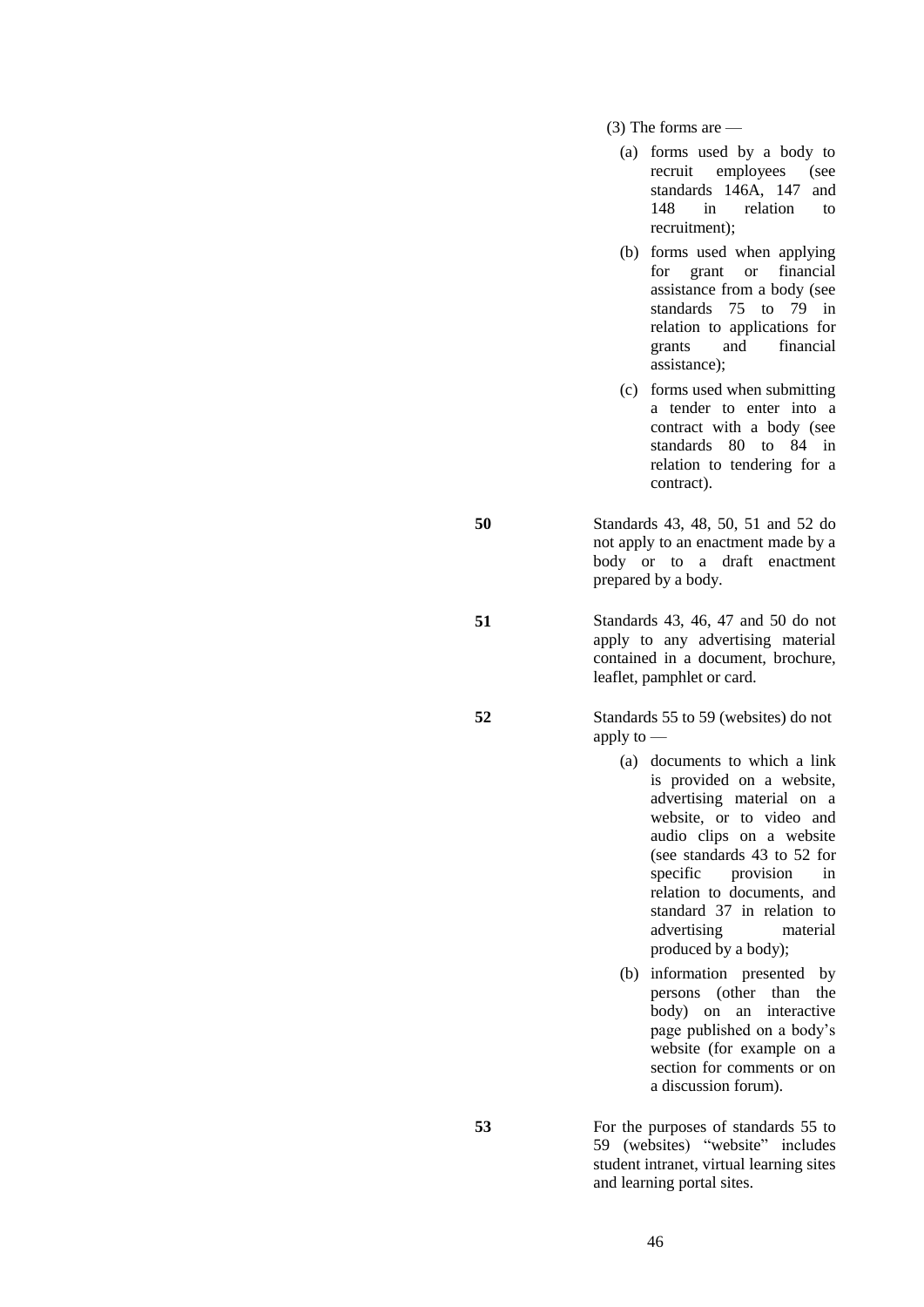**54** (1) For the purposes of standard 61 an 'app' is a software application designed to undertake a specific task on an electronic device.

> (2) Standard 61 does not apply to any advertising material on an app (see standard 37 in relation to advertising material produced by a body).

**55** For the purposes of standards 55 to 60 (websites), standard 61 (apps) and standards 62 and 63 (social media), references to treating the Welsh language no less favourably than the English language include, amongst other matters (and in addition to specific matters referred to in any individual standard), treating the Welsh language no less favourably as regards —

- (a) the visual presentation of the material (for example in relation to the colour, size, font and format of any text), or
- (b) when material is published on the website, app or social media;

but it does not mean that Welsh language material must appear on the same page as English language material, or on a page that a person is likely to find before the English language page when searching.

**56** (1) Standards 1 to 7 (correspondence) do not apply to correspondence sent by social media (see standards 62 and 63 in relation to social media).

> (2) Standards 55 to 59 (websites) and standard 61 (apps) do not apply to social media (see standards 62 and 63 in relation to social media).

**57** Standards 62 and 63 (social media) do not apply to —

> (a) documents to which a link is provided through social media, or to video and audio clips provided through social media (see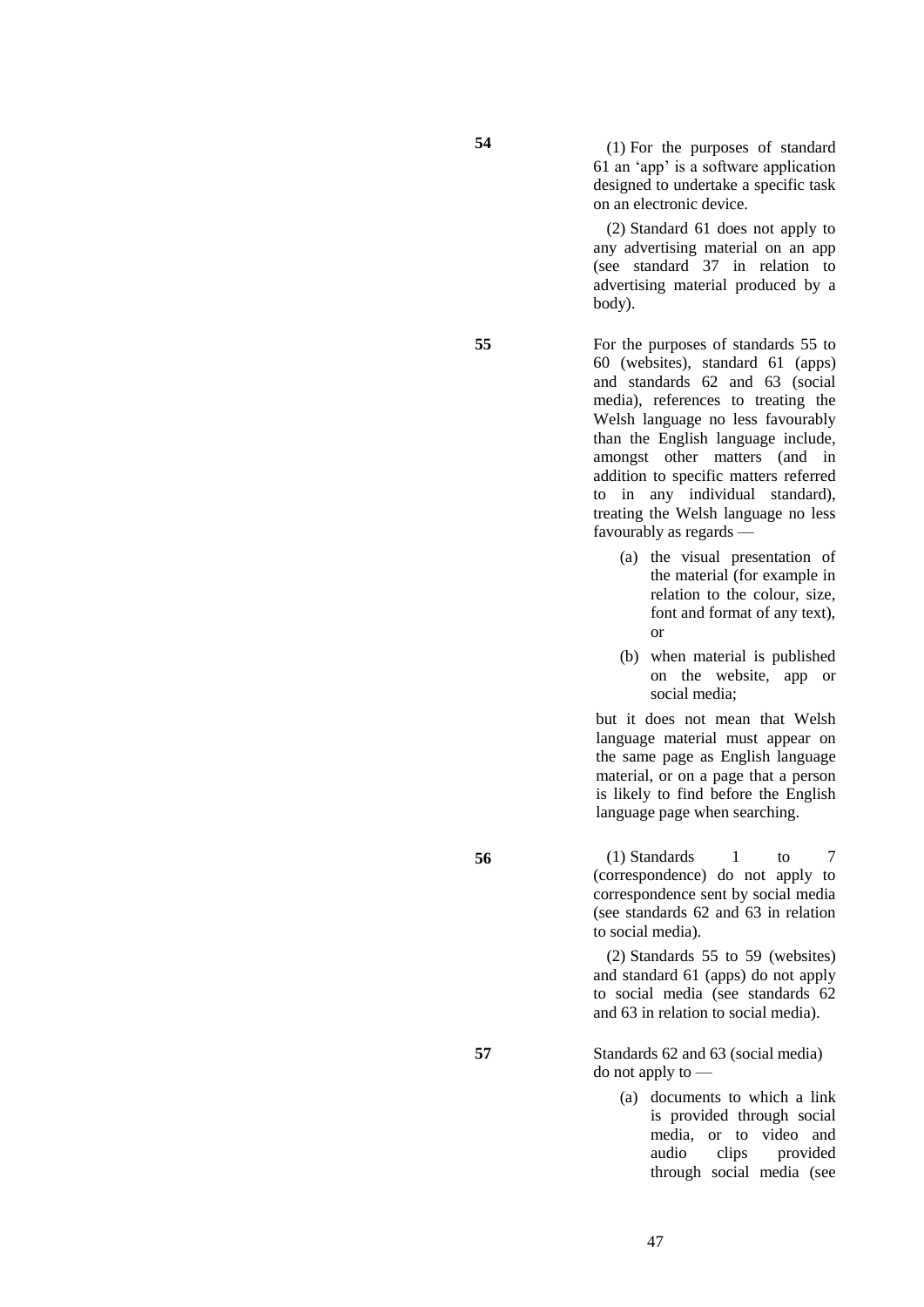standards 43 to 52 for specific provision in relation to documents, and standard 37 in relation to advertising material produced by a body);

(b) information presented by persons (other than the body) on a body's social media account (for example on a section for comments).

**58** For the purposes of standard 64 (self service machines) reference to treating the Welsh language no less favourably than the English language includes, amongst other matters, treating the Welsh language no less favourably as regards the visual presentation of the material (for example in relation to the colour, size, font and format of any text), but it does not mean that Welsh language material must appear on screen at the same time as English language material.

**59** For the purposes of standards 68 to 72 (receiving visitors) —

- (a) "reception" means an area in a body's offices and service locations where staff are made available for the purpose of welcoming persons;
- (b) "reception service" means a service for welcoming persons to the body's offices or service locations by staff who are made available for that purpose;
- (c) "service locations" include libraries, leisure centres, arts centres, advice centres and drop in centres.
- **60** For the purposes of standards 7, 73 and 74 a "notice" means any notice that a body publishes, but it does not include notices prescribed by an enactment.

**61** For the purposes of standard 80 (invitation to tender) —

(1) A body is not required to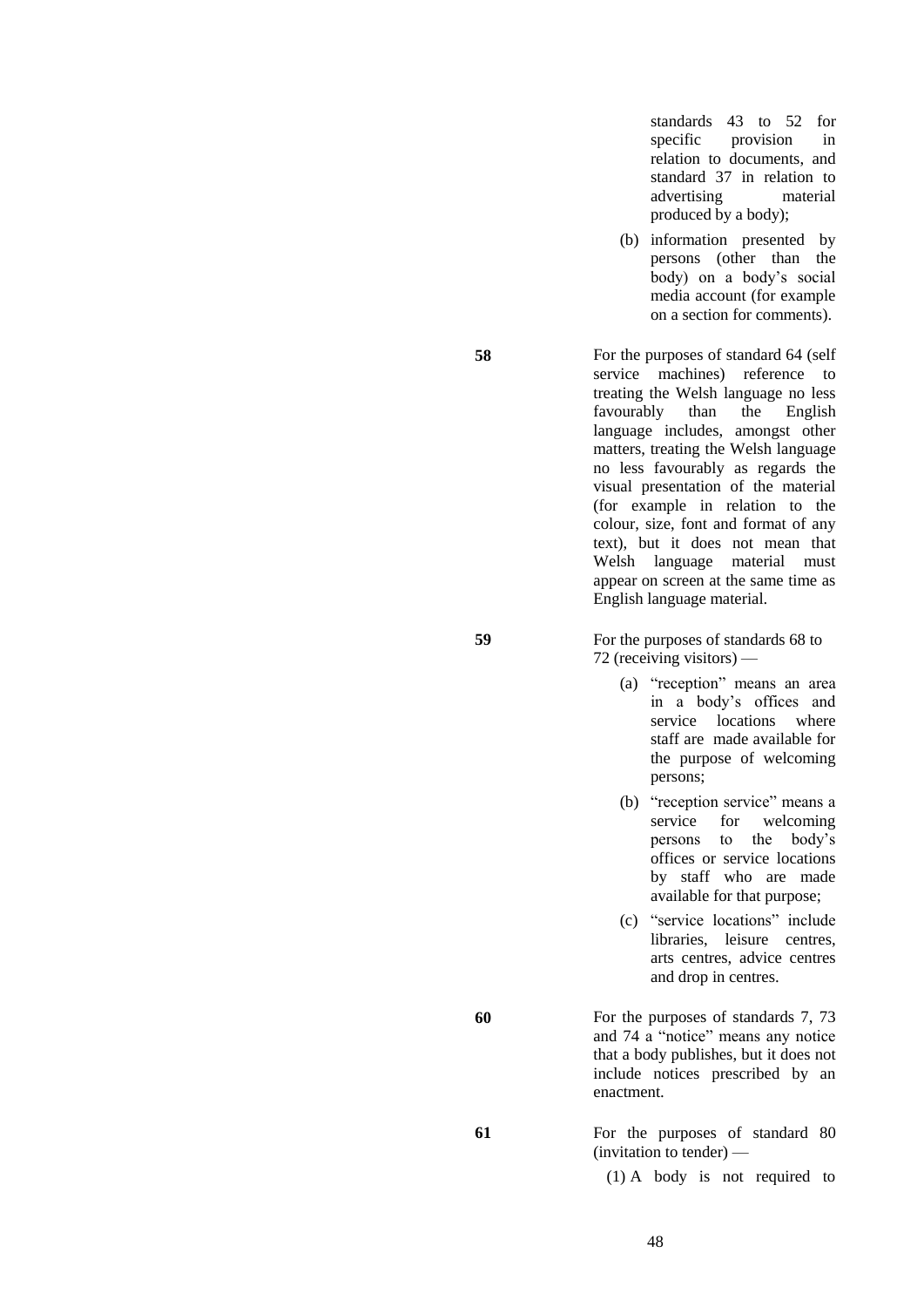publish an invitation to tender in Welsh in the Official Journal of the European Union.

(2) A reference to treating a Welsh language version no less favourably than an English language version includes, amongst other matters, treating the Welsh language no less favourably as regards—

- (a) the visual presentation of material (for example in relation to the colour or font of any text);
- (b) the size of the material;
- (c) the position and prominence of the material in any public place;
- (ch) when and how the material is published, provided or exhibited;
- (d) the publication format of material;

but a body will not be treating the Welsh language less favourably than the English language by not publishing an invitation to tender in Welsh in the Official Journal of the European Union.

**62** (1) For the purposes of standard 87, the reference to a body forming or presenting its "corporate identity" includes, amongst other things, the way a body presents itself by means of visual statements, the name or names used by a body, and a body's branding and slogans (for example, branding and slogans printed on its stationery).

> (2) Standard 87 does not apply to the extent that an enactment requires a body to use a legal name.

**63** For the purposes of standards 88 and 89 (learning opportunities) and paragraph 31, "learning opportunities" means any seminar, training, workshop, taster session, or similar provision which is provided in order to educate or to improve the skills of members of the public; but does not include—

> (a) any seminar, training, workshop, taster session or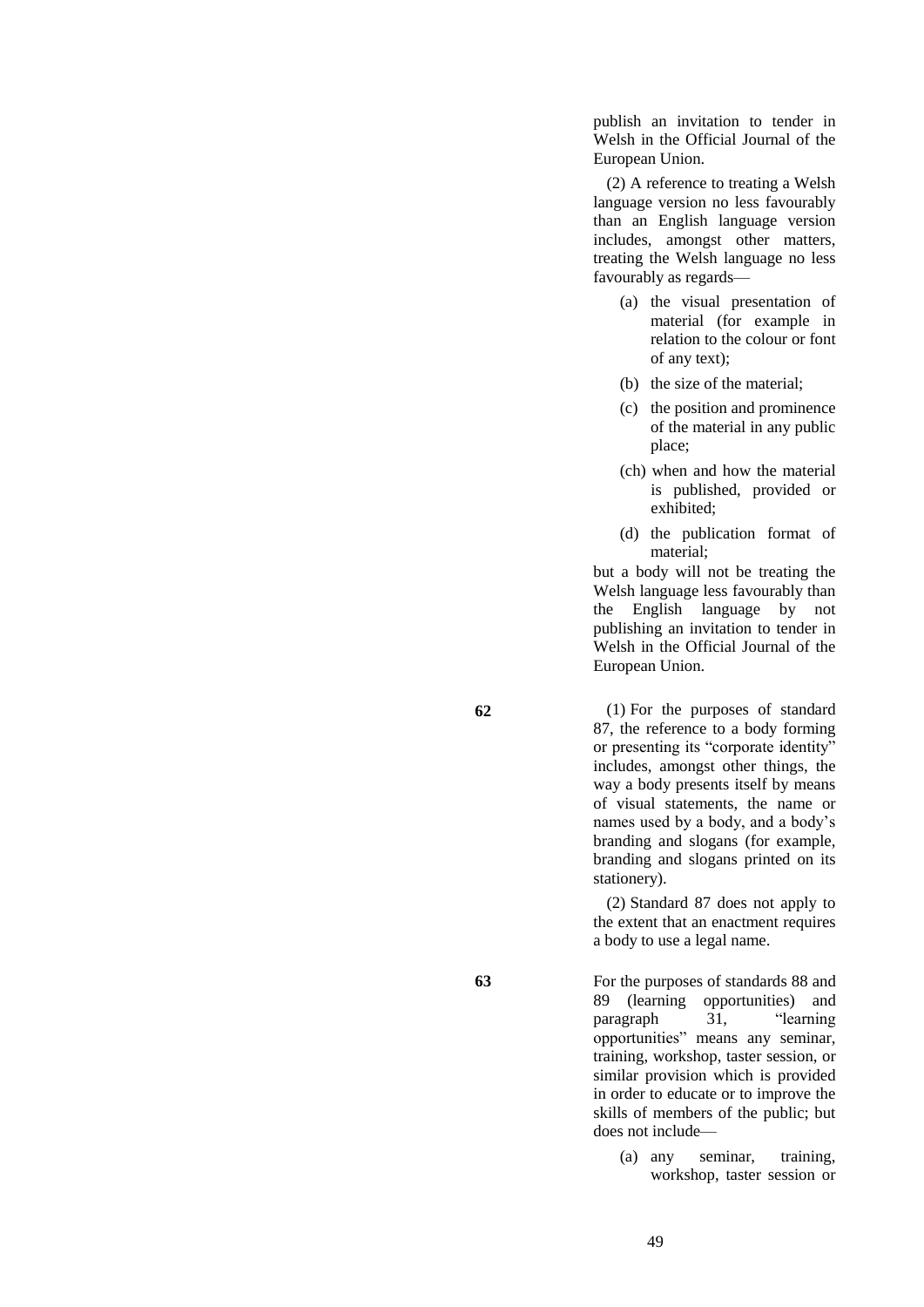similar provision provided as part of a course; or

- (b) seminars or oral presentations relating to a performance or production.
- **64** Standards 90 and 90A (submitting written work in Welsh) do not apply when the body is assessing the proficiency of a student in a language other than Welsh.

**65** For the purposes of standard 90 and 90A (submitting written work in Welsh) a reference to treating the Welsh language no less favourably than the English language includes, among other matters, the timescale for informing persons of the outcome of the assessment or examination; but a body will not be treating the Welsh language less favourably than the English language—

- (a) by obtaining a translation of that work in order for it to be assessed, or
- (b) by not translating any comments on that translated work.

**66** For the purposes of standard 93 (allocation of a personal tutor) and paragraph 31—

- (a) a "personal tutor" is a member of staff allocated to a student ("A") whose main role as a personal tutor is to support A in A's learning or with other matters;
- (b) the allocation of a personal tutor to A does not include providing A with an academic tutor;
- (c) an "academic tutor" is a member of staff provided to A whose role as an academic tutor is to–
	- (i) deliver a lecture or course, or
	- (ii) facilitate tutorials, workshops or practical support to the programme of learning.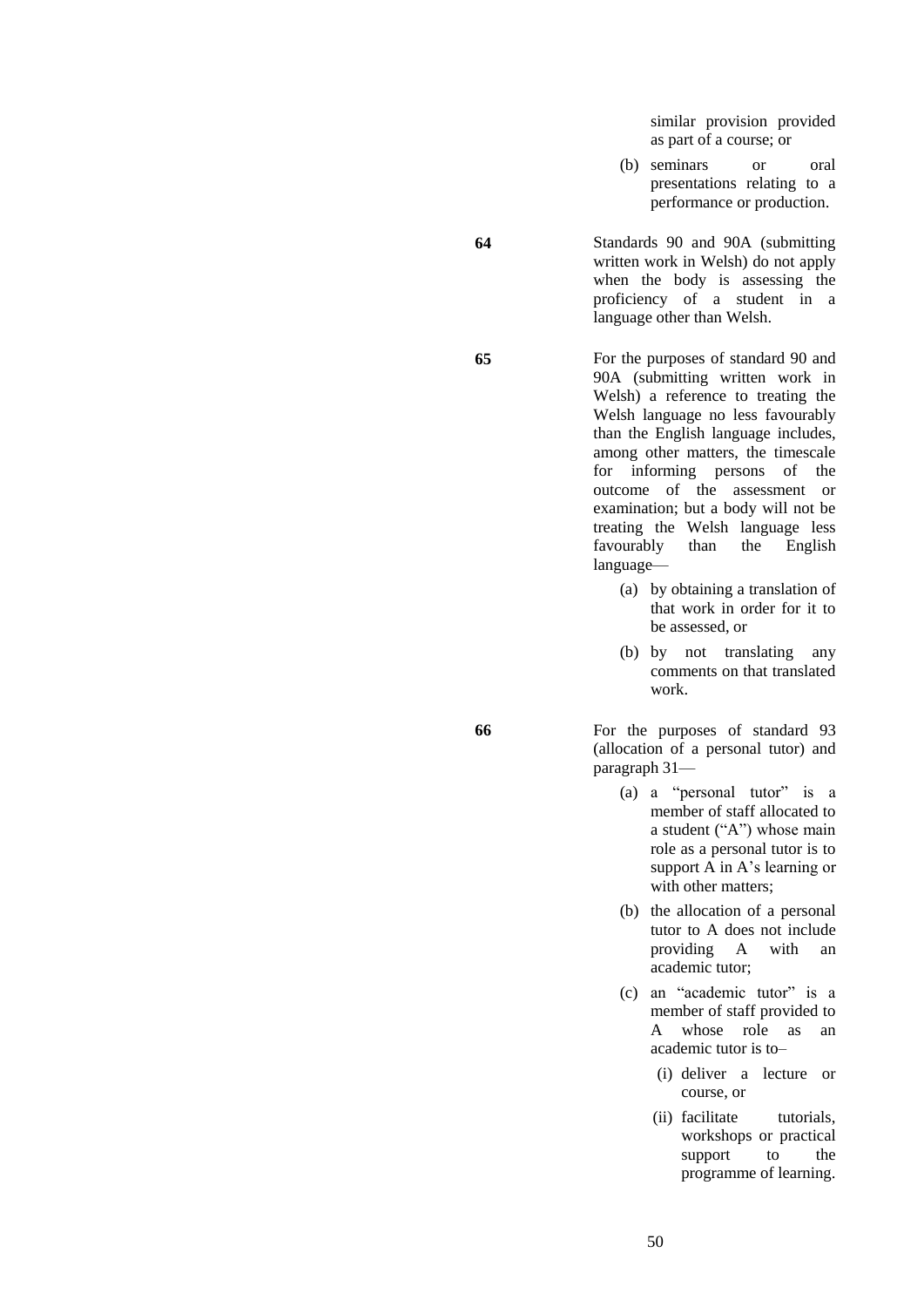**67** For the purposes of the standards "enactment" means an enactment (whenever enacted or made) comprised in, or in an instrument made under—

- (a) an Act of Parliament; or
- (b) a Measure or an Act of the National Assembly for Wales.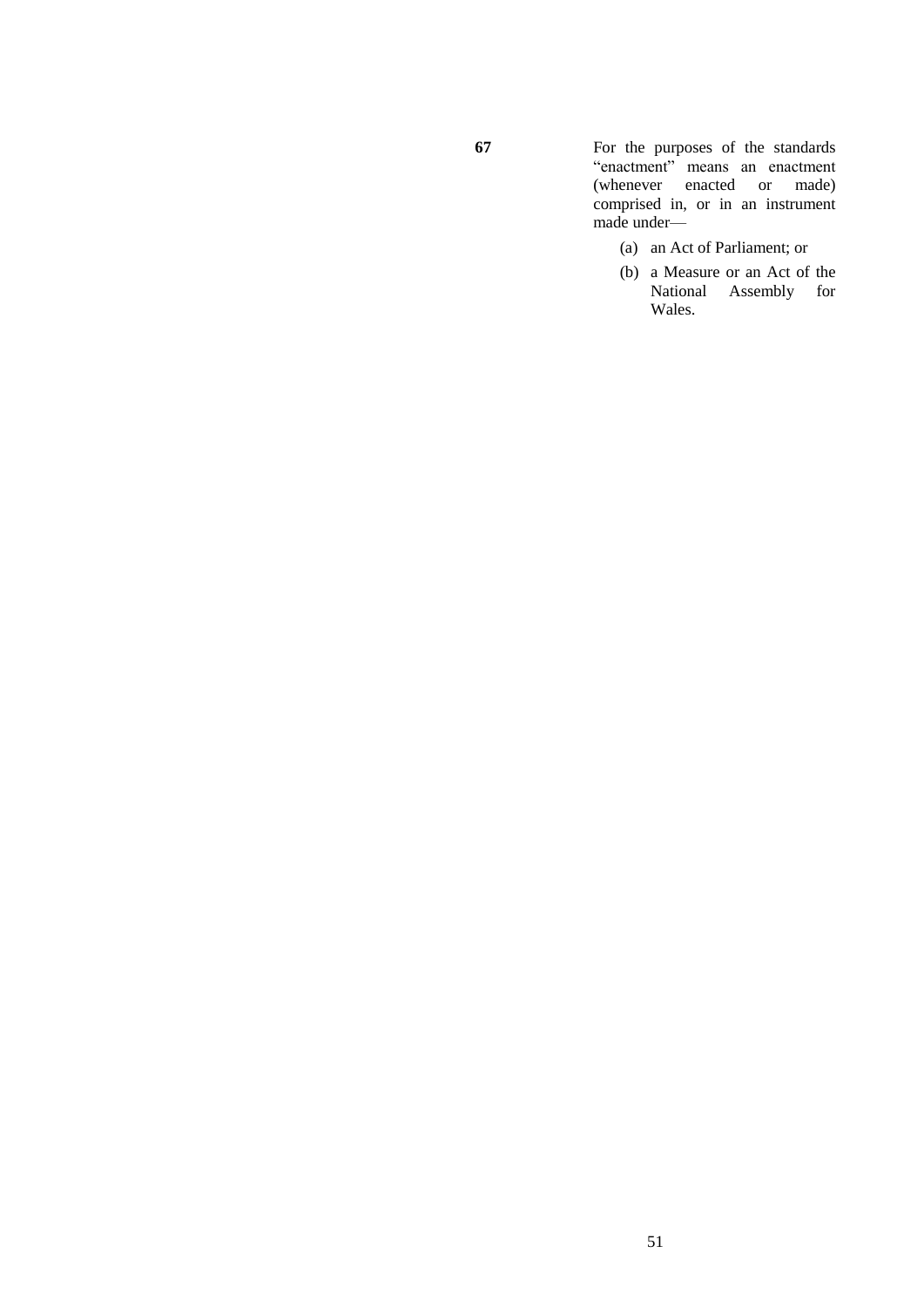## SCHEDULE 2 Regulation 2(2)

## Policy making Standards

## PART 1

## THE STANDARDS

**1 Standards relating to considering the effects of a body's policy decisions on the Welsh language**

**Standard 94:** When you formulate a new policy, or review or revise an existing policy, you must consider what effects, if any (whether positive or adverse), the policy decision would have on —

- (a) opportunities for persons to use the Welsh language, and
- (b) treating the Welsh language no less favourably than the English language.
- **Standard 95:** When you formulate a new policy, or review or revise an existing policy, you must consider how the policy could be formulated (or how an existing policy could be changed) so that the policy decision would have positive effects, or increased positive effects, on —
	- (a) opportunities for persons to use the Welsh language, and
	- (b) treating the Welsh language no less favourably than the English language.

**Standard 96:** When you formulate a new policy, or review or revise an existing policy, you must consider how the policy could be formulated (or how an existing policy could be changed) so that the policy decision would not have adverse effects, or so that it would have decreased adverse effects, on —

> (a) opportunities for persons to use the Welsh language, and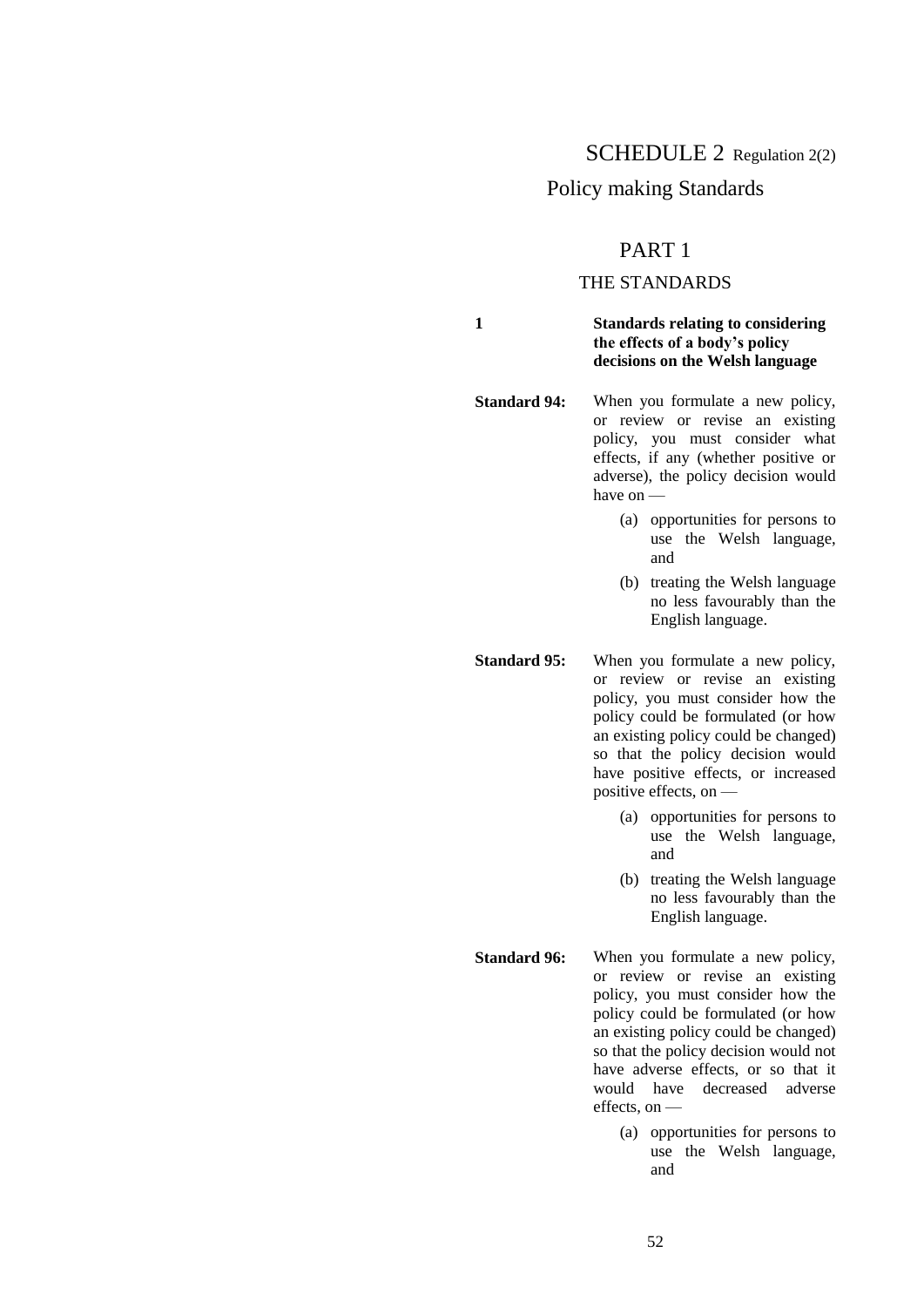- (b) treating the Welsh language no less favourably than the English language.
- **Standard 97:** When you publish a consultation document which relates to a policy decision, the document must consider, and seek views on, the effects (whether positive or adverse) that the policy decision under consideration would have on —
	- (a) opportunities for persons to use the Welsh language, and
	- (b) treating the Welsh language no less favourably than the English language.
- **Standard 98:** When you publish a consultation document which relates to a policy decision the document must consider, and seek views on, how the policy under consideration could be formulated or revised so that it would have positive effects, or increased positive effects, on —
	- (a) opportunities for persons to use the Welsh language, and
	- (b) treating the Welsh language no less favourably than the English language.
- **Standard 99:** When you publish a consultation document which relates to a policy decision the document must consider, and seek views on, how the policy under consideration could be formulated or revised so that it would not have adverse effects, or so that it would have decreased adverse effects, on —
	- (a) opportunities for persons to use the Welsh language, and
	- (b) treating the Welsh language no less favourably than the English language.
- **Standard 100:** You must produce and publish a policy on awarding grants or providing financial assistance (or, where appropriate, amend an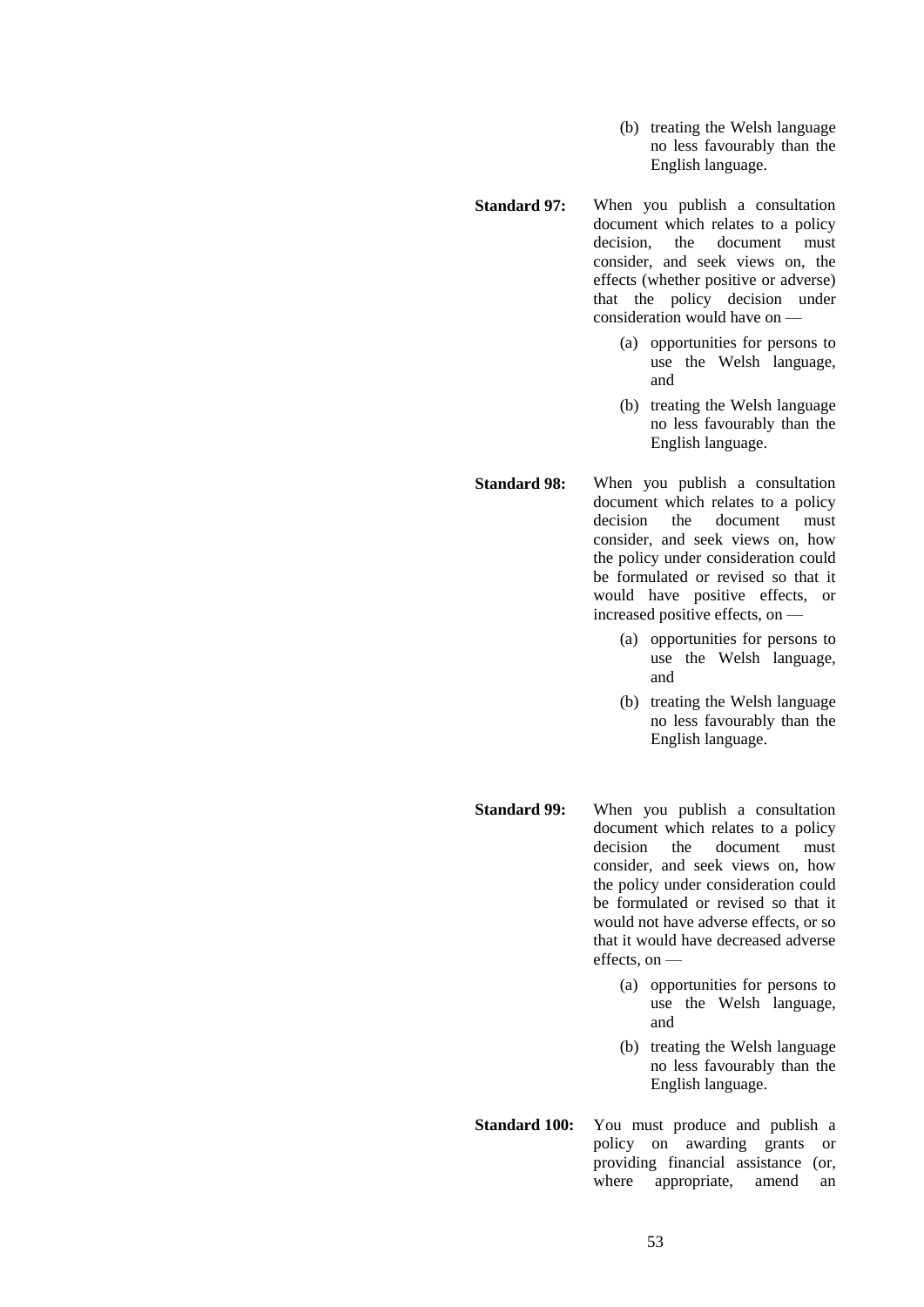existing policy) which requires you to take the following matters into account when you make decisions in relation to the awarding of a grant or providing financial assistance —

- (a) what effects, if any (and whether positive or negative), the awarding of a grant or providing financial assistance would have on—
	- (i) opportunities for persons to use the Welsh language, and
	- (ii) treating the Welsh language no less favourably than the English language;
- (b) how the decision could be taken or implemented (for example, by imposing conditions ) so that it would have positive effects, or increased positive effects, on—
	- (i) opportunities for persons to use the Welsh language, and
	- (ii) treating the Welsh language no less favourably than the English language;
- (c) how the decision could be taken or implemented (for example, by imposing conditions) so that it would not have adverse effects, or so that it would have decreased adverse effects  $on$ —
	- (i) opportunities for persons to use the Welsh language, and
	- (ii) treating the Welsh language no less favourably than the English language;
- (ch) whether you need to ask the applicant for any additional information in order to assist you in assessing the effects of awarding a grant or providing financial assistance on—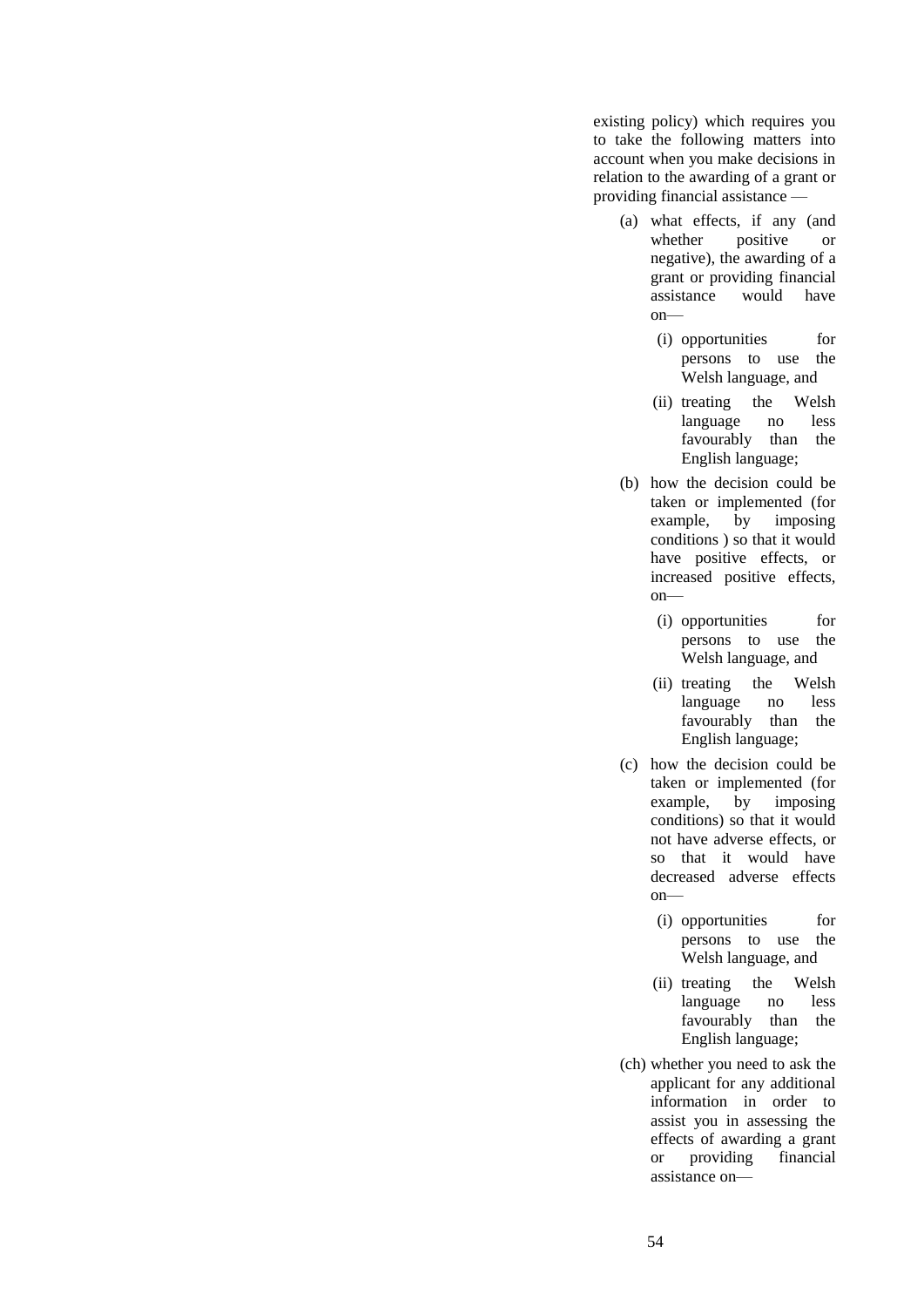- (i) opportunities for persons to use the Welsh language, and
- (ii) treating the Welsh language no less favourably than the English language.
- **Standard 101:** When you commission or undertake research that is intended to assist you to make a policy decision, you must ensure that the research considers what effects, if any (and whether positive or adverse), the policy decision under consideration would have on —
	- (a) opportunities for persons to use the Welsh language, and
	- (b) treating the Welsh language no less favourably than the English language.
- **Standard 102:** When you commission or undertake research that is intended to assist you to make a policy decision, you must ensure that the research considers how the policy decision under consideration could be made so that it would have a positive effects, or so that it would have increased positive effects, on —
	- (a) opportunities for persons to use the Welsh language, and
	- (b) treating the Welsh language no less favourably than the English language.
- **Standard 103:** When you commission or undertake research that is intended to assist you to make a policy decision, you must ensure that the research considers how the policy decision under consideration could be made so that it would not have adverse effects, or so that it would have decreased adverse effects, on —
	- (a) opportunities for persons to use the Welsh language, and
	- (b) treating the Welsh language no less favourably than the English language.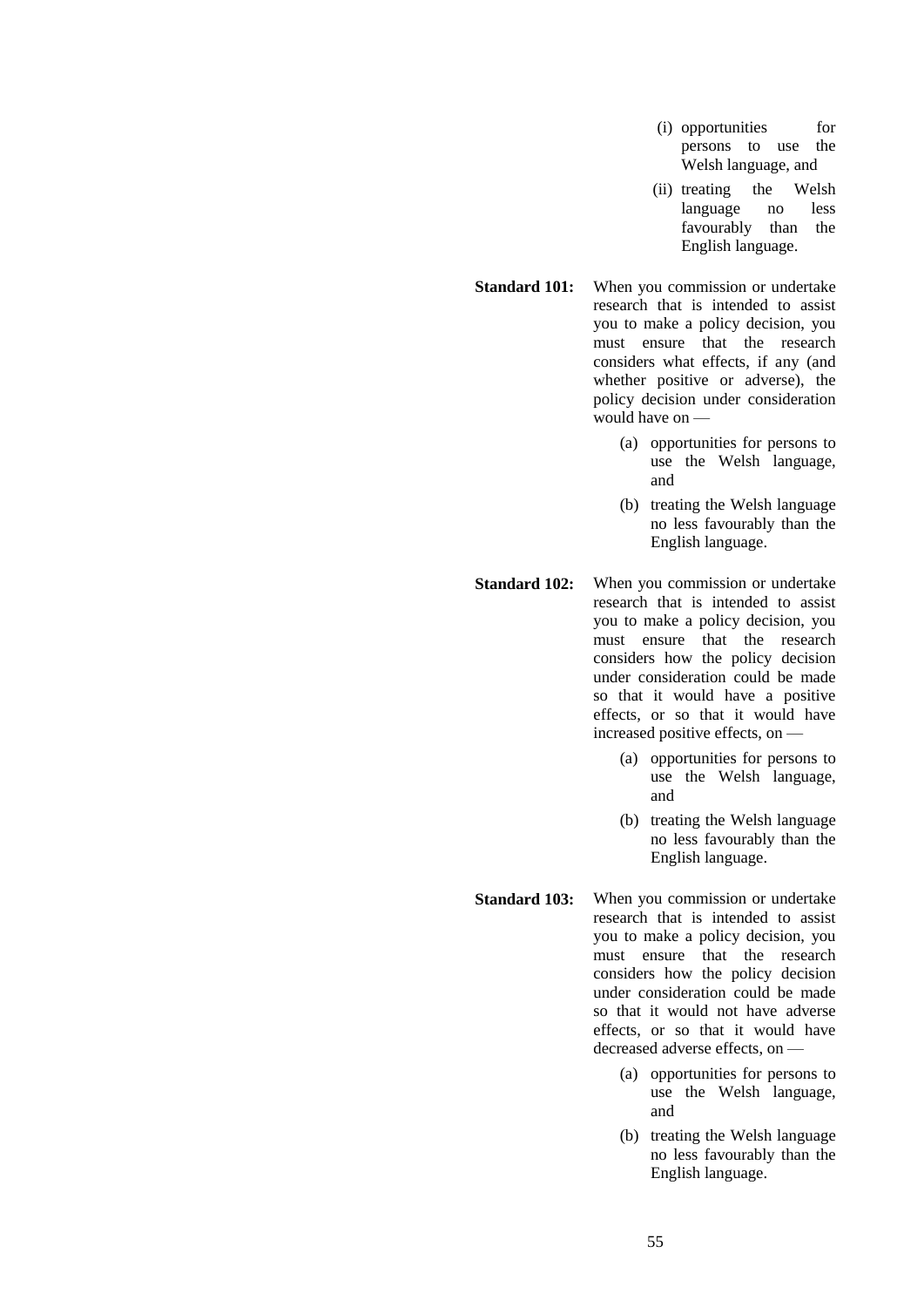- **Standard 104:** When you develop or revise a course (or any component of a course) you must consider—
	- (a) what effects, if any (and whether positive or negative), that course would have on—
		- (i) opportunities for persons to use the Welsh language, and
		- (ii) treating the Welsh<br>language no less language no favourably than the English language;
	- (b) how that course would have positive effects, or increased positive effects, on—
		- (i) opportunities for persons to use the Welsh language, and
		- (ii) treating the Welsh language no less favourably than the English language;
	- (c) how that course would not have adverse effects, or so that it would have decreased adverse effects on—
		- (i) opportunities for persons to use the Welsh language, and
		- (ii) treating the Welsh language no less favourably than the English language.

# PART 2

## INTERPRETING THE STANDARDS

**2** In Part 1 of this Schedule a "policy decision" means any decision made by a body about the exercise of its functions or about the conduct of its business or other undertaking, in so far as the decision relates to—

- (a) the admission and selection of students;
- (b) information provided to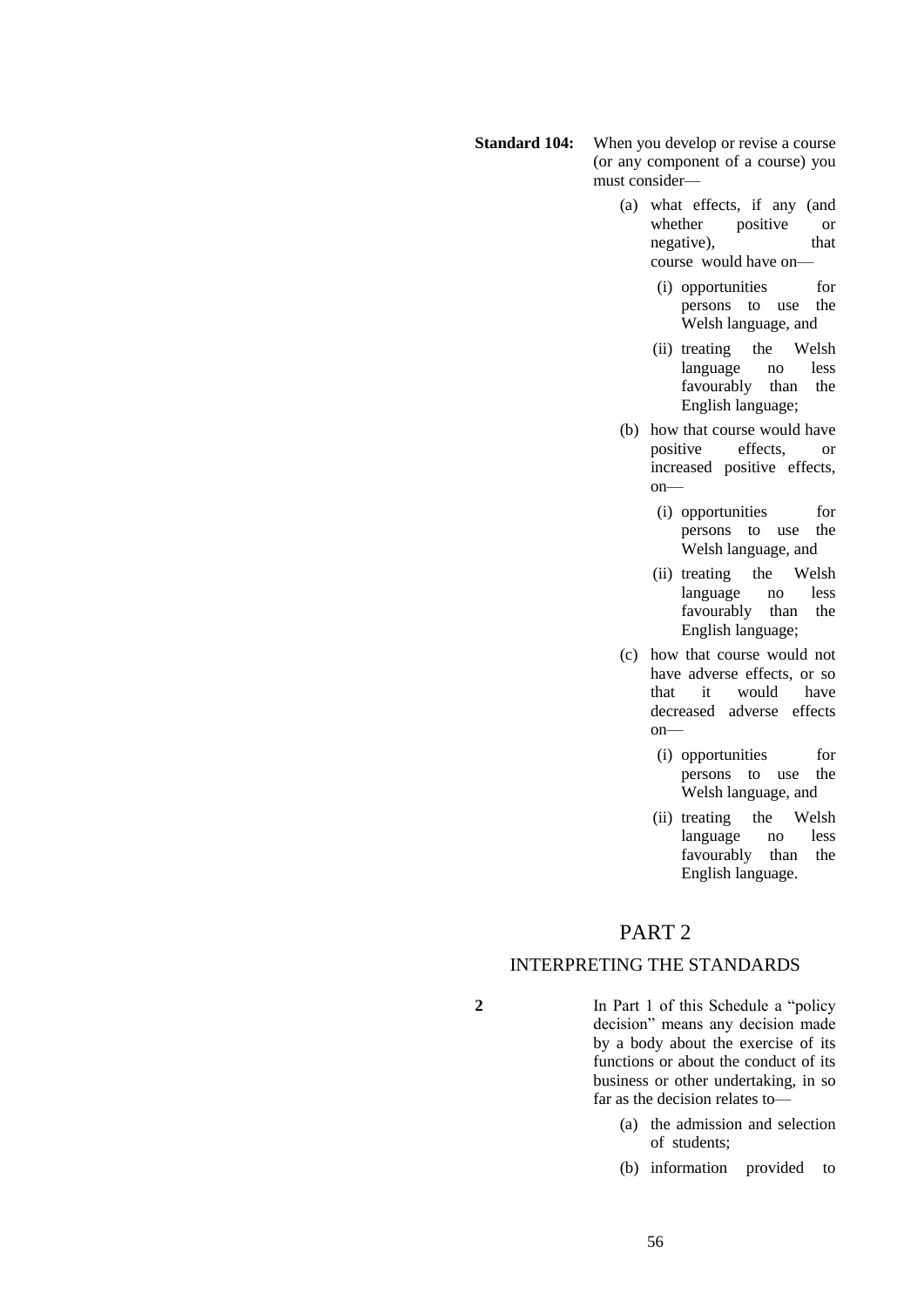students and prospective students about the body;

- (c) the welfare of students;
- (ch) complaints;
- (d) disciplinary proceedings in respect of a student;
- (dd) careers service;
- (e) student intranet, virtual learning sites and learning portal sites;
- (f) graduation and award ceremonies;
- (ff) the assessment or examination of a student;
- (g) the awarding of grants and the provision of financial assistance;
- (ng) public lectures;
- (h) learning opportunities;
- (i) courses;
- (j) signs on the body's buildings;
- (l) student accommodation, libraries and arts centres;
- (ll) allocation of a personal tutor;
- (m) calls to a main telephone number (or numbers), helpline numbers, call centre numbers and automated telephone systems;

and includes, amongst other things (and as appropriate to the body), decisions about —

- (i) the content of legislation;
- (ii) the exercise of statutory powers;
- (iii) the content of policy statements;
- (iv) strategies or strategic plans;
- (v) internal structures;
- (vi) office and building locations;
- (vii) the recruitment or use of volunteers.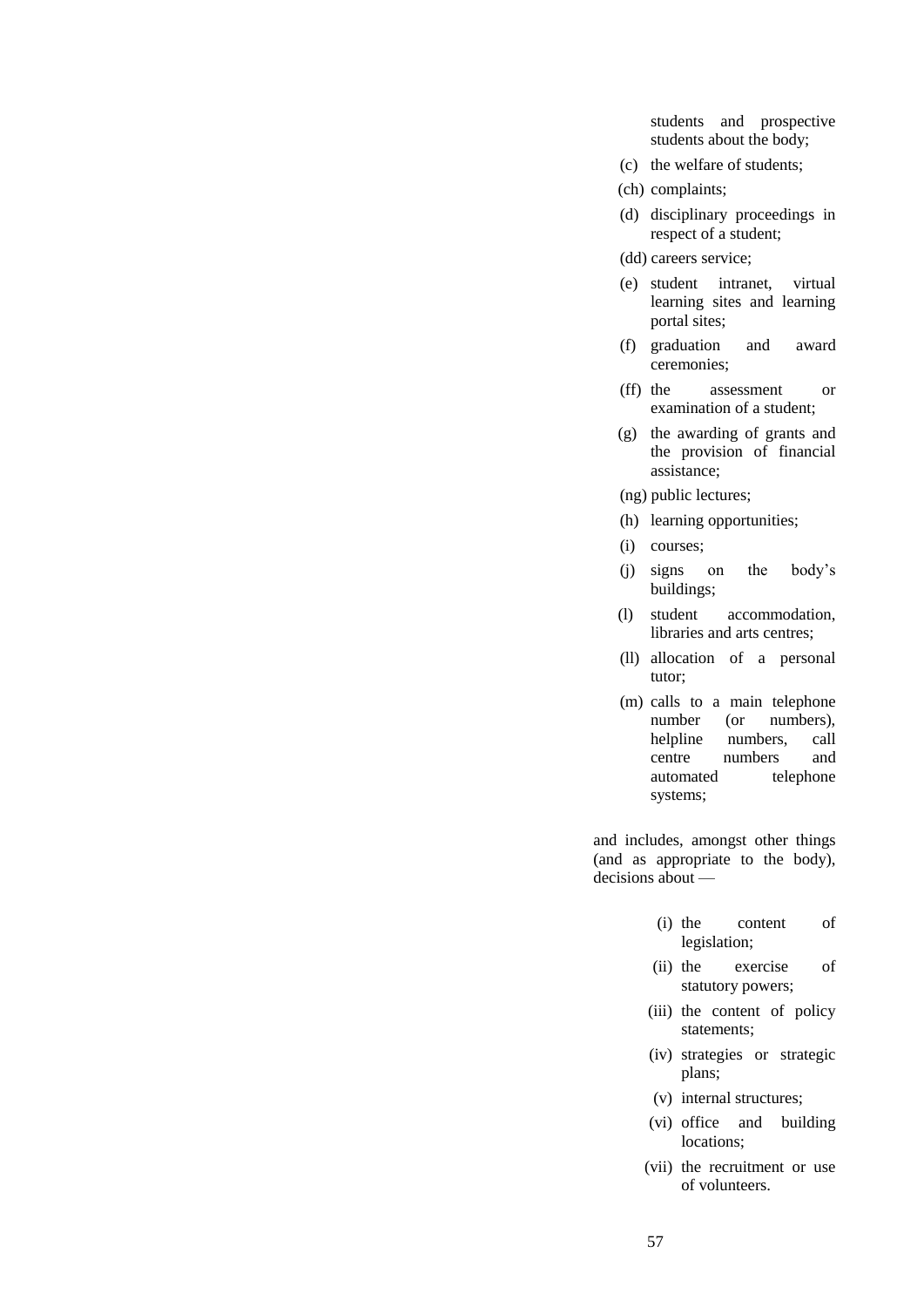- **3** In Part 1 of this Schedule a reference to positive or adverse effects is a reference to such effects whether direct or indirect.
- **4** In this Schedule 'learning opportunities' has the same meaning as in paragraph 63 of Schedule 1.
- **5** In this Schedule 'allocation of a personal tutor' has the same meaning as in paragraph 66 of Schedule 1.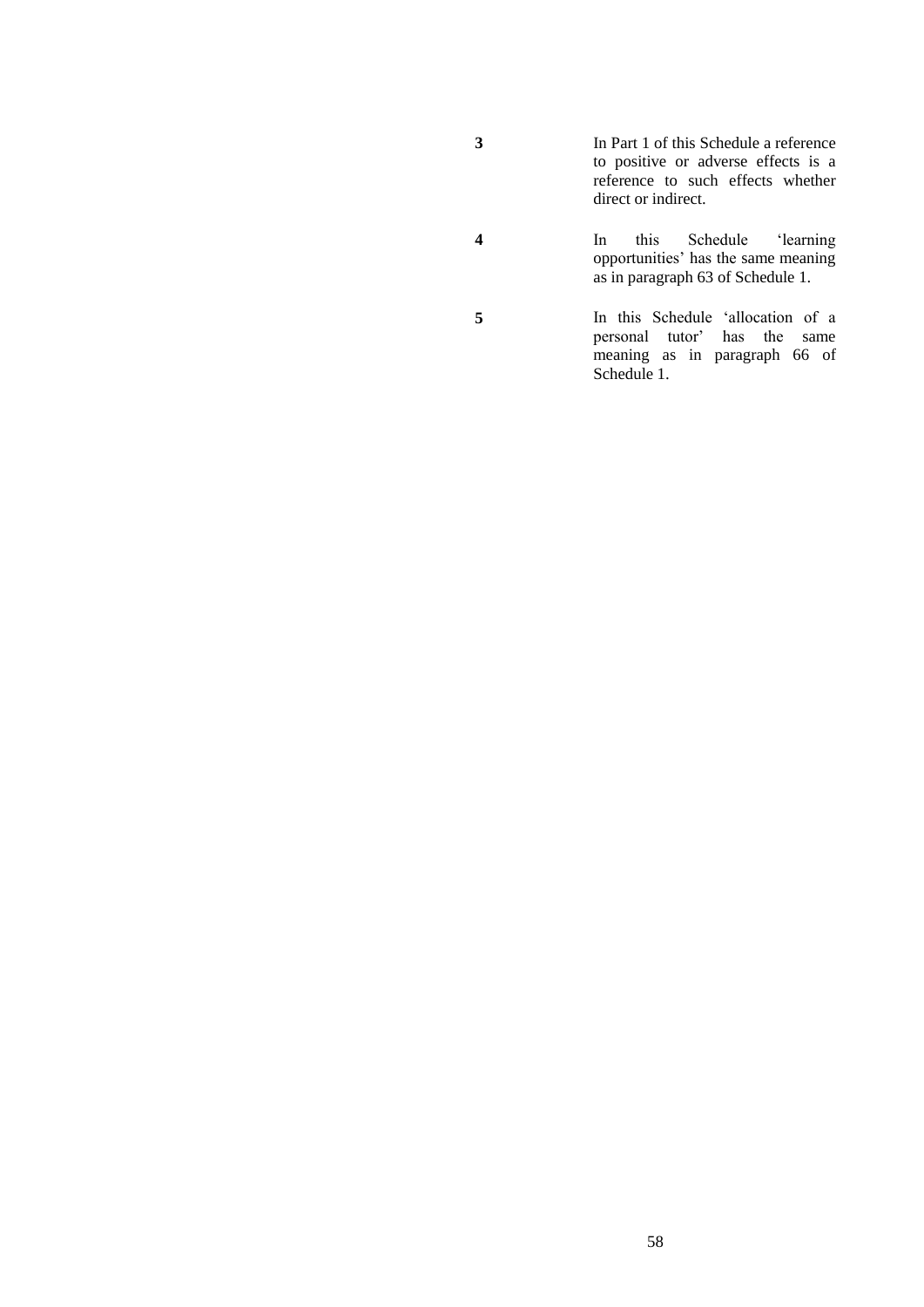## SCHEDULE 3 Regulation 2(3)

## Operational standards

## PART 1

## THE STANDARDS

**1 Standards relating to the use of the Welsh language within a body's internal administration**

**Standard 105:** You must develop a policy on using Welsh internally for the purpose of promoting and facilitating the use of the language, and you must publish that policy on your intranet.

**Standard 106:** When you offer a new post to an individual, you must ask that individual whether he or she wishes for the contract of employment or contract for services to be provided in Welsh; and if that is the individual's wish you must provide the contract in Welsh.

#### **Standard 107:** You must —

- (a) ask each employee whether he or she wishes to receive any paper correspondence that relates to his or her employment, and which is addressed to him or her personally, in Welsh, and
- (b) if an employee so wishes, provide any such correspondence to that employee in Welsh.
- **Standard 108:** You must ask each employee whether he or she wishes to receive any documents that outline his or her training needs or requirements in Welsh; and if that is the employee's wish you must provide any such documents to him or to her in Welsh.
- **Standard 109:** You must ask each employee whether he or she wishes to receive any documents that outline his or her performance objectives in Welsh;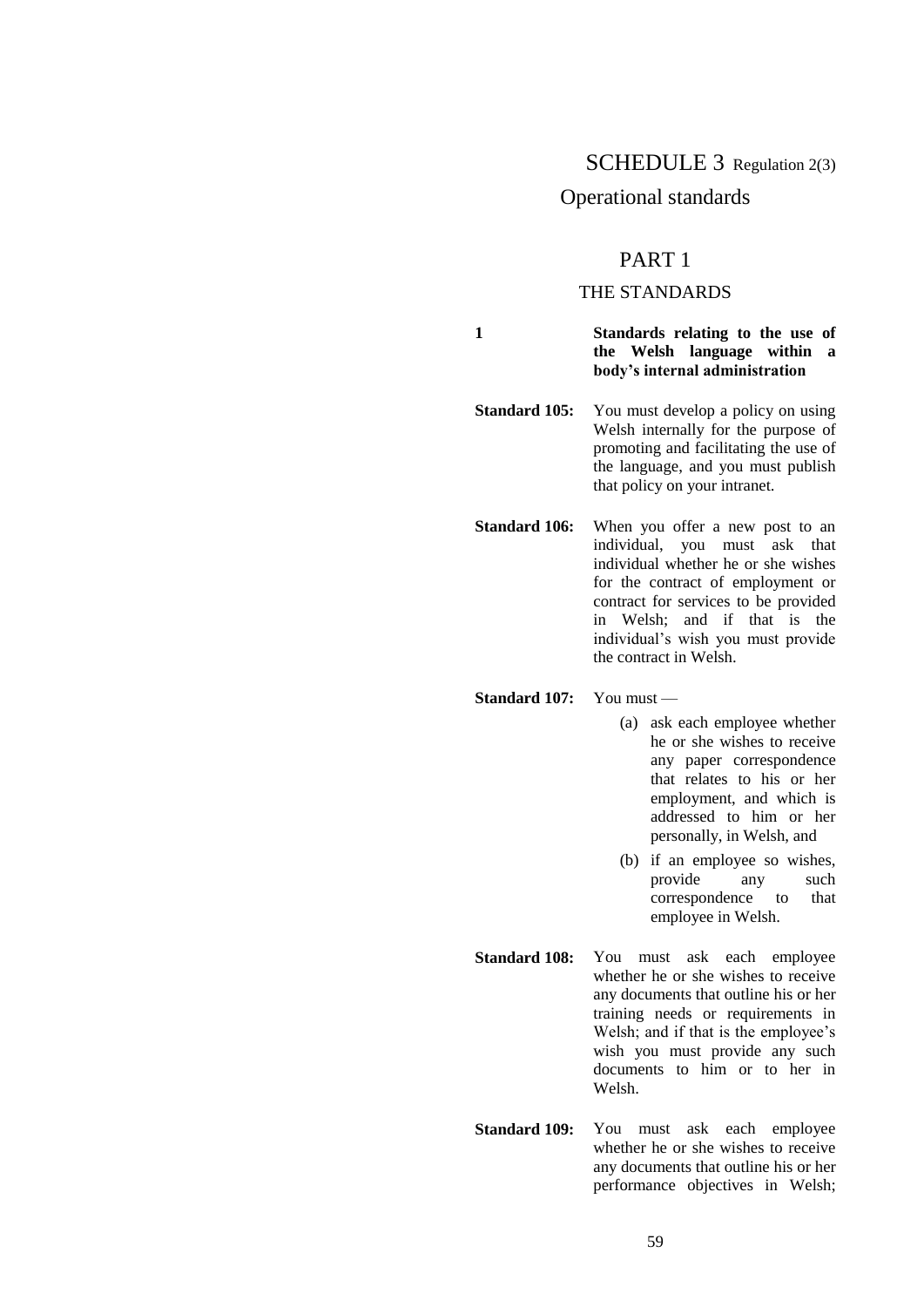and if that is the employee's wish you must provide any such documents to him or to her in Welsh.

**Standard 110:** You must ask each employee whether he or she wishes to receive any documents that outline or record his or her career plan in Welsh; and if that is the employee's wish you must provide any such documents to him or to her in Welsh.

**Standard 111:** You must ask each employee whether he or she wishes to receive any forms that record and authorise —

- (a) annual leave,
- (b) absences from work, and
- (c) flexible working hours,

in Welsh; and if that is an employee's wish, you must provide any such forms to him or to her in Welsh.

- **Standard 112:** If you publish a policy relating to behaviour in the workplace, you must publish it in Welsh.
- **Standard 113:** If you publish a policy relating to health and well-being at work, you must publish it in Welsh.

**Standard 114:** If you publish a policy relating to salaries or workplace benefits, you must publish it in Welsh.

- **Standard 115:** If you publish a policy relating to performance management, you must publish it in Welsh.
- **Standard 116:** If you publish a policy about absence from work, you must publish it in Welsh.
- **Standard 117:** If you publish a policy relating to working conditions, you must publish it in Welsh.
- **Standard 118:** If you publish a policy regarding work patterns, you must publish it in Welsh.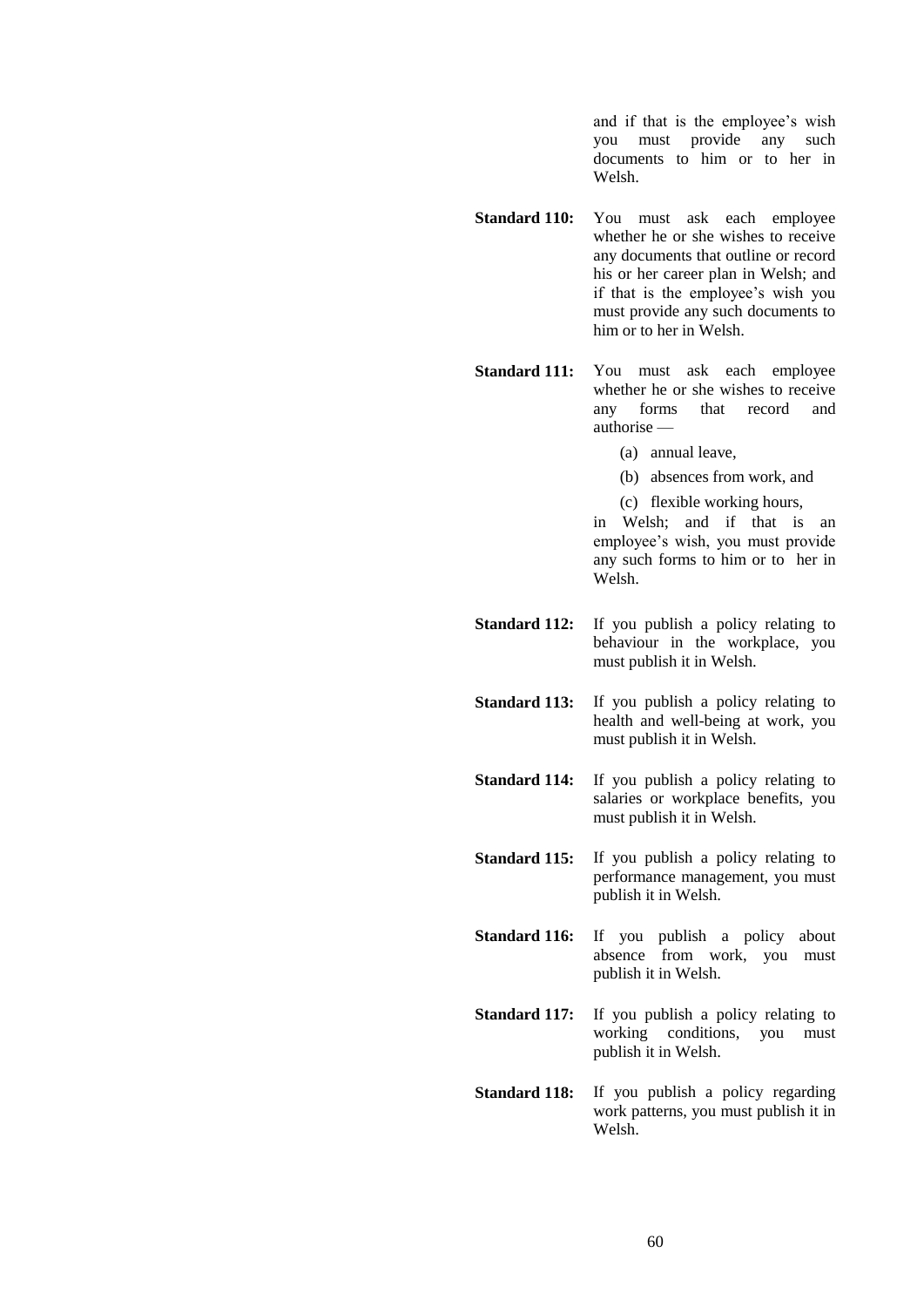#### **2 Standards relating to complaints made by a member of a body's staff**

- **Standard 119:** You must allow each member of staff —
	- (a) to make complaints to you in Welsh, and
	- (b) to respond in Welsh to any complaint made about him or about her.

**Standard 119A:** You must state in any document that you have that sets out your procedures for making complaints that each member of staff may —

- (a) make a complaint to you in Welsh, and
- (b) respond to a complaint made about him or about her in Welsh;

and you must also inform each member of staff of that right.

**Standard 120:** If you receive a complaint from a member of staff or a complaint about a member of staff, and a meeting is required with that member of staff, you must —

- (a) offer to conduct the meeting in Welsh, and
- (b) if the member of staff wishes for the meeting to be conducted in Welsh, conduct the meeting in Welsh (without the assistance of a simultaneous or consecutive translation service).
- **Standard 121:** If you receive a complaint from a member of staff or a complaint about a member of staff, and a meeting is required with that member of staff, you must —
	- (a) ask the member of staff whether he or she wishes to use the Welsh language at the meeting;
	- (b) explain that you will provide a translation service from Welsh to English for that purpose if it is required;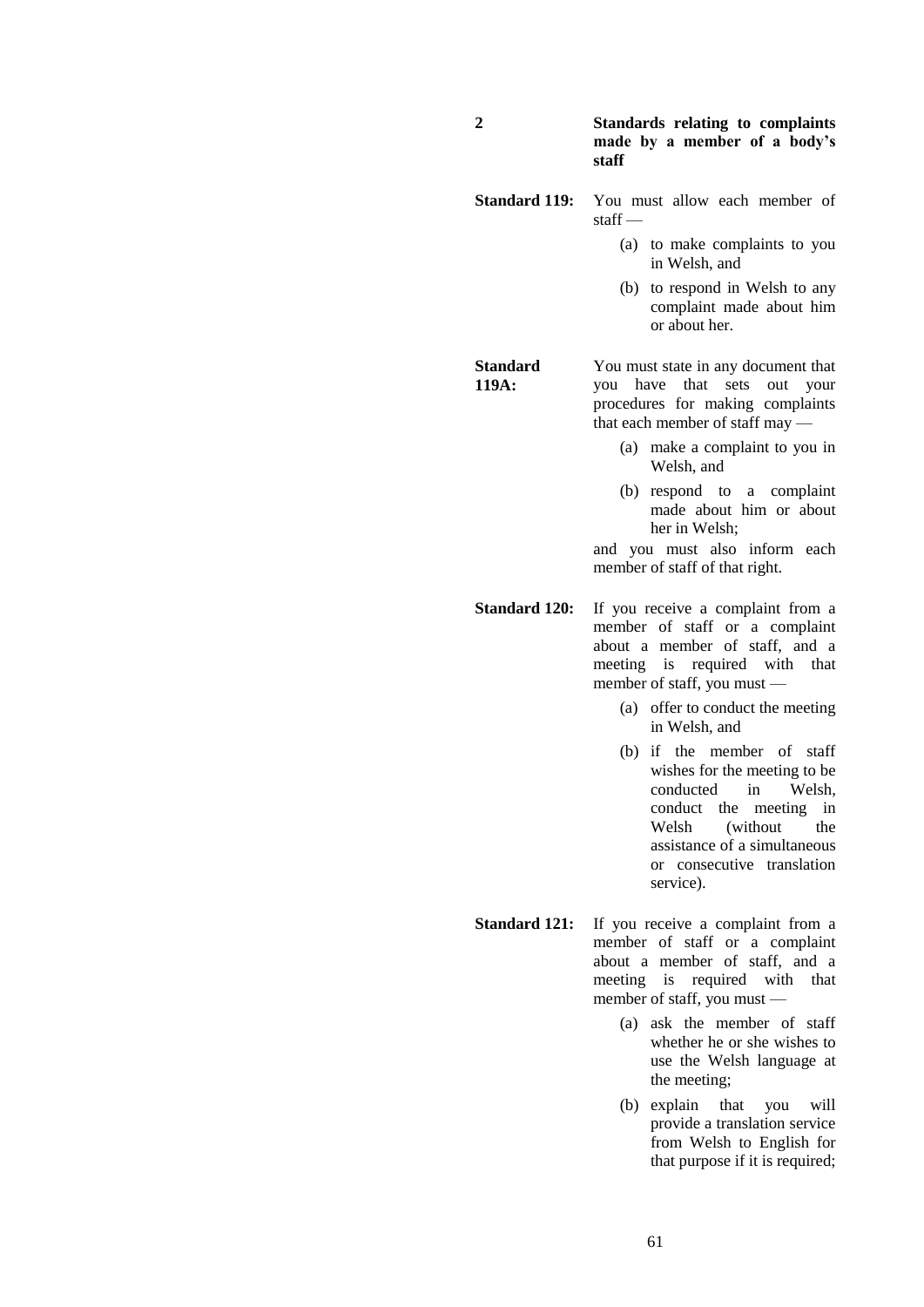and if the member of staff wishes to use the Welsh language, you must provide a simultaneous translation service from Welsh to English at the meeting (unless you conduct the meeting in Welsh without translation services).

**Standard 122:** When you inform a member of staff of a decision you have reached in relation to a complaint made by him or by her, or in relation to a complaint made about him or about her, you must do so in Welsh if that member of staff—

- (a) made the complaint in Welsh,
- (b) responded in Welsh to a complaint about him or about her,
- (c) asked for a meeting about the complaint to be conducted in Welsh, or
- (ch) asked to use the Welsh language at a meeting about the complaint.

#### **3 Standards relating to a body disciplining staff**

**Standard 123:** You must allow all members of staff to respond in Welsh to allegations made against them in any internal disciplinary process.

**Standard 123A:** You must — (a) state in any document that you have which sets out your arrangements for disciplining staff that any member of staff may respond in Welsh to any allegations made against him or against her, and (b) if you commence a

- disciplinary procedure in relation to a member of staff, inform that member of staff of that right.
- **Standard 124:** If you organise a meeting with a member of staff regarding a disciplinary matter that relates to his or to her conduct you must —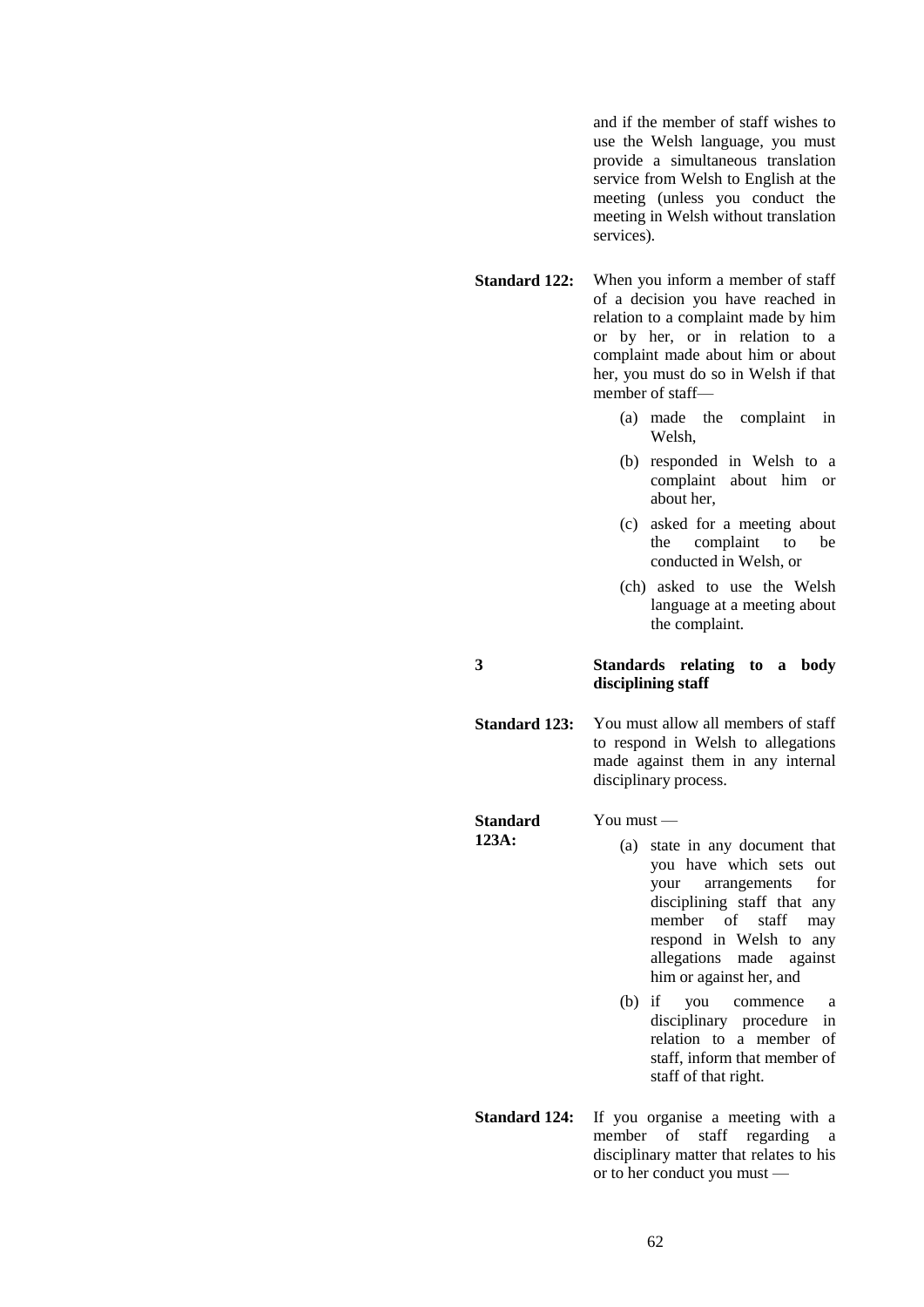- (a) offer to conduct the meeting in Welsh; and
- (b) if the member of staff wishes for the meeting to be conducted in Welsh, conduct the meeting in<br>Welsh (without the (without) assistance of a simultaneous or consecutive translation service).
- **Standard 125:** If you organise a meeting with a member of staff regarding a disciplinary matter that relates to his or her conduct you must —
	- (a) ask the member of staff whether he or she wishes to use the Welsh language at the meeting, and
	- (b) explain that you will provide a translation service for that purpose if it is required;

and, if the member of staff wishes to use the Welsh language, you must provide a simultaneous translation service from Welsh to English at the meeting (unless you conduct the meeting in Welsh without a translation service).

- **Standard 126:** When you inform a member of staff of a decision you have reached following a disciplinary process, you must do so in Welsh if that member of staff—
	- (a) responded to allegations made against him or her in Welsh,
	- (b) asked for a meeting regarding the disciplinary process to be conducted in Welsh, or
	- (c) asked to use the Welsh language at a meeting regarding the disciplinary process.
- **4 Standards relating to a body's information technology and about support material provided by a body, and relating to the intranet**

63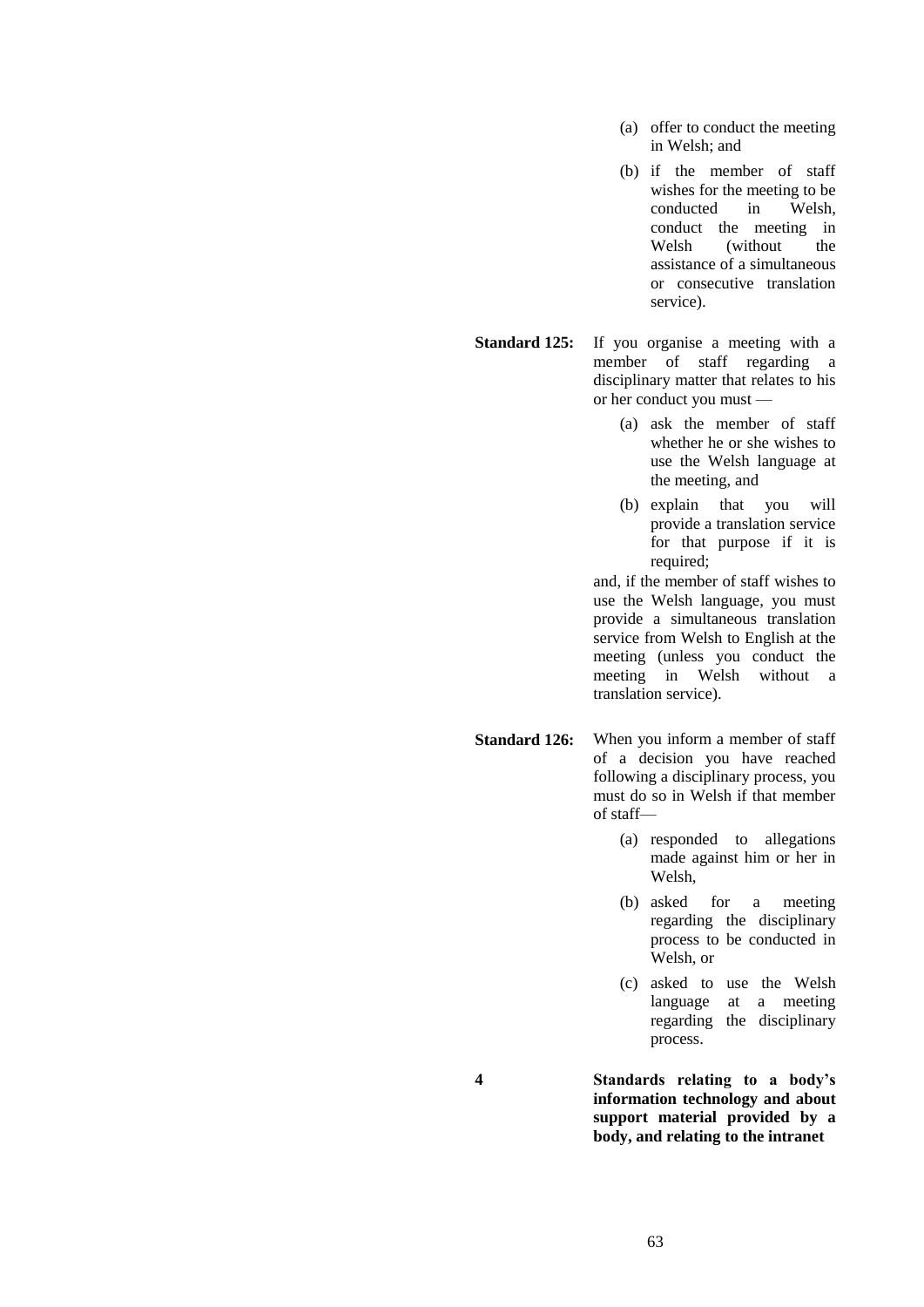**Standard 127:** You must provide staff with computer software for checking spelling and grammar in Welsh, and provide Welsh language interfaces for software (where an interface exists).

#### **Standard 128:** You must ensure that —

- (a) the text of each page of your intranet is available in Welsh,
- (b) every Welsh language page on your intranet is fully functional, and
- (c) the Welsh language is treated no less favourably than the English language on your intranet.

**Standard 129:** You must ensure that —

- (a) the text of the homepage of your intranet is available in Welsh,
- (b) any Welsh language text on your intranet's homepage (or, where relevant, your Welsh language intranet homepage) is fully functional, and
- (c) the Welsh language is treated no less favourably than the English language in relation to the homepage of your intranet.
- **Standard 130:** You must ensure that each time you publish a new intranet page or amend a page —
	- (a) the text of that page is available in Welsh,
	- (b) any Welsh language version of that page is fully functional, and
	- (c) the Welsh language is treated no less favourably than the English language in relation to the text of that page.
- **Standard 131:** If you have a Welsh language page on your intranet that corresponds to an English language page, you must state clearly on the English language page that the page is also available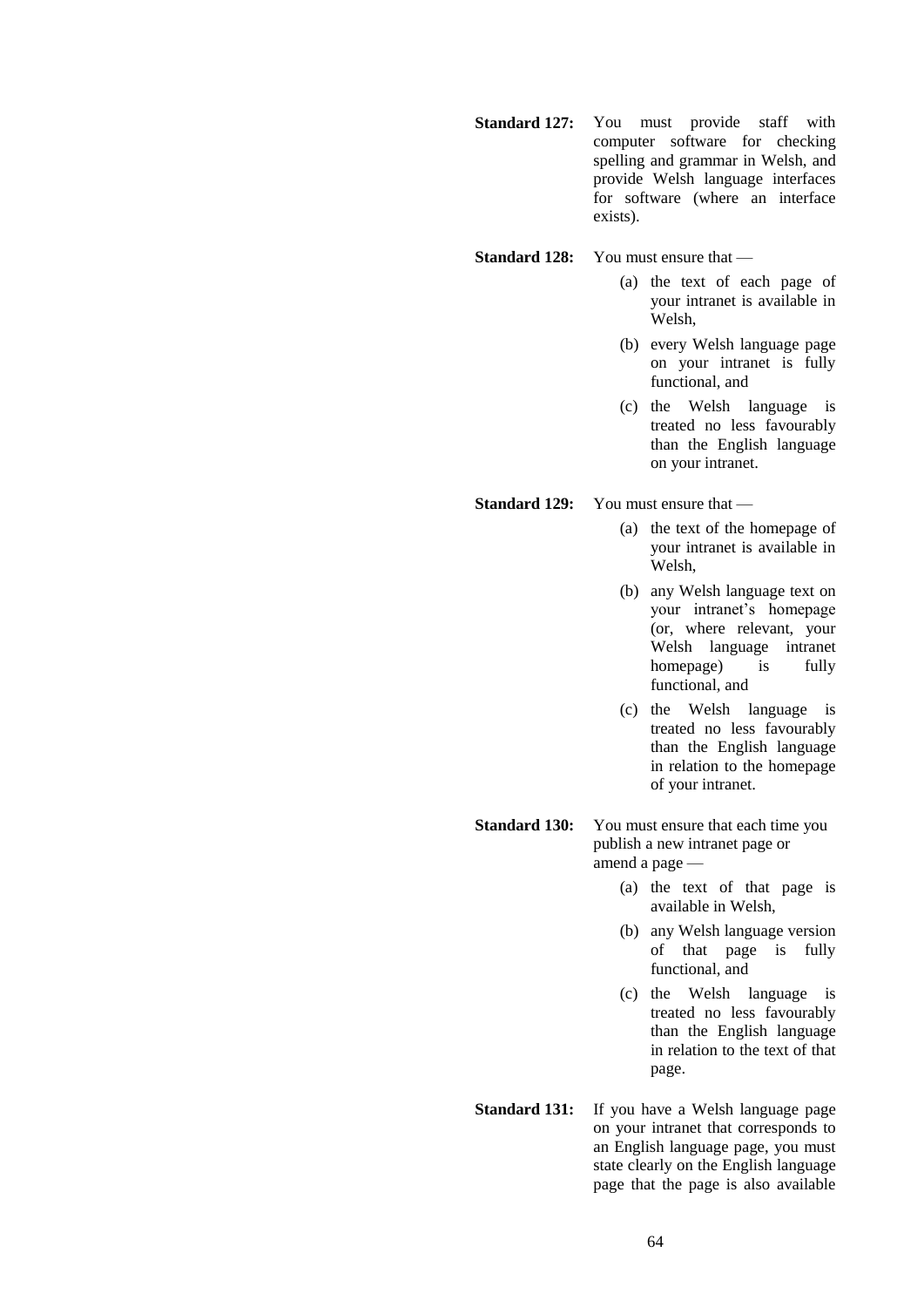in Welsh, and must provide a direct link to the Welsh language page on the corresponding English language page.

- **Standard 132:** You must designate and maintain a page (or pages) on your intranet which provides services and support material to promote the Welsh language and to assist your staff to use the Welsh language.
- **Standard 133:** You must provide the interface and menus on your intranet pages in Welsh.

**5 Standards relating to a body developing Welsh language skills through planning and training its workforce**

**Standard 134:** You must assess the Welsh language skills of your employees.

**Standard 135:** You must provide training in Welsh in the following areas, if you provide such training in English —

- (a) recruitment and interviewing;
- (b) performance management;
- (c) complaints and disciplinary procedures;
- (ch) induction;
- (d) dealing with the public; and
- (dd) health and safety.
- **Standard 136:** You must provide training (in Welsh) on using Welsh effectively in—
	- (a) meetings;
	- (b) interviews; and
	- (c) complaints and disciplinary procedures.
- **Standard 137:** You must provide training to staff who provide careers advice on the value of Welsh language skills in the employment sector.
- **Standard 138:** You must provide opportunities during working hours—

(a) for your employees to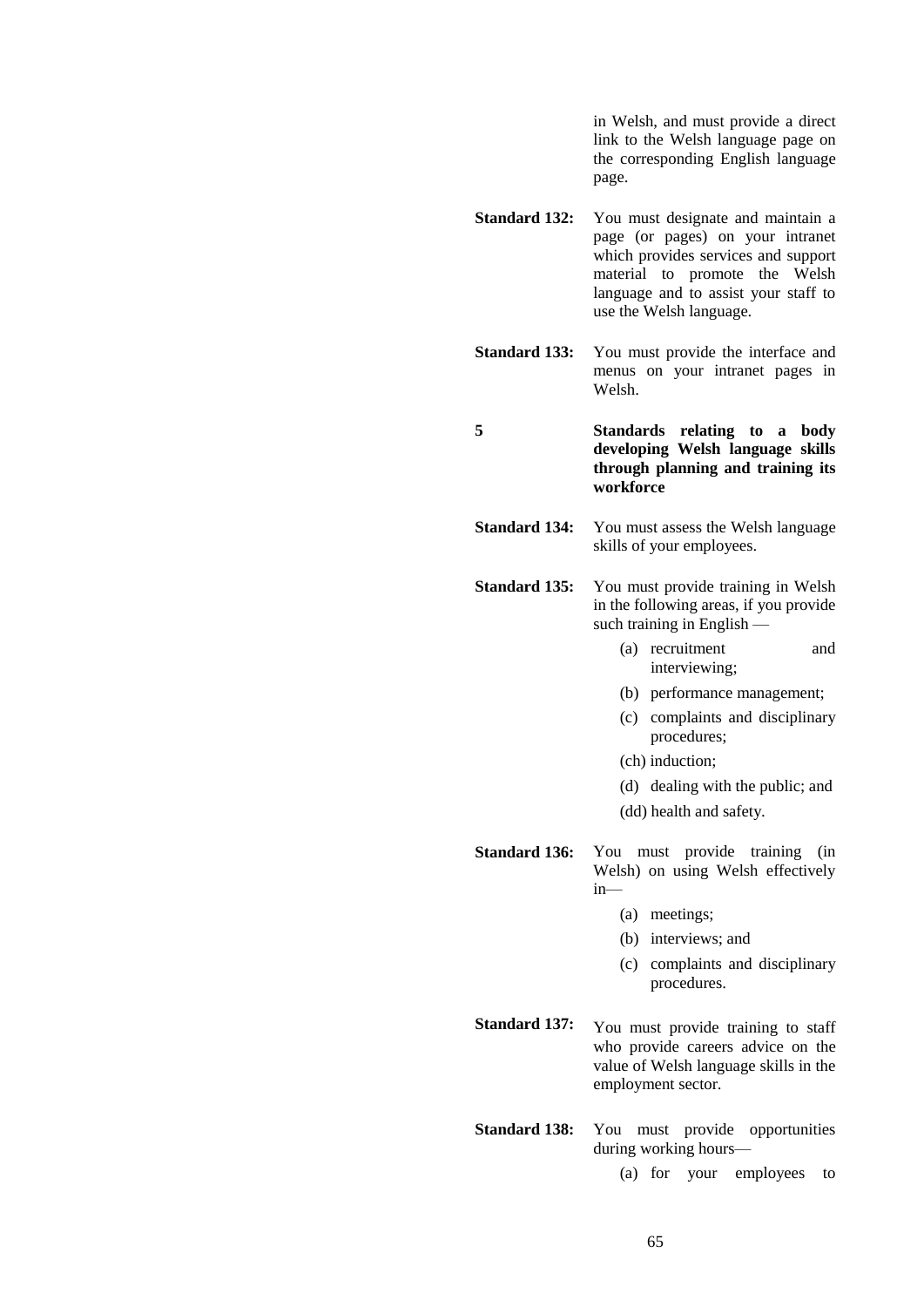receive basic Welsh language lessons, and

- (b) for employees who manage others to receive training on using the Welsh language in their role as managers.
- **Standard 139:** You must provide opportunities for employees who have completed basic Welsh language training to receive further training, free of charge, to develop their language skills.
- **Standard 140:** You must provide training courses so that your employees can develop —
	- (a) awareness of the Welsh language (including awareness of its history and its role in Welsh culture);
	- (b) an understanding of the duty to operate in accordance with the Welsh language standards;
	- (c) an understanding of how the Welsh language can be used in the workplace.
- **Standard 141:** When you provide information to new employees (for example by means of an induction process), you must provide information for the purpose of raising their awareness of the Welsh language.
- **Standard 142:** You must provide wording or a logo for your staff to include in e-mail signatures which will enable them to indicate whether they speak Welsh fluently or whether they are learning the language.
- **Standard 143:** You must provide wording for your employees which will enable them to include a Welsh language version of their contact details in e-mail messages, and to provide a Welsh language version of any message which informs others that they are unavailable to respond to e-mail messages.
- **Standard 144:** You must make available to members of staff who are able to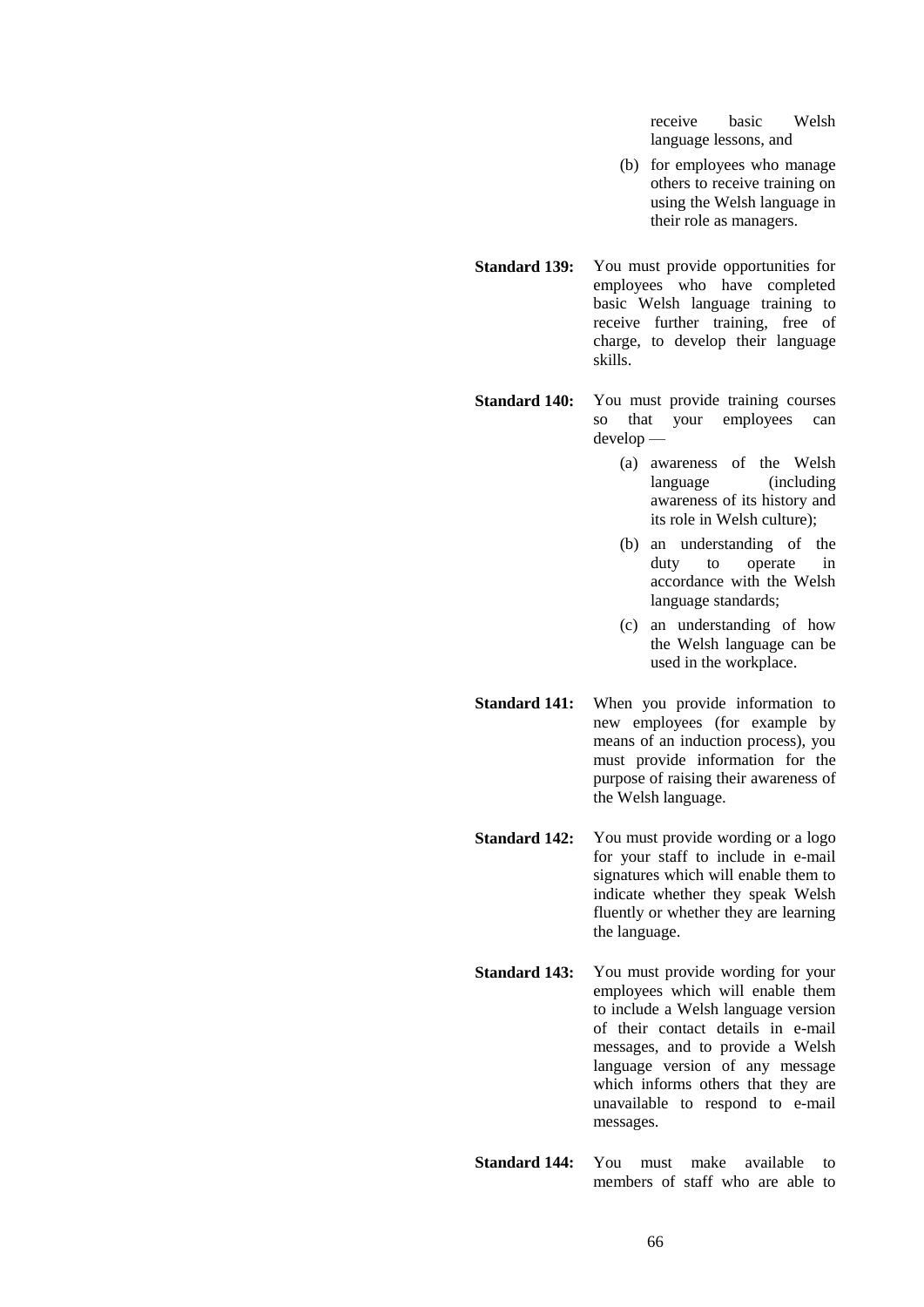speak Welsh a badge for them to wear to convey that.

**Standard 144A:** You must promote to members of staff the wearing of a badge that conveys that a member of staff is able to speak Welsh.

#### **6 Standards relating to a body recruiting and appointing**

- **Standard 145:** When you assess the requirements for a new or vacant post, you must assess the need for Welsh language skills, and categorise it as a post where one or more of the following  $apply$  —
	- (a) Welsh language skills are essential;
	- (b) Welsh language skills need to be learnt when appointed to the post;
	- (c) Welsh language skills are desirable; or
	- (ch) Welsh language skills are not necessary.

**Standard 145A:** If you have categorised a post as one where Welsh language skills are essential, desirable or need to be learnt you must —

- (a) specify that when advertising the post, and
- (b) advertise the post in Welsh.
- **Standard 146:** When you advertise a post, you must state that applications may be submitted in Welsh, and that an application submitted in Welsh will not be treated less favourably than an application submitted in English.

**Standard 146A:** If you publish — (a) application forms for posts; (b) material that explains your procedure for applying for posts; (c) information about your

interview process, or about other assessment methods when applying for posts;

(ch) job descriptions;

you must publish them in Welsh;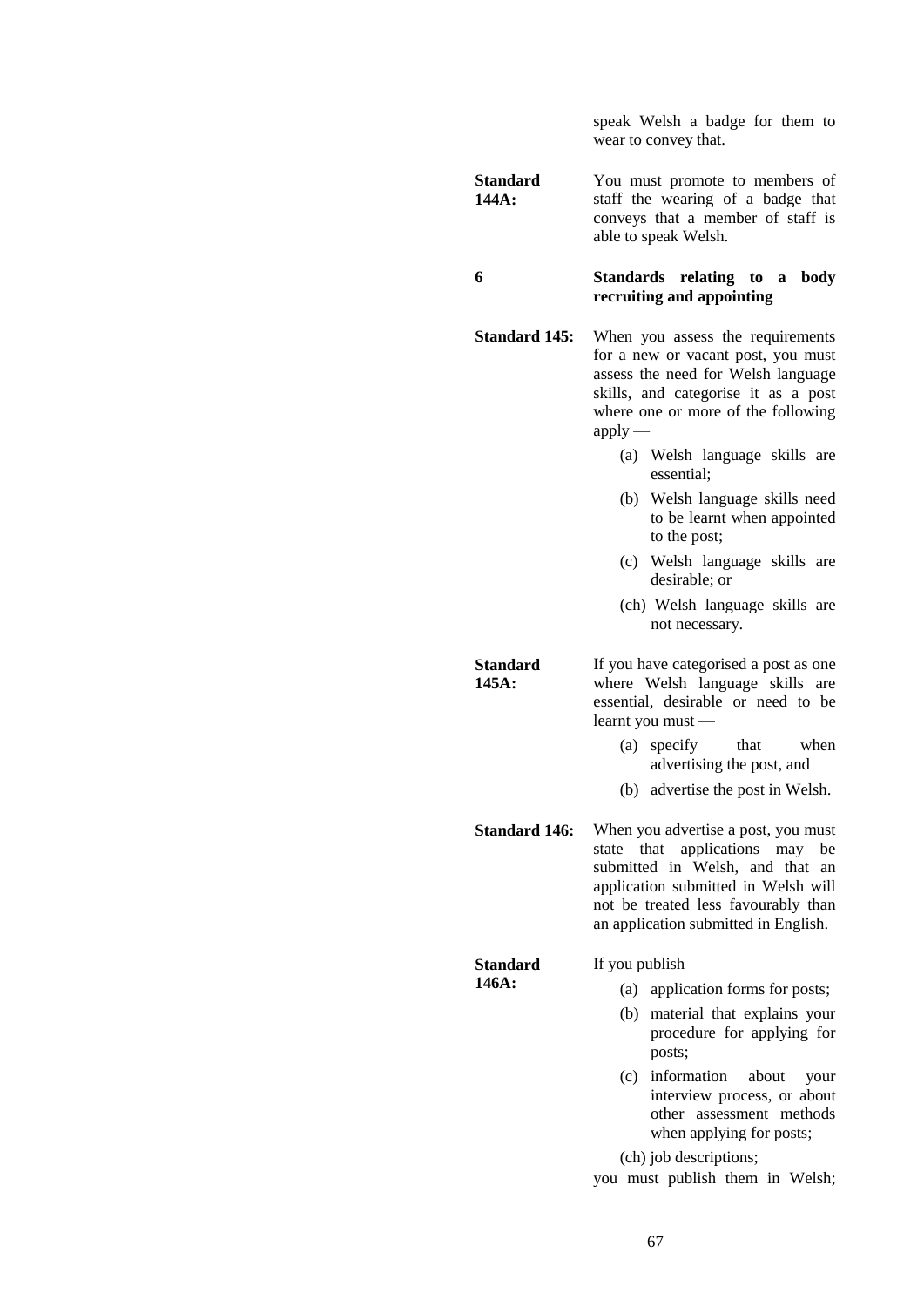and you must ensure that the Welsh language versions of the documents are treated no less favourably than any English language versions of those documents.

**Standard 146B:** You must not treat an application for a post made in Welsh less favourably than you treat an application made in English application made in English (including, amongst other matters, in relation to the closing date you set for receiving applications and in relation to any timescale for informing individuals of decisions).

**Standard 147:** You must ensure that your application forms for posts provide a space for individuals to indicate that they wish an interview or other method of assessment in Welsh and if an individual so wishes, you must conduct any interview or other method of assessment in Welsh (without the assistance of a simultaneous or consecutive translation service).

**Standard 148:** You must ensure that your application forms for posts —

- (a) provide a space for individuals to indicate that they wish to use the Welsh language at an interview or at any other method of assessment, and
- (b) explain that you will provide a translation service from Welsh to English for that purpose if it is required;

and, if the individual wishes to use the Welsh language at the interview or assessment, you must provide a simultaneous translation service at the interview or assessment (unless you conduct the interview or assessment in Welsh without that translation service).

**Standard 149:** When you inform an individual of your decision in relation to an application for a post, you must do so in Welsh if the application was made in Welsh.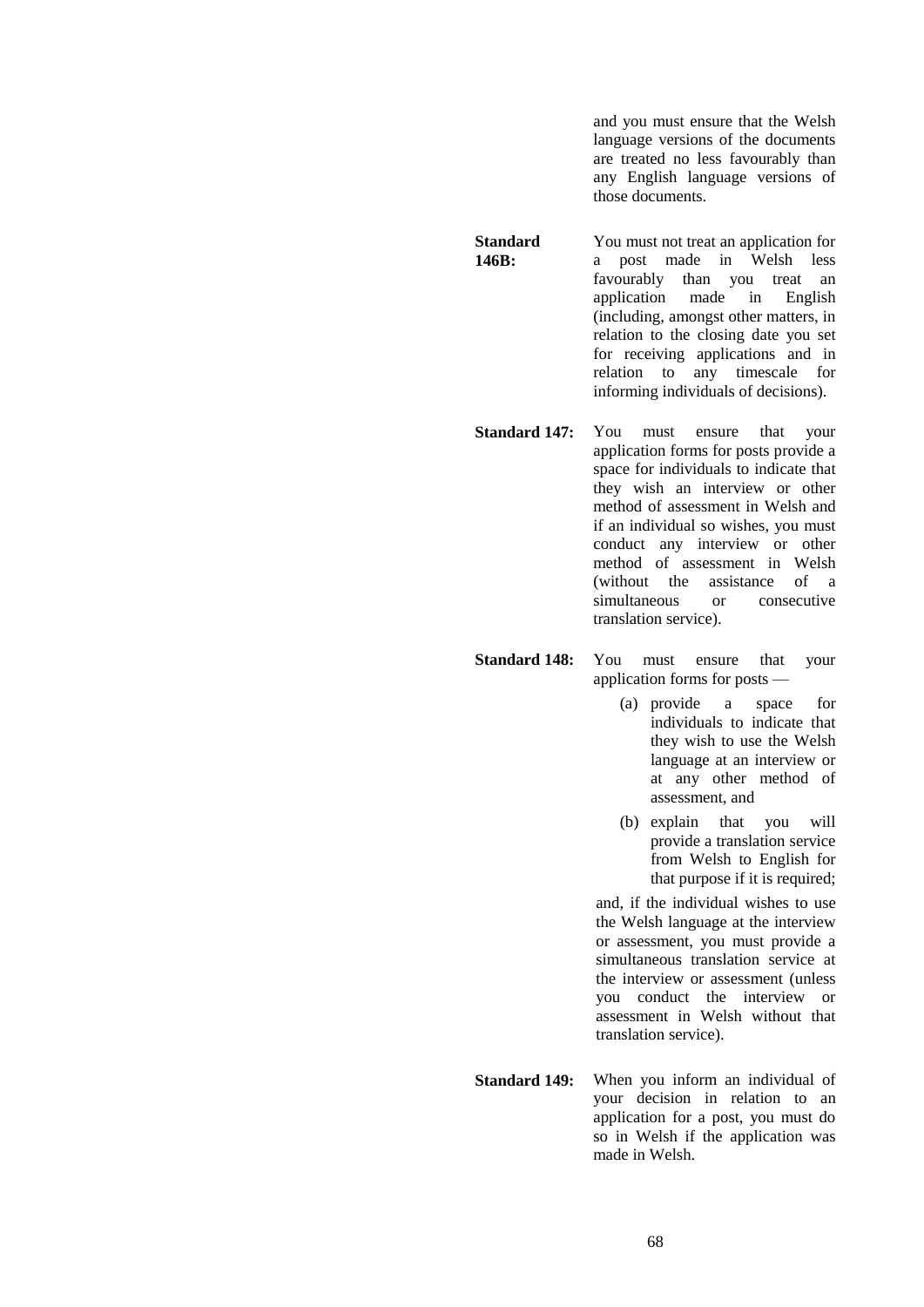#### **7 Standards relating to signs displayed in a body's workplace**

**Standard 150:** When you erect a new sign or renew a sign in your workplace (including temporary signs), any text displayed on the sign must be displayed in Welsh (whether on the same sign as the corresponding English language text or on a separate sign), and if the same text is displayed in Welsh and in English, you must not treat the Welsh language text less favourably than the English language text.

**Standard 151:** When you erect a new sign or renew a sign in your workplace (including temporary signs) which conveys the same information in Welsh and in English, the Welsh language text must be positioned so that it is likely to be read first.

**Standard 152:** You must ensure that the Welsh language text on signs displayed in your workplace is accurate in terms of meaning and expression.

**8 Standard relating to audio announcements and messages in a body's workplace**

**Standard 153:** When you make announcements in the workplace using audio equipment, that announcement must be made in Welsh, and if the announcement is made in Welsh and in English, the announcement must be made in Welsh first.

## PART 2

## STANDARDS THAT ARE RELIANT ON OTHER STANDARDS – SPECIAL CONDITIONS

**9** When a compliance notice requires a body to comply with one of the standards listed on a specific row in column 1 of Table 1, that compliance notice must also require that body to comply (in whatever way the Welsh Language Commissioner considers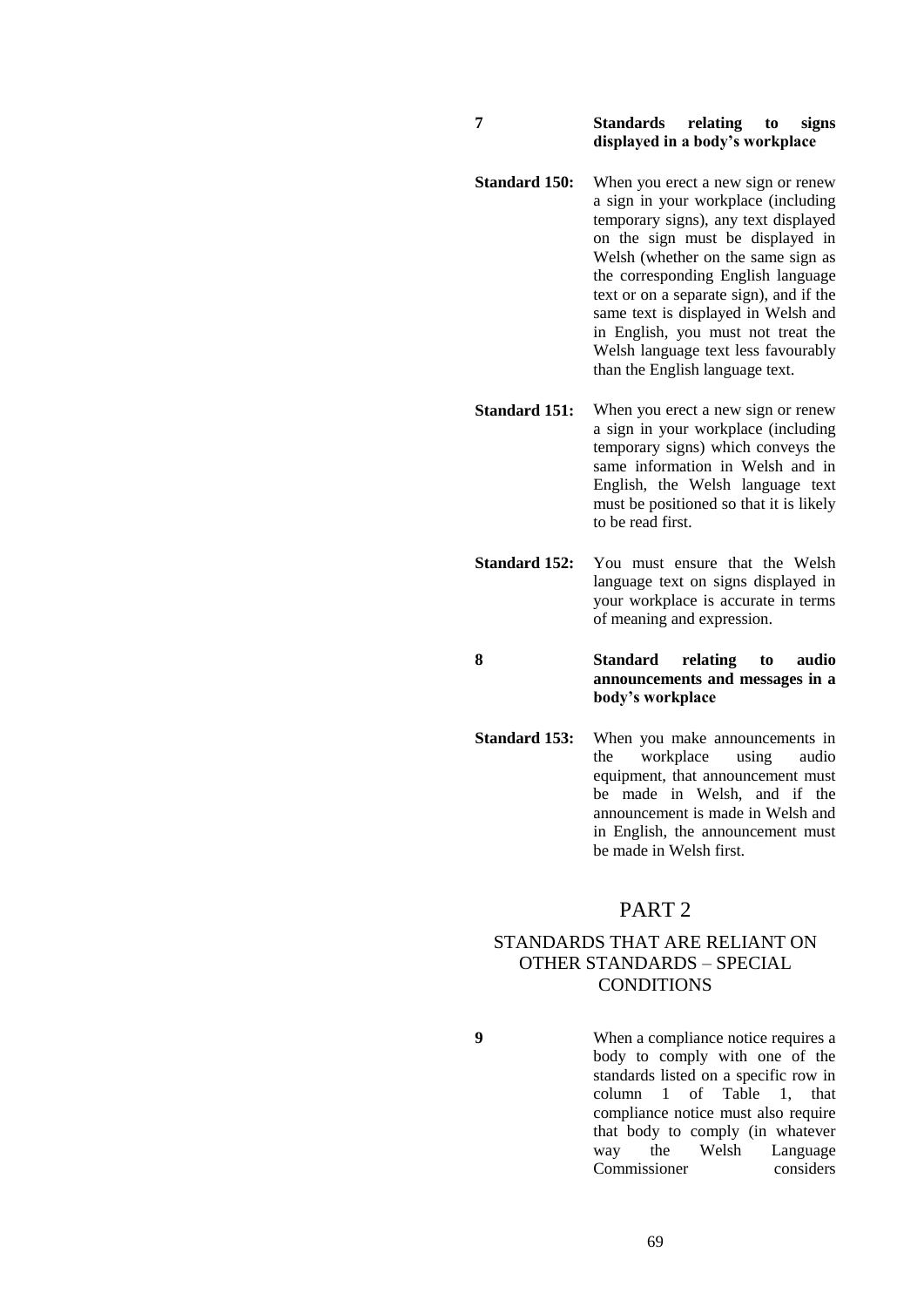appropriate) with the standard or standards listed in column 2 of that row.

|      | Column 1                                            | Column <sub>2</sub>                            |
|------|-----------------------------------------------------|------------------------------------------------|
| Row  | Main standard                                       | Reliant<br>standard                            |
|      | <b>Complaints procedures</b>                        |                                                |
| (1)  | Standard 119                                        | Standard 119A                                  |
|      | <b>Complaints procedures</b>                        |                                                |
| (2)  | Standard 119A                                       | Standard 119                                   |
|      | <b>Disciplining staff</b>                           |                                                |
| (3)  | Standard 123                                        | Standard 123A                                  |
|      | <b>Disciplining staff</b>                           |                                                |
| (4)  | Standard 123A                                       | Standard 123                                   |
|      | <b>Intranet</b>                                     |                                                |
| (5)  | Standard 128, 129 or 130                            | Standard 131                                   |
|      | <b>Raising awareness of</b><br>Welsh language badge |                                                |
| (6)  | Standard 144                                        | Standard 144A                                  |
|      | <b>Raising awareness of</b><br>Welsh language badge |                                                |
| (7)  | Standard 144A                                       | Standard 144                                   |
|      | <b>Recruitment and</b><br>appointments              |                                                |
| (8)  | Standard 145                                        | Standard 145A                                  |
|      | Recruitment                                         |                                                |
| (9)  | Standard 146                                        | Standard 146A<br>Standard 146B<br>Standard 149 |
|      | <b>Internal signs</b>                               |                                                |
| (10) | Standard 150                                        | Standard 152                                   |

## **TABLE 1**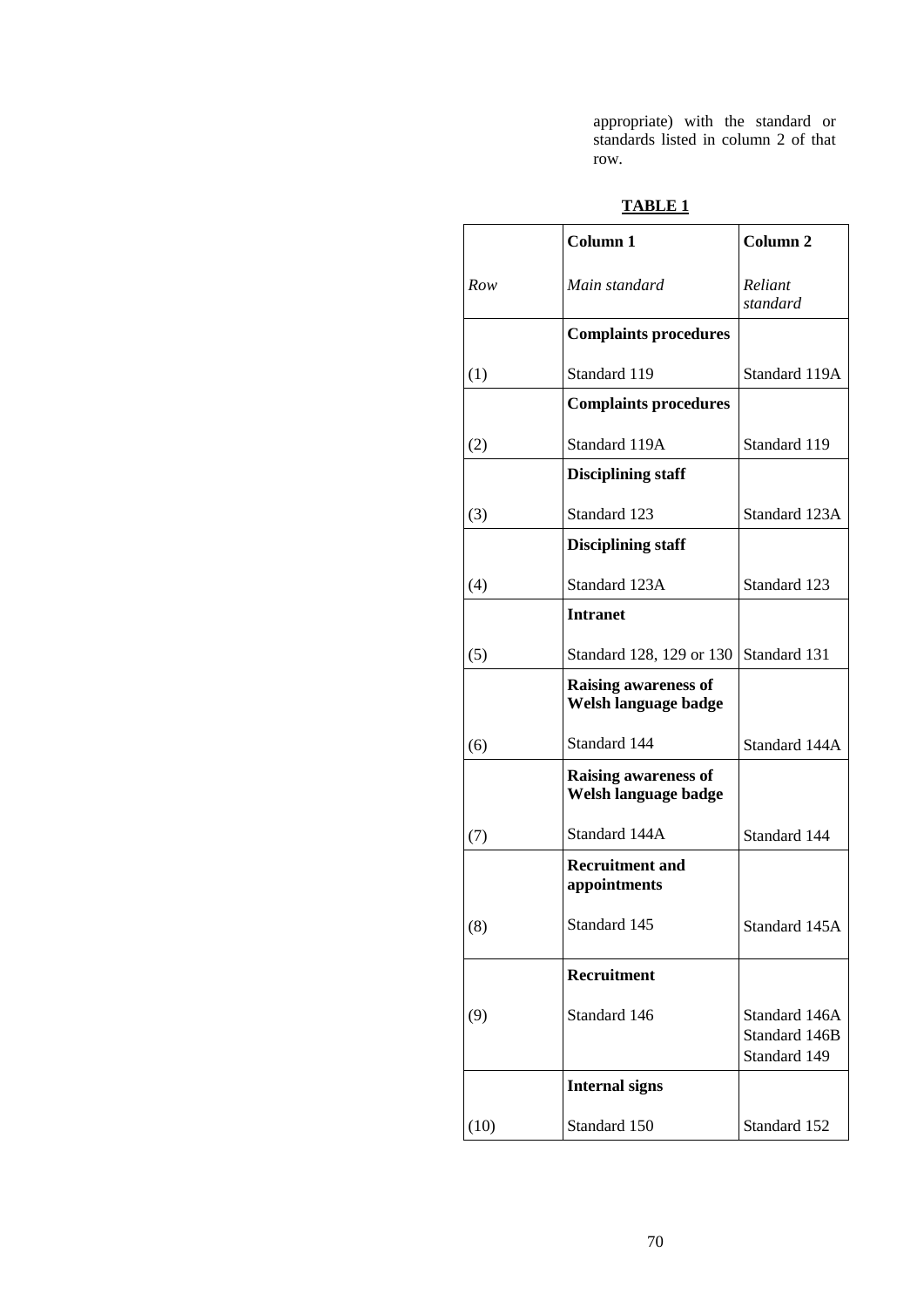## PART 3

## INTERPRETING THE STANDARDS

**10** The standards specified in Part 1 of this Schedule must be interpreted as follows.

**11** (1) A body is not required to translate into Welsh any text that it has not produced ("text A").

> (2) A body will not be treating the Welsh language less favourably if it does not translate text A into Welsh but see sub-paragraph (3).

> (3) A body must use the Welsh version of text A if another person has produced text A in Welsh in accordance with—

- (a) its Welsh Language Scheme;
- (b) a duty to comply with standards;
- (c) Standing Orders of the Assembly;
- $(ch)$  section 35(1C) of the 2006 Act; or
- (d) the Assembly Commission's Official Languages Scheme.
- (4) In this paragraph—
	- (a) "Welsh Language Scheme" means a Welsh language scheme produced in accordance with Part 2 of the Welsh Language Act 1993;
	- (b) "a duty to comply with standards" means a duty to comply with a standard under section 25 of the Welsh Language (Wales) Measure 2011;
	- (c) "the 2006 Act" means the Government of Wales Act 2006;
	- (ch) "Standing Orders of the Assembly" means standing orders made under section 31 of the 2006 Act;
	- (d) "the Assembly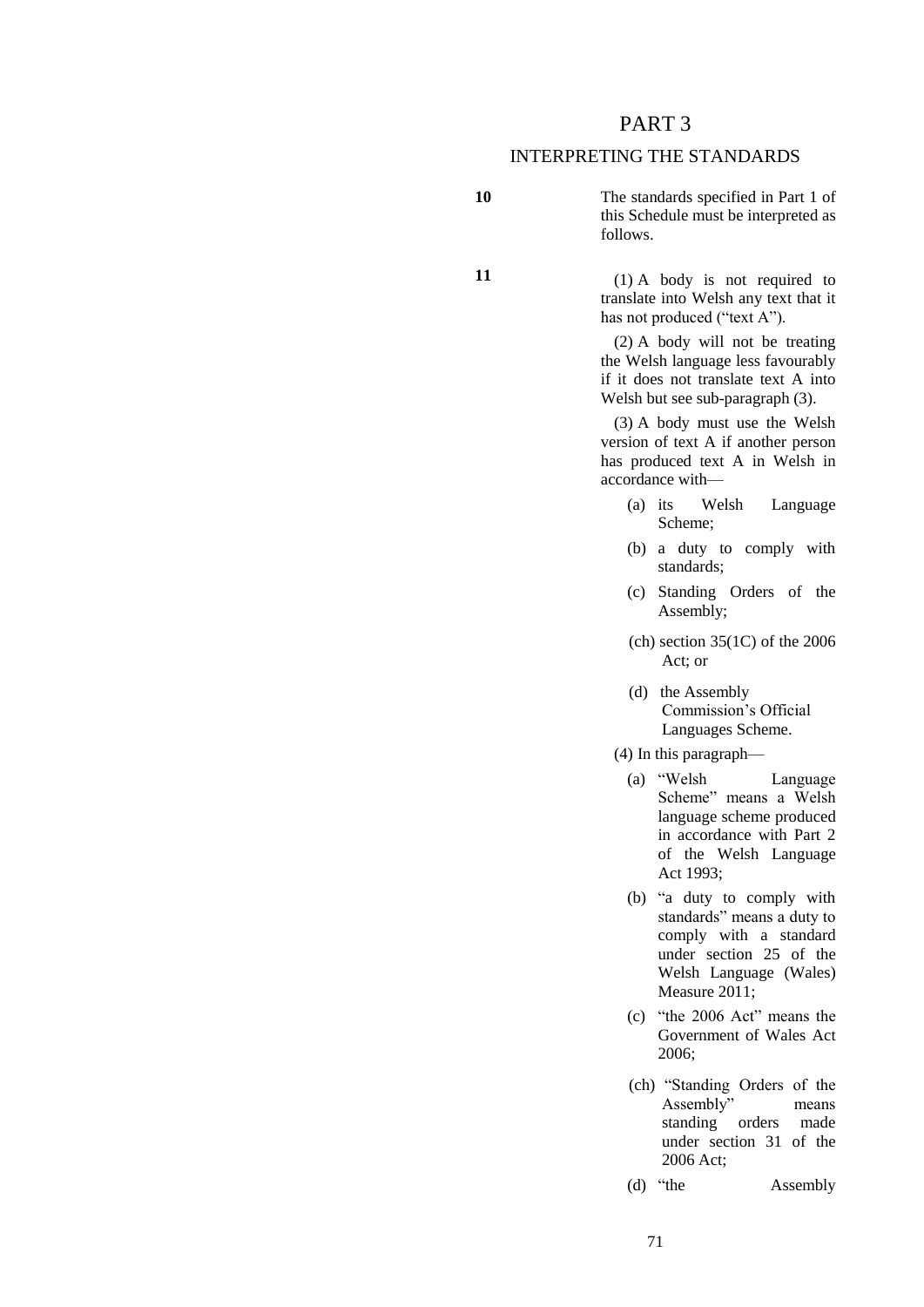Commission's Official Languages Scheme" means the Scheme adopted<br>and published under published paragraph 8 of Schedule 2 to the 2006 Act.

**12** For the purposes of standards 128, 129 and 130 (a body's intranet), references to treating the Welsh language no less favourably than the English language include, amongst other matters (and in addition to specific matters referred to in any individual standard), treating the Welsh language no less favourably as regards—

- (a) the visual presentation of the material (for example in relation to the colour, size, font and format of any text);
- (b) when material is published on the intranet;

but it does not mean that the Welsh language material must appear on the same page as the English language material, or on a page that is likely to open before the corresponding English language version of a page.

**13** For the purposes of standards 146A (recruitment) and 150 (internal signs), references to treating the Welsh language no less favourably than the English language includes, amongst other matters (and in addition to specific matters referred to in any individual standard), treating the Welsh language no less favourably as regards —

- (a) the visual presentation of the material (for example in relation to the colour or font of any text);
- (b) the size of the material;
- (c) the position and prominence of the material in any public area;
- (ch) when and how material is published, provided or exhibited;
- (d) the publication format of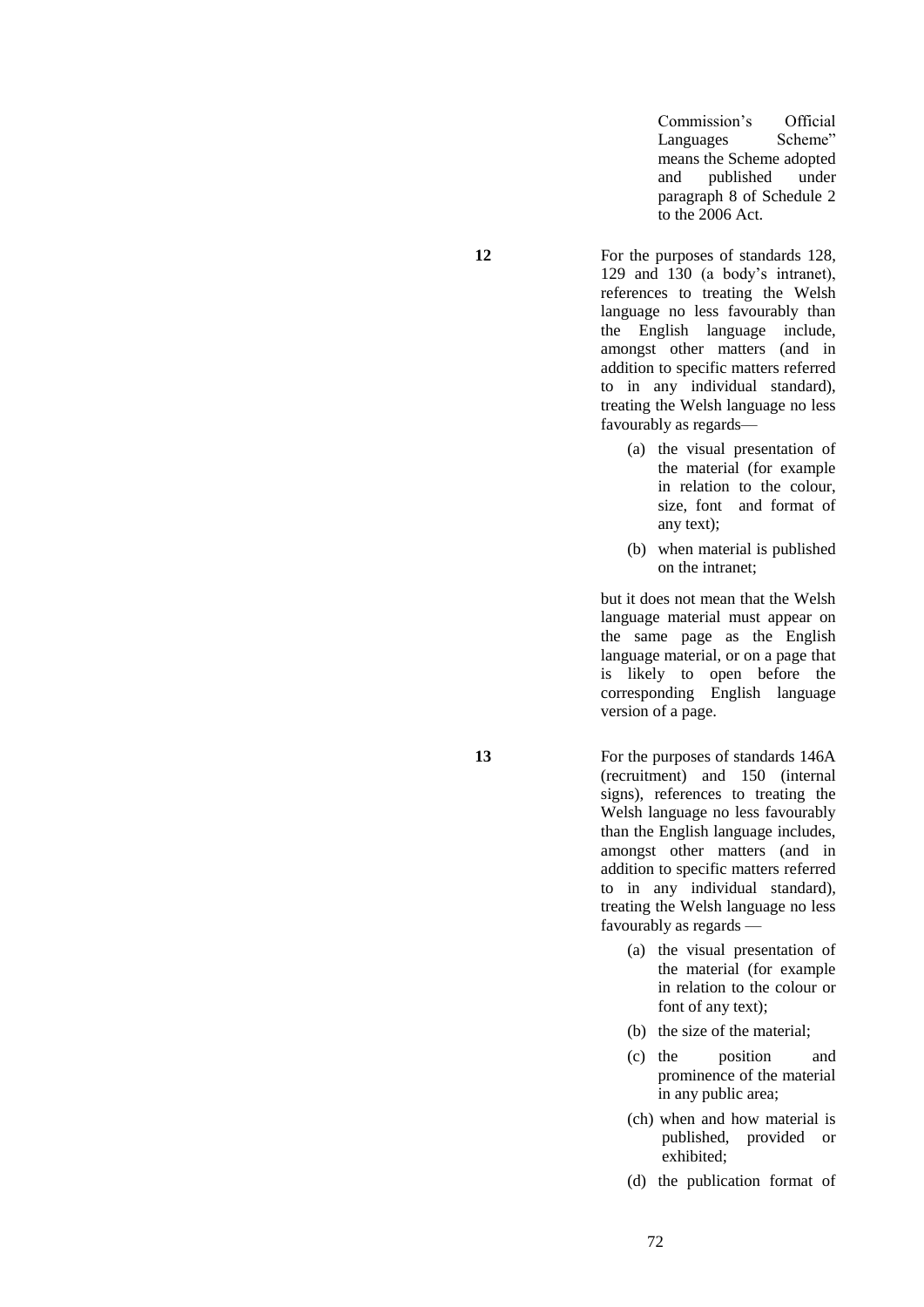the material.

**14** For the purposes of the standards a requirement to publish, provide or display any written material in Welsh does not mean that material should be published, provided or, displayed in Welsh only, nor does it mean that the material should be produced in Welsh first (unless that is specifically stated in the standard).

**15** Standards 128 to 131 (intranet) do not apply to—

- (a) documents to which a link is provided on the intranet, advertising material on the intranet, or to video and audio clips on the intranet (see standards 112 to 118 for specific provision in relation to documents);
- (b) information presented by persons on an interactive page published on a body's intranet (for example on a section for comments or on a discussion forum).

16 For the purposes of standards 145 and 145A only—

- (a) "post" includes a public appointment;
- (b) "public appointment" means any appointment to a public body or public office.

**17** Standard 153 does not apply when the message that you announce over a public address system is made during an emergency or an emergency drill.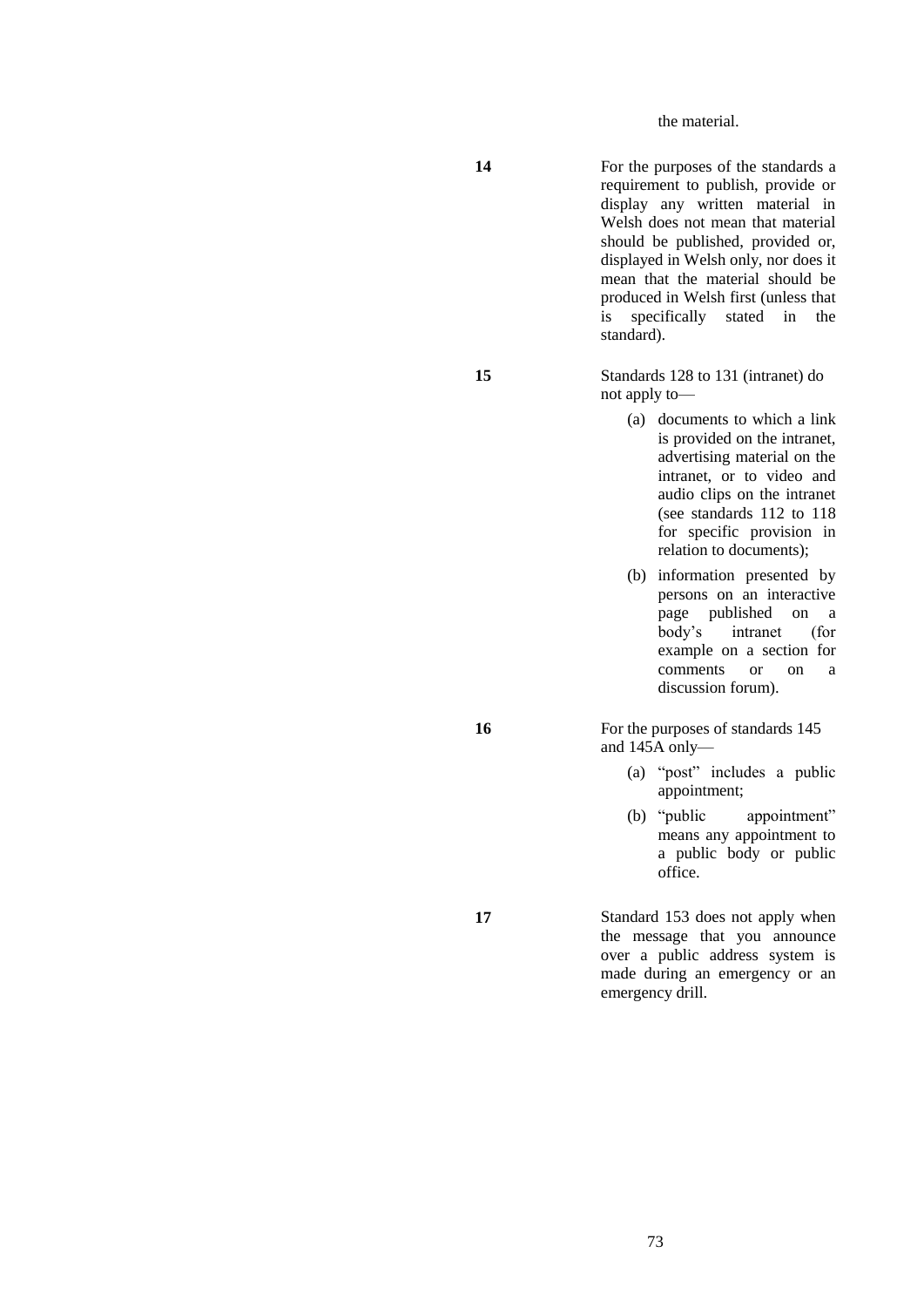SCHEDULE 4 Regulation 2(4)

# Record Keeping Standards

# PART 1

# THE STANDARDS

**1 Standards relating to a body keeping records**

**Standard 154:** You must keep a record, in relation to each financial year, of the number of complaints you receive relating to your compliance with standards.

**Standard 155:** You must keep a copy of any written complaint that you receive that relates to your compliance with the standards with which you are under a duty to comply.

**Standard 156:** You must keep a copy of any written complaint that you receive that relates to the Welsh language (whether or not that complaint relates to the standards with which you are under a duty to comply).

**Standard 157:** You must keep a record of the steps that you have taken in order to ensure compliance with the policy making standards with which you are under a duty to comply.

**Standard 158:** You must keep a record (following assessments of your employees' Welsh language skills made in accordance with standard 134), of the number of employees who have Welsh language skills at the end of each financial year and, where you have that information, you must keep a record of the skill level of those employees.

**Standard 159:** You must keep a record, for each financial year of—

> (a) the number of members of staff who attended training courses provided in Welsh (in accordance with standard 135), and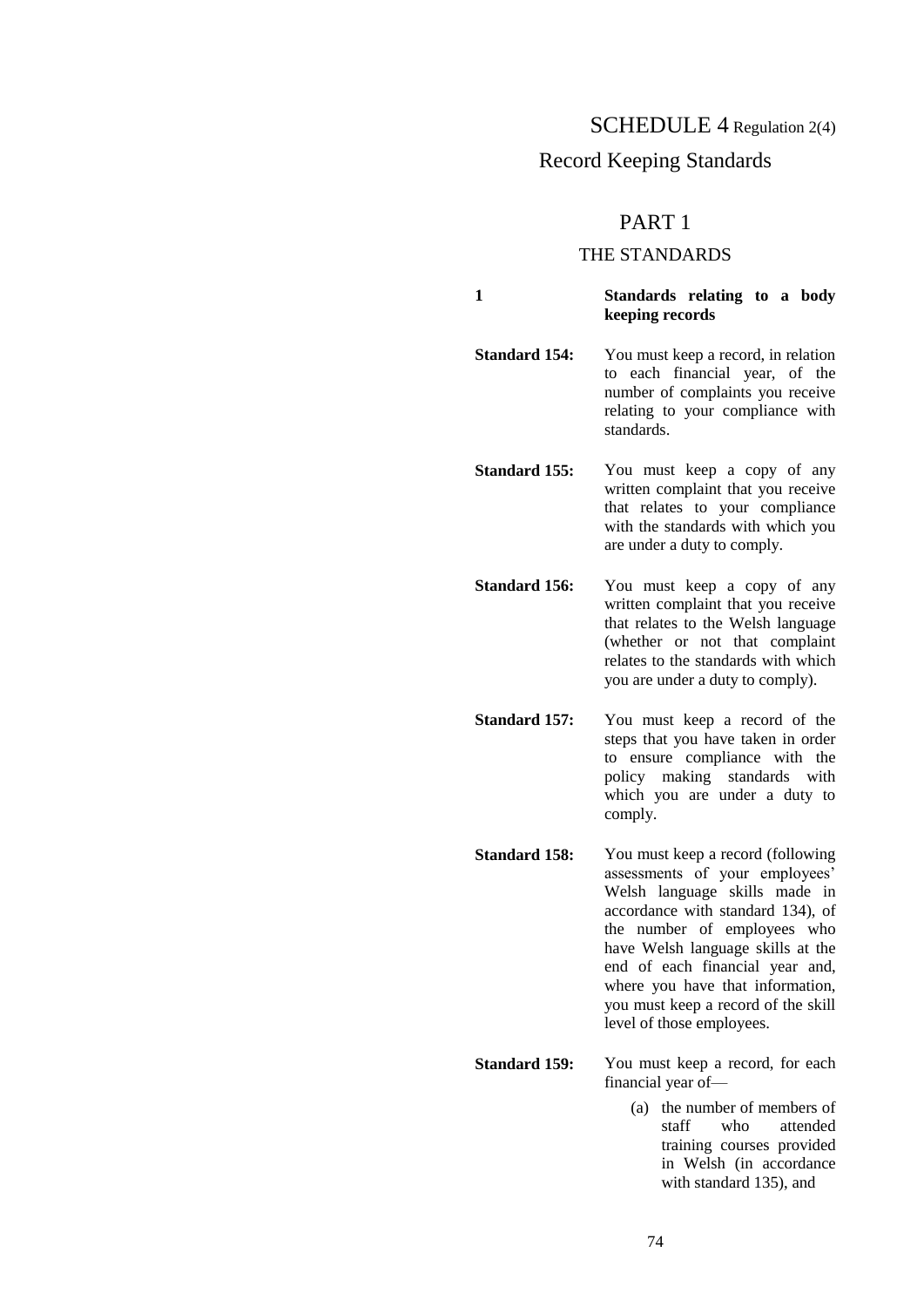- (b) if a Welsh version of a course was provided in accordance with standard 135, the percentage of the total number of staff attending the course who attended that version.
- **Standard 160:** You must keep a record of the number of members of staff who wear a badge (made available to them in accordance with standard 144) at the end of each financial year.
- **Standard 161:** You must keep a copy of every assessment that you carry out (in accordance with standard 145) in respect of the Welsh language skills that may be needed in relation to a new or vacant post.

**Standard 162:** You must keep a record, in relation to each financial year, of the number of new and vacant posts which were categorised (in accordance with standard 145) as posts where—

- (a) Welsh language skills are essential;
- (b) Welsh language skills need to be learnt when appointed to the post;
- (c) Welsh language skills are desirable; or
- (ch) Welsh language skills are not necessary.

# PART 2

# INTERPRETING THE STANDARDS

- **2** The standards specified in Part 1 of this Schedule must be interpreted as follows.
- **3** For the purposes of standards 154, 158, 159, 160 and 162 "financial year" means the body's own financial year.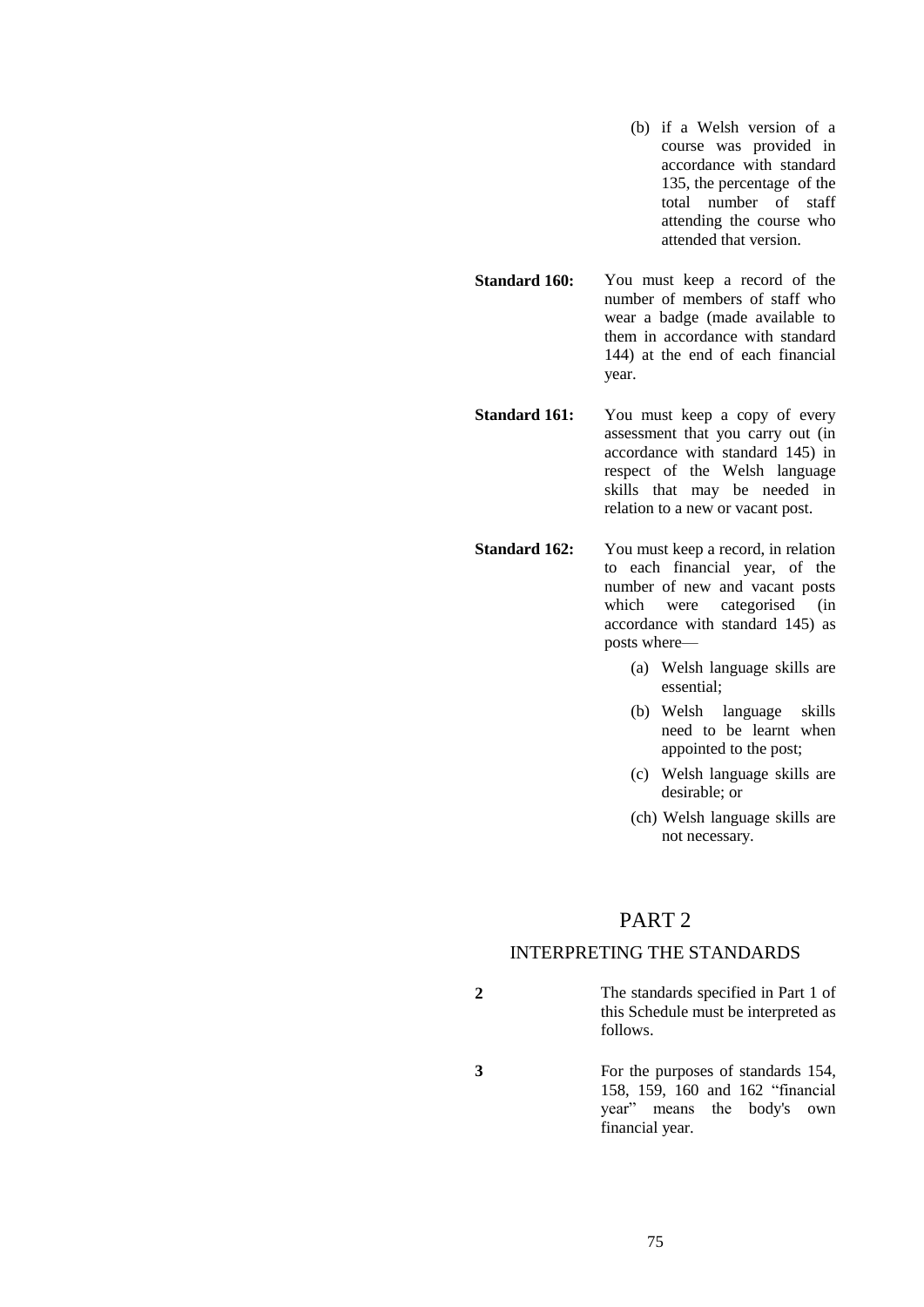# SCHEDULE 5 Regulation 2(5)

# Standards which deal with Supplementary Matters

# PART 1

# SERVICE DELIVERY STANDARDS

#### **1 A body publicising service delivery standards**

- **Standard 163:** You must ensure that a document which records the service delivery standards with which you are under a duty to comply, and the extent to which you are under a duty to comply with those standards, is available—
	- (a) on your website, and
	- (b) in each of your offices that are open to the public.

# **2 A body publishing a complaints procedure**

#### **Standard 164:** You must—

- (a) ensure that you have a complaints procedure that deals with the following matters—
	- (i) how you intend to deal with complaints relating to your compliance with the service delivery standards with which you are under a duty to comply, and
	- (ii) how you will provide training for your staff in relation to dealing with those complaints,
- (b) publish a document that records that procedure on your website, and
- (c) ensure that a copy of that document is available in each of your offices that are open to the public.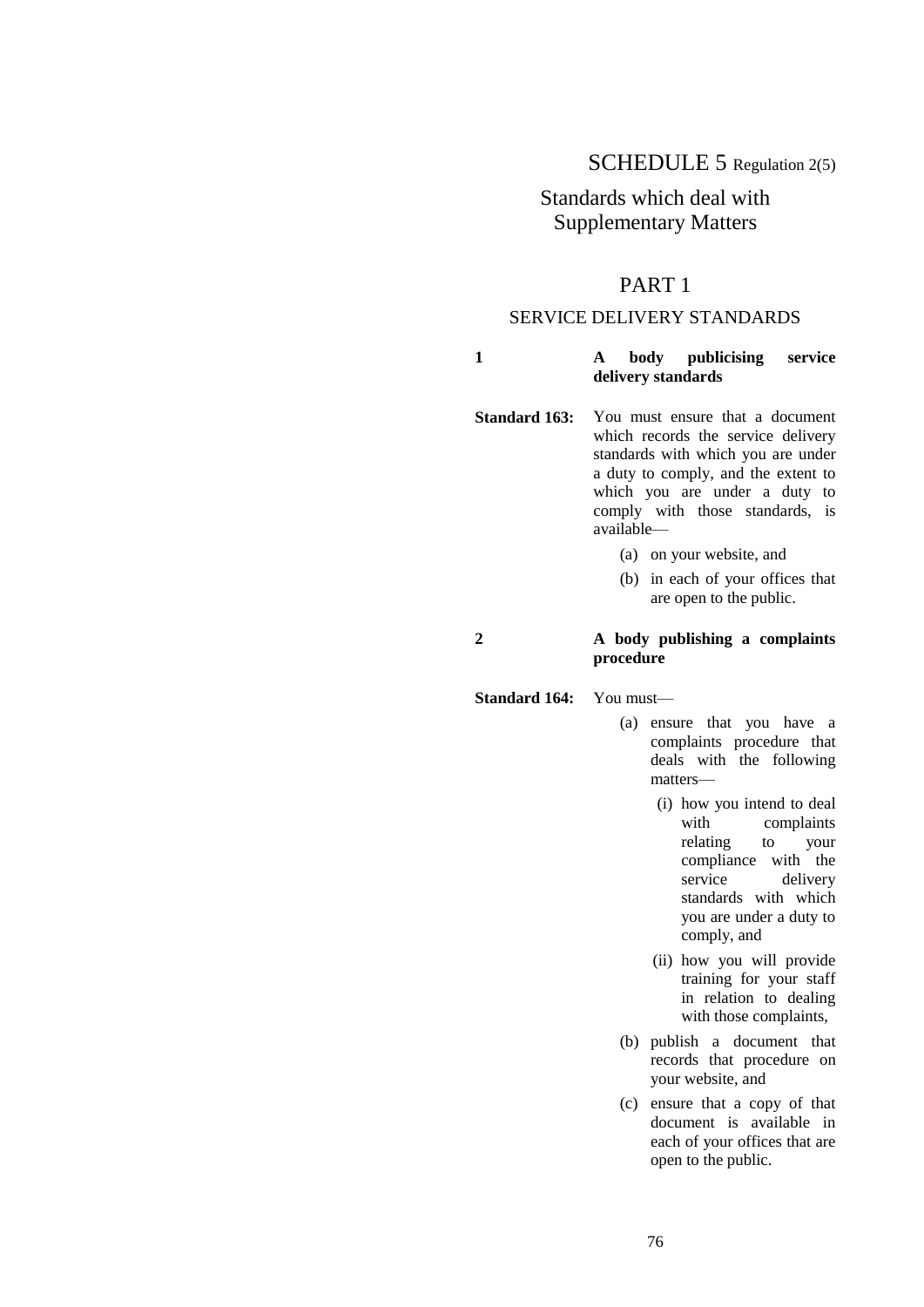### **3 A body publishing arrangements for oversight, promotion etc.**

**Standard 165:** You must—

**Standard 166:**

- (a) ensure that you have arrangements for—
	- (i) overseeing the way you comply with the service delivery standards with which you are under a duty to comply,
	- (ii) promoting the services that you offer in accordance with those standards, and
	- (iii) facilitating the use of those services,
- (b) publish a document that records those arrangements on your website, and
- (c) ensure that a copy of that document is available in each of your offices that are open to the public.

**4 A body producing an annual report regarding service delivery standards**

> (1) You must produce a report (an "annual report"), in Welsh, in relation to each financial year, which deals with the way in which you have complied with the service delivery standards with which you were under a duty to comply during that year.

(2) The annual report must include the number of complaints that you received during that year which related to your compliance with the service delivery standards with which you were under a duty to comply.

(3) You must publish the annual report no later than 6 months following the end of the financial year to which the report relates.

(4) You must publicise the fact that you have published an annual report.

(5) You must ensure that a current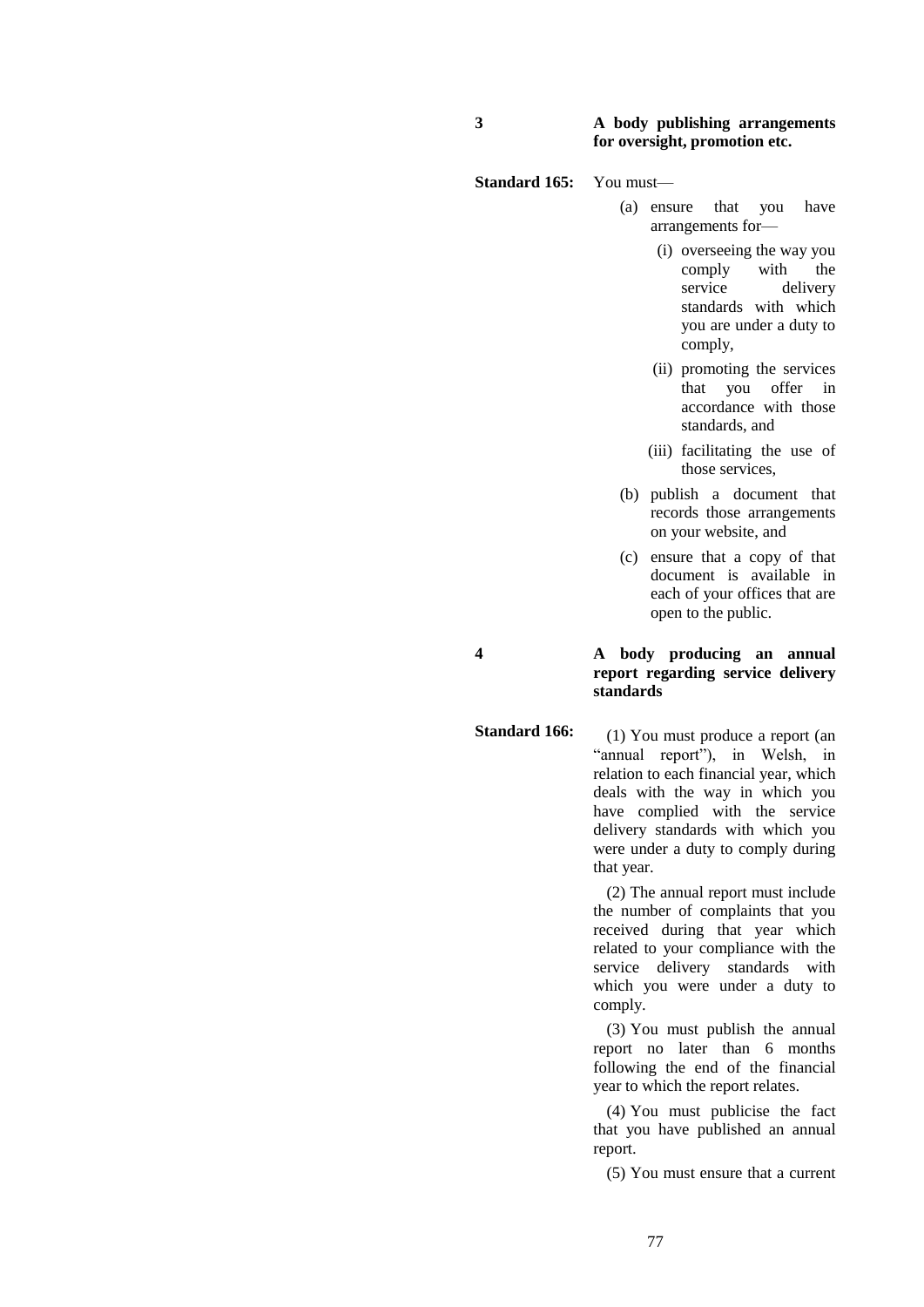copy of your annual report is available—

- (a) on your website, and
- (b) in each of your offices that are open to the public.

## **5 A body publicising the way it intends to comply with service delivery standards**

**Standard 167:** You must publish a document on your website which explains how you intend to comply with the service delivery standards with which you are under a duty to comply.

# **6 A body providing information to the Welsh Language Commissioner**

**Standard 168:** You must provide any information requested by the Welsh Language Commissioner which relates to your compliance with the service delivery standards with which you are under a duty to comply.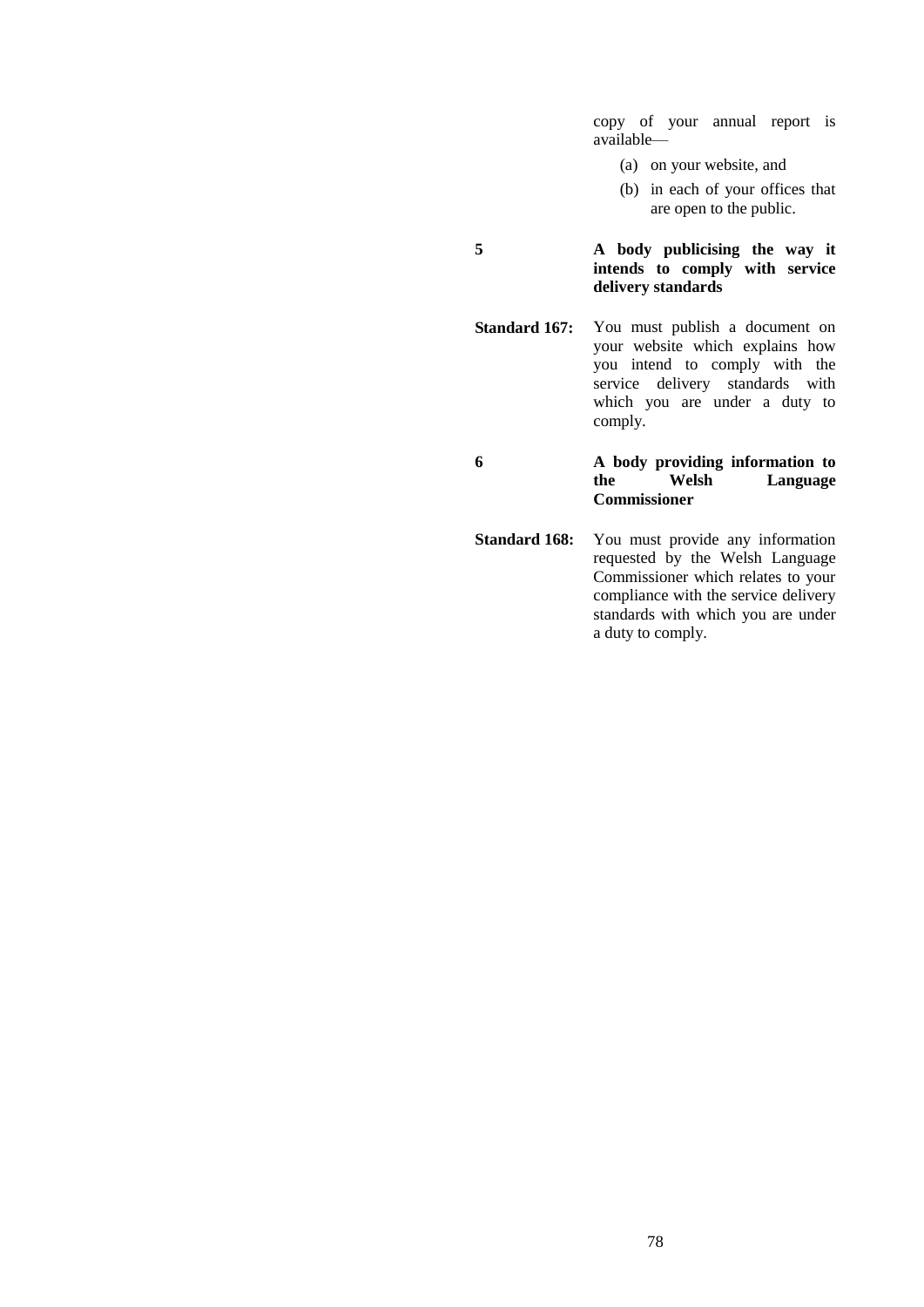# PART 2

## POLICY MAKING STANDARDS

## **7 A body publicising policy making standards**

**Standard 169:** You must ensure that a document which records the policy making standards with which you are under a duty to comply, and the extent to which you are under a duty to comply with those standards, is available—

- (a) on your website, and
- (b) in each of your offices that are open to the public.

#### **8 A body publishing a complaints procedure**

#### **Standard 170:** You must—

(a) ensure that you have a complaints procedure that deals with the following matters—

- (i) how you intend to deal with complaints relating to your compliance with the policy making making standards with which you are under a duty to comply, and
- (ii) how you will provide training for your staff in relation to dealing with those complaints,
- (b) publish a document that records that procedure on your website, and
- (c) ensure that a copy of that document is available in each of your offices that are open to the public.

# **9 A body publishing arrangements for oversight**

**Standard 171:** You must—

(a) ensure that you have

79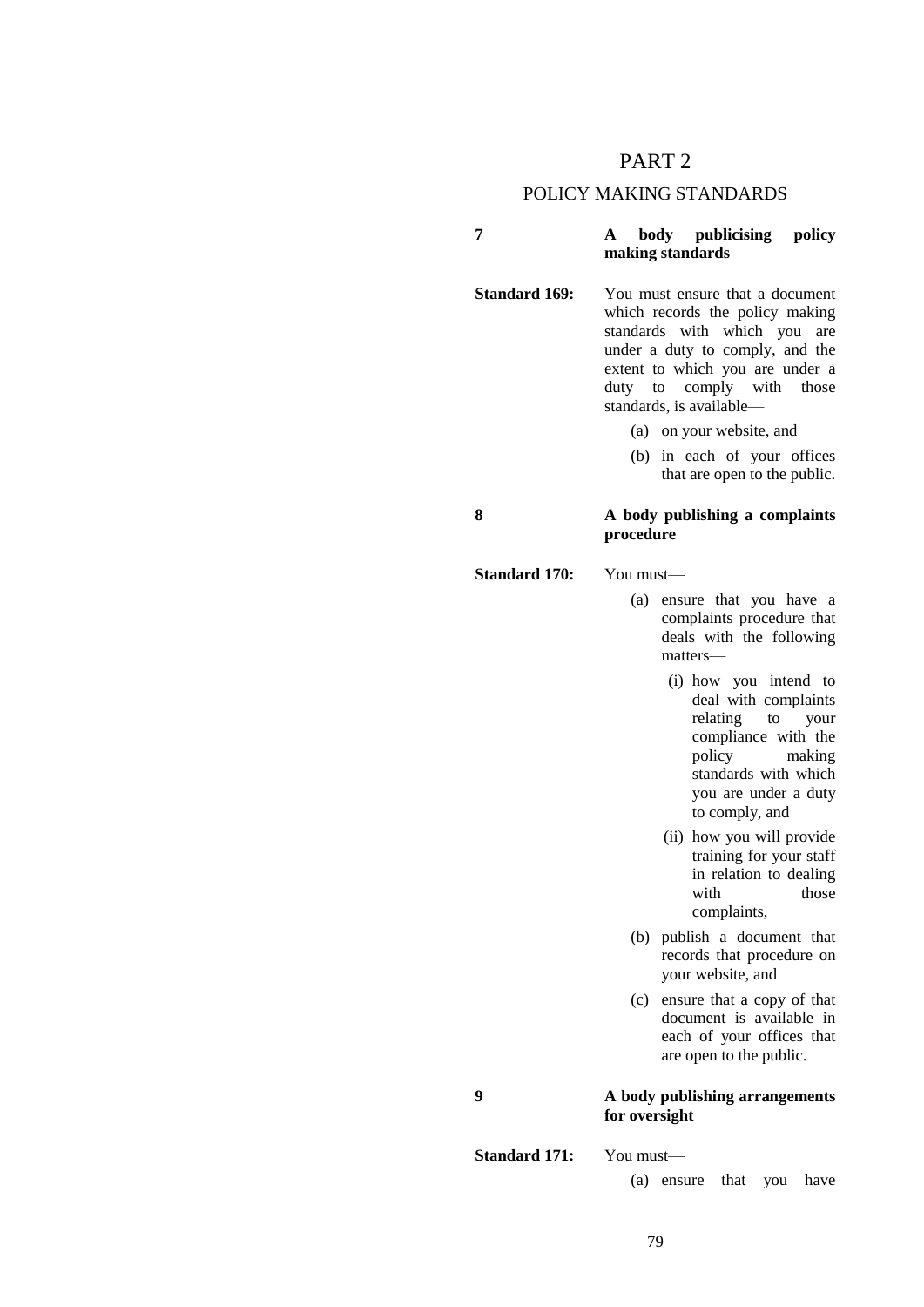arrangements for overseeing the way you comply with the policy making standards with which you are under a duty to comply,

- (b) publish a document that records those arrangements on your website, and
- (c) ensure that a copy of that document is available in each of your offices that are open to the public.

**10 A body producing an annual report regarding policy making standards**

> (1) You must produce a report (an "annual report"), in Welsh, in relation to each financial year, which deals with the way in which you have complied with the policy making standards with which you were under a duty to comply during that year.

> (2) The annual report must include the number of complaints you received during the year which related to your compliance with the policy making standards with which you were under a duty to comply.

> (3) You must publish the annual report no later than 6 months following the end of the financial year to which the report relates.

> (4) You must publicise the fact that you have published an annual report.

> (5) You must ensure that a current copy of your annual report is available—

- (a) on your website, and
- (b) in each of your offices that are open to the public.

### **11 A body publicising the way it intends to comply with policy making standards**

**Standard 173:** You must publish a document on your website which explains how

#### **Standard 172***:*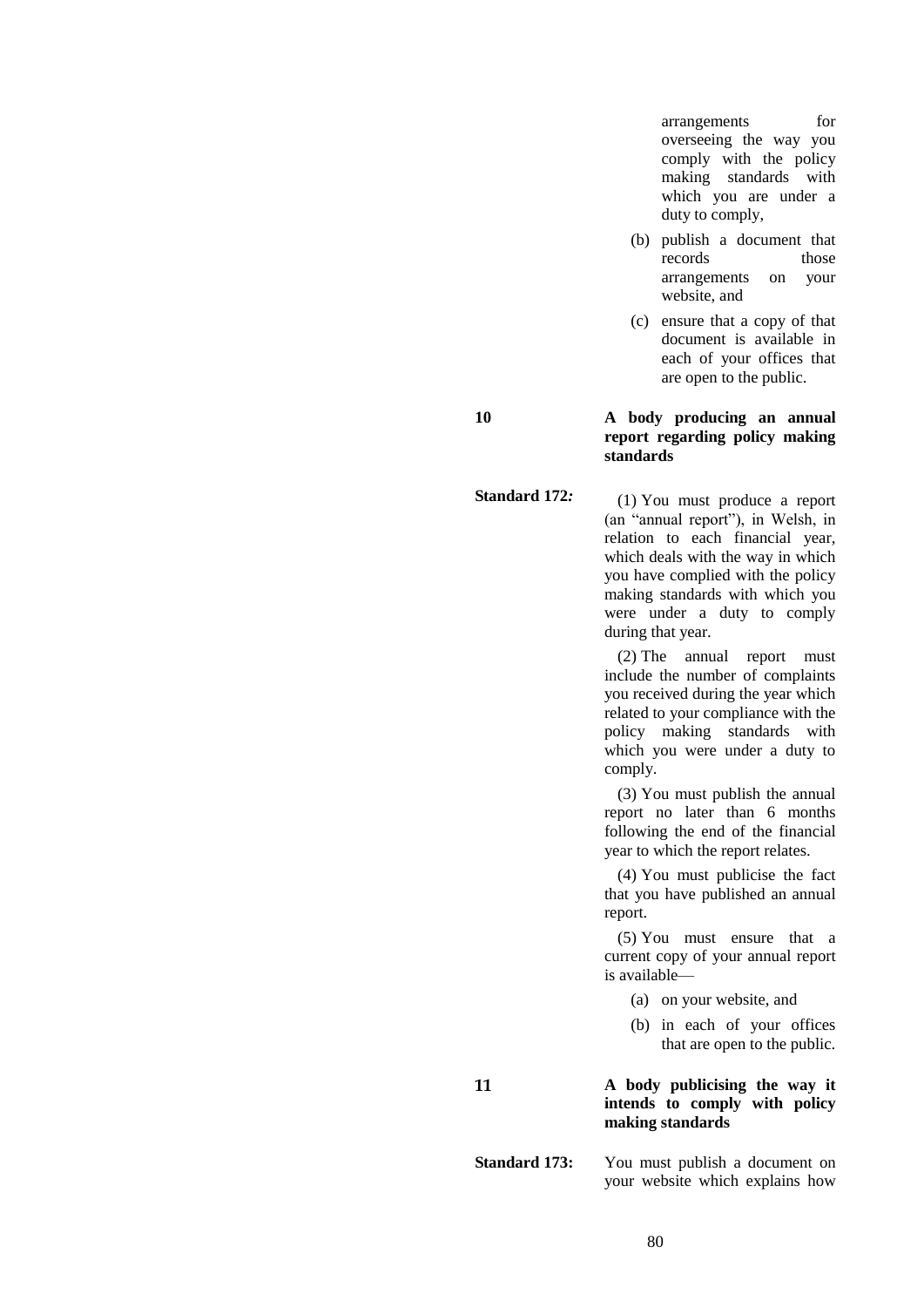you intend to comply with the policy making standards with which you are under a duty to comply.

### **12 A body providing information to the Welsh Language Commissioner**

**Standard 174:** You must provide any information requested by the Welsh Language Commissioner which relates to compliance with the policy making standards with which you are under a duty to comply.

# PART 3

# OPERATIONAL STANDARDS

# **13 A body publicising operational standards**

- **Standard 175:** You must ensure that a document which records the operational standards with which you are under a duty to comply, and the extent to which you are under a duty to comply with those standards, is available—
	- (a) on your website, and
	- (b) in each of your offices that are open to the public.

### **14 A body publishing a complaints procedure**

- Standard 176: You must-
	- (a) ensure that you have a complaints procedure that deals with the following matters—
		- (i) how you intend to deal with complaints relating to your compliance with the operational standards with which you are under a duty to comply, and
		- (ii) how you will provide training for your staff in relation to dealing with those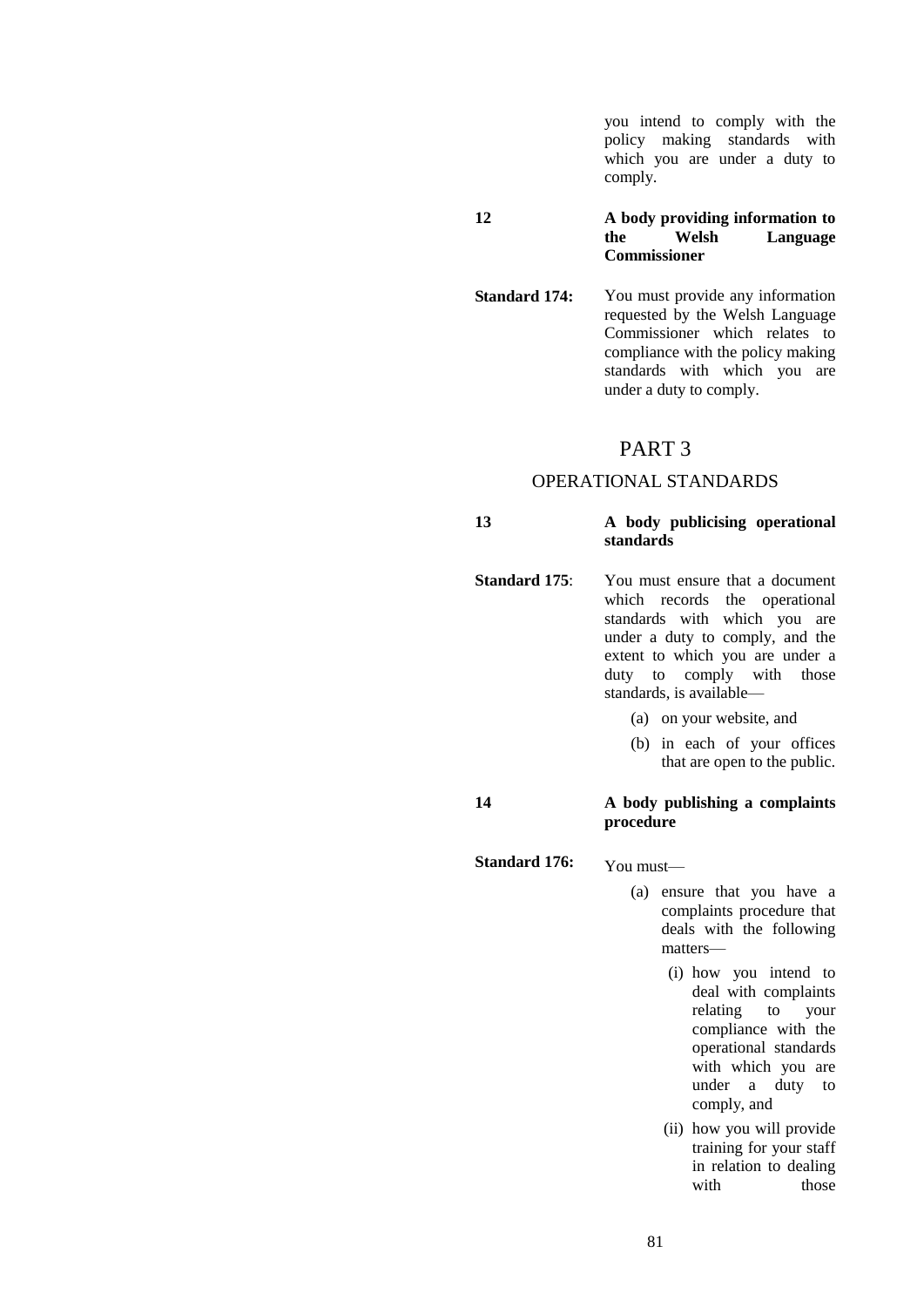complaints, and

(b) publish a document that records that procedure on your intranet.

#### **15 A body publishing oversight arrangements, promotion etc.**

- **Standard 177:** You must—
	- (a) ensure that you have arrangements for—
		- (i) overseeing the way you comply with the operational standards with which you are under a duty to comply,
		- (ii) promoting the services that you services that offer in accordance with those standards, and
		- (iii) facilitating the use of those services, and
	- (b) publish a document that records that procedure on your intranet.

## **16 A body producing an annual report regarding operational standards**

**Standard 178:**

(1) You must produce a report (an "annual report"), in Welsh, in relation to each financial year, which deals with the way in which you have complied with the operational standards with which you were under a duty to comply during that year.

(2) The annual report must include the following information (where relevant, to the extent you are under a duty to comply with the standards referred to)—

- (a) the number of employees who have Welsh language skills at the end of the year in question (on the basis of the records you kept in accordance with standard 158);
- (b) the number of members of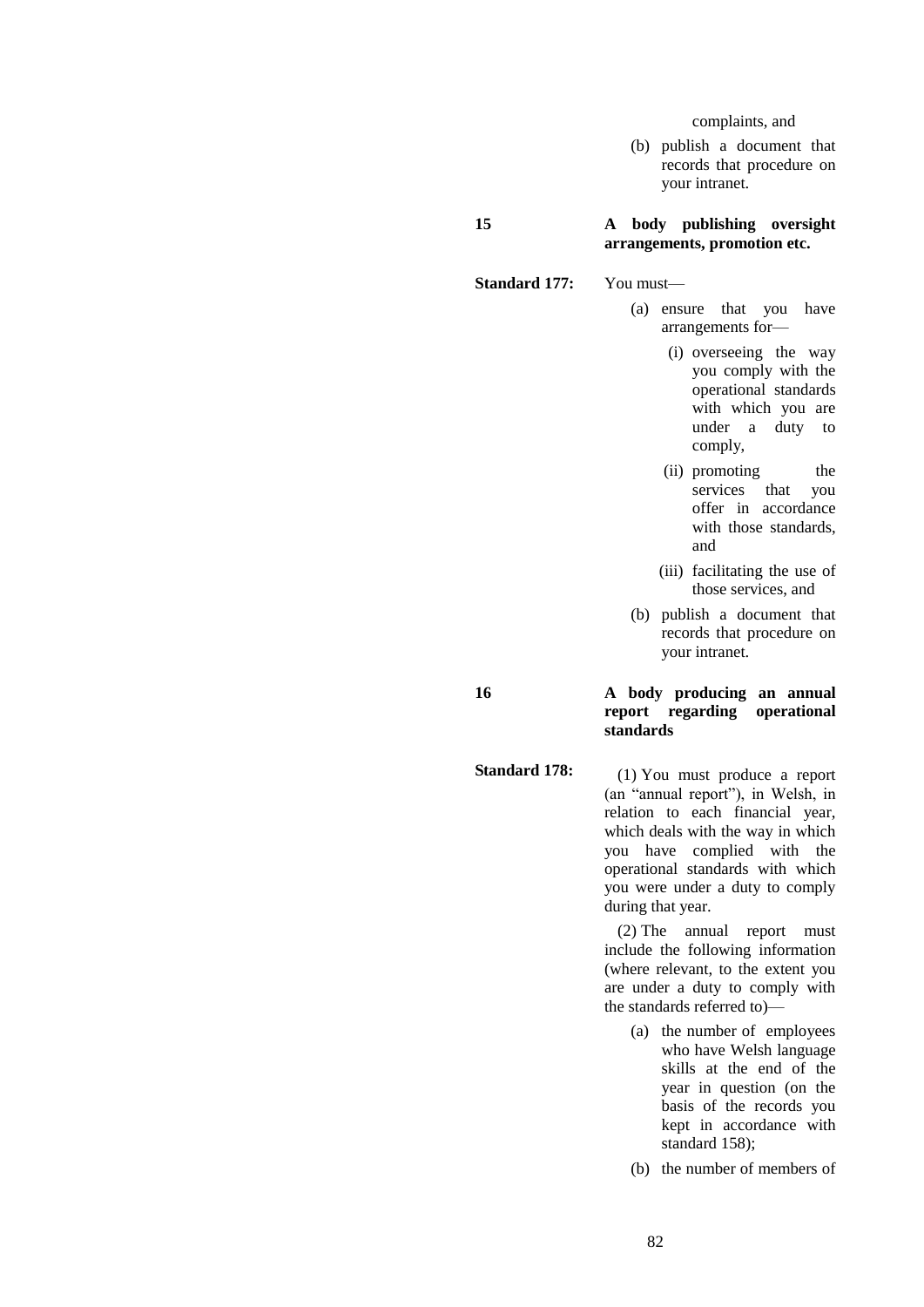staff who attended training courses you offered in Welsh during the year (on the basis of the records you kept in accordance with standard 159);

- (c) if a Welsh version of a course was offered by you during that year, the percentage of the total number of staff attending the course who attended the Welsh version (on the basis of the records you kept in accordance with standard 159);
- (ch) the number of members of staff who wear a badge at the end of the financial year (on the basis of records you kept in accordance with standard 160);
- (d) the number of new and vacant posts that you advertised during the year which were categorised as posts where—
	- (i) Welsh language skills were essential,
	- (ii) Welsh language skills needed to be learnt when appointed to the post,
	- (iii) Welsh language skills were desirable, or
	- (iv) Welsh language skills were not necessary,

 (on the basis of the records you kept in accordance with standard 162);

(dd) the number of complaints that you received during that year which related to your compliance with the operational standards with which you were under a duty to comply.

(3) You must publish the annual report no later than 6 months following the end of the financial year to which the report relates.

(4) You must publicise the fact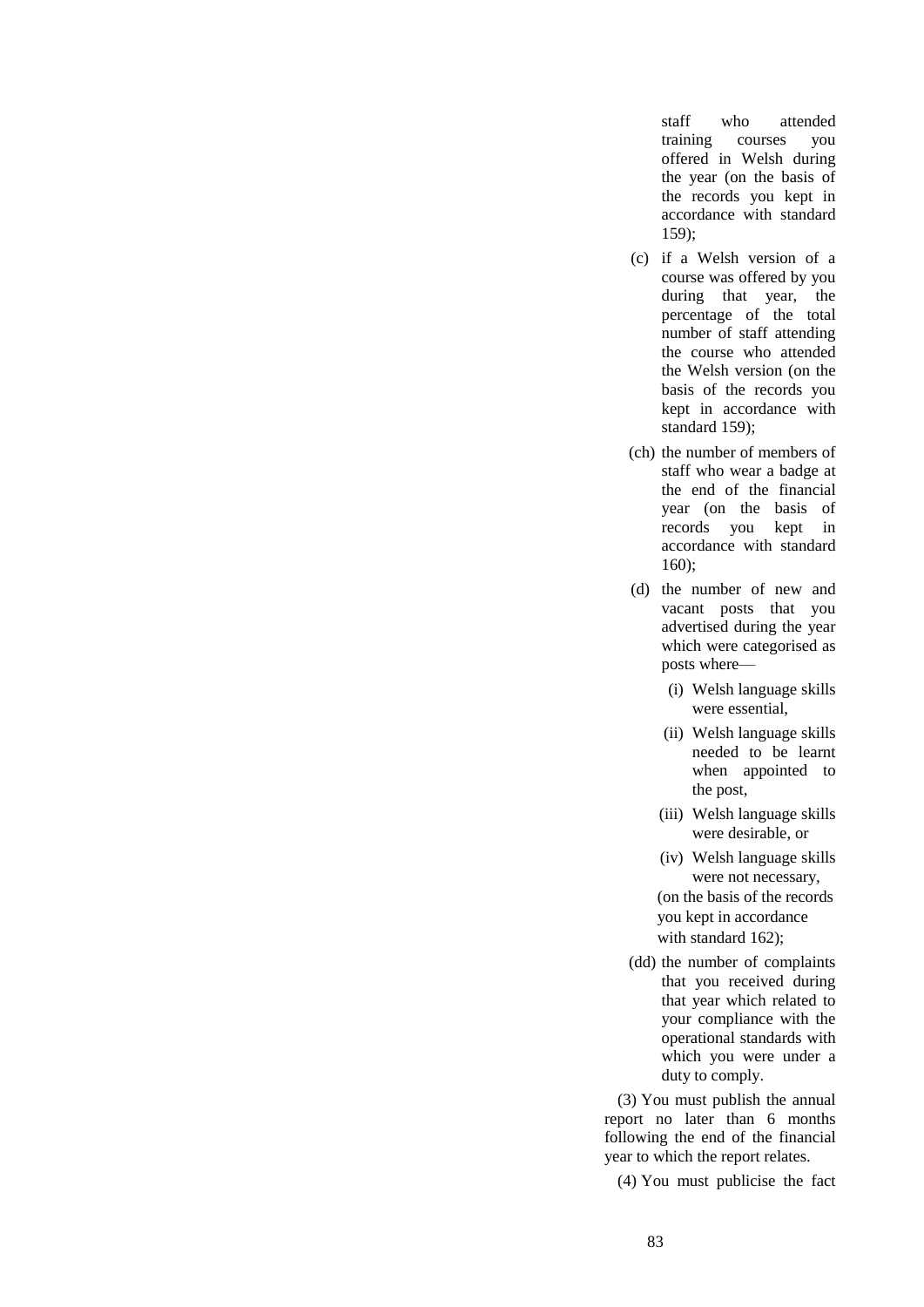that you have published an annual report.

(5) You must ensure that a current copy of your annual report is available—

(a) on your website, and

(b) in each of your offices that are open to the public.

**17 A body publicising the way it**  comply with **operational standards**

**Standard 179:** You must publish a document on your website which explains how you intend to comply with the operational standards with which you are under a duty to comply.

## **18 A body providing information to**  Language **Commissioner**

**Standard 180:** You must provide any information requested by the Welsh Language Commissioner which relates to compliance with the operational standards with which you are under a duty to comply.

# PART 4

#### RECORD KEEPING STANDARDS

| 19 |                   |  | body publicising record |  |
|----|-------------------|--|-------------------------|--|
|    | keeping standards |  |                         |  |

**Standard 181:** You must ensure that a document which records the record keeping standards with which you are under a duty to comply, and the extent to which you are under a duty to comply with those standards, is available—

- (a) on your website, and
- (b) in each of your offices that are open to the public.

## **20 A body providing information to the Welsh Language Commissioner**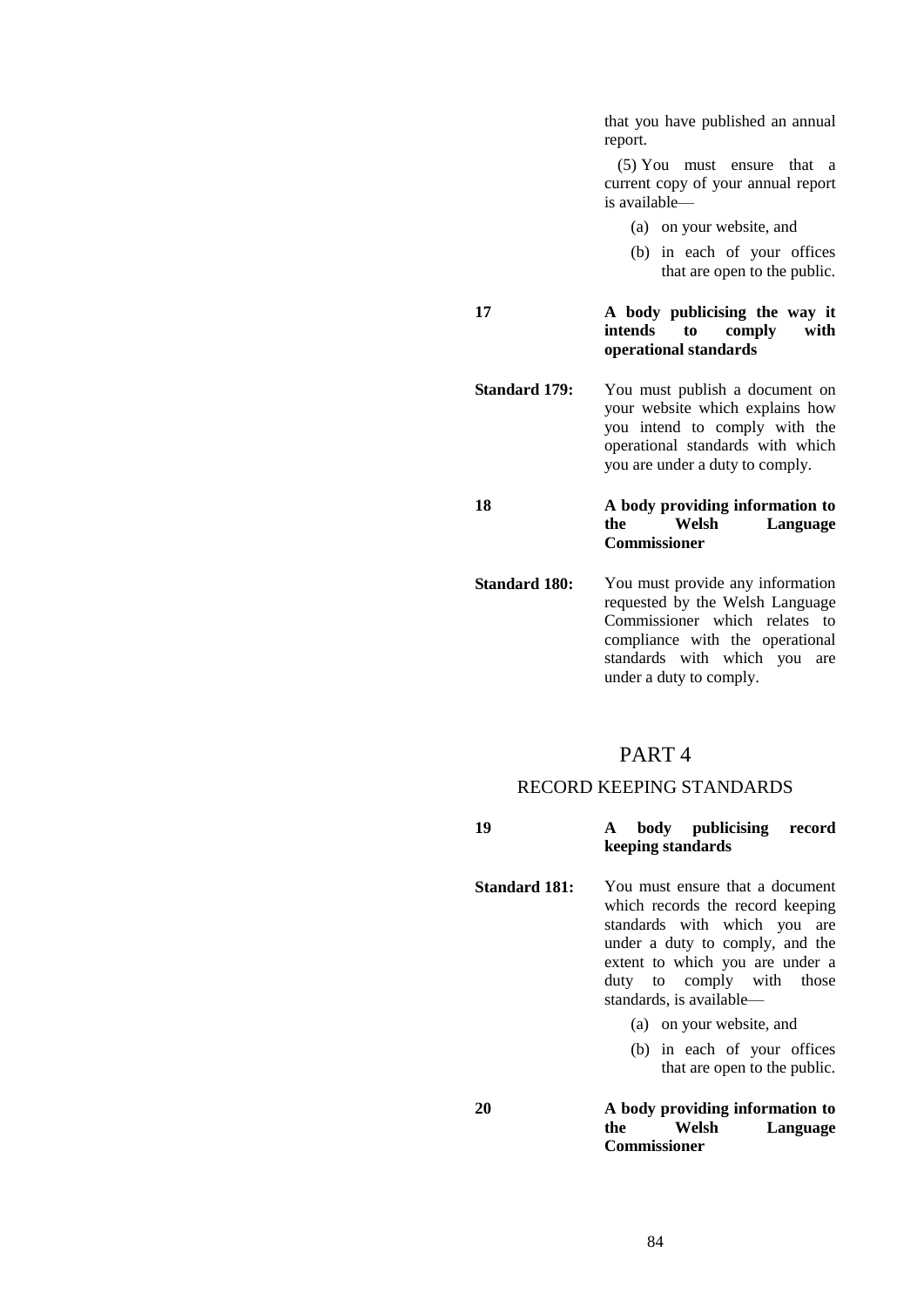**Standard 182 :** You must provide any records you have kept in accordance with the record keeping standards with which you are under a duty to comply to the Welsh Language<br>Commissioner if the Commissioner Commissioner asks for those records.

# PART 5

# INTERPRETING THE STANDARDS

- **21** The standards specified in Parts 1 to 4 must be interpreted as follows.
- **22** For the purposes of standards 166, 172 and 178 "financial year" means the body's own financial year.
- **23** For the purposes of the standards a requirement to produce or publish any written material in Welsh does not mean that material should be produced or published in Welsh only, nor does it mean that the material should be produced in<br>Welsh first (unless that is Welsh first (unless specifically stated in the standard).

# PART 6

## SUPPLEMENTARY PROVISION

## **24 Complaints procedures**

(1) When a body is under a duty to comply with one or more of the following standards, it may—

- (a) comply with them in one complaints procedure;
- (b) revise an existing complaints procedure.

(2) The standards are—

- (a) standard 164;
- (b) standard 170;
- (c) standard 176.

#### **25 Supervisory arrangements**

85